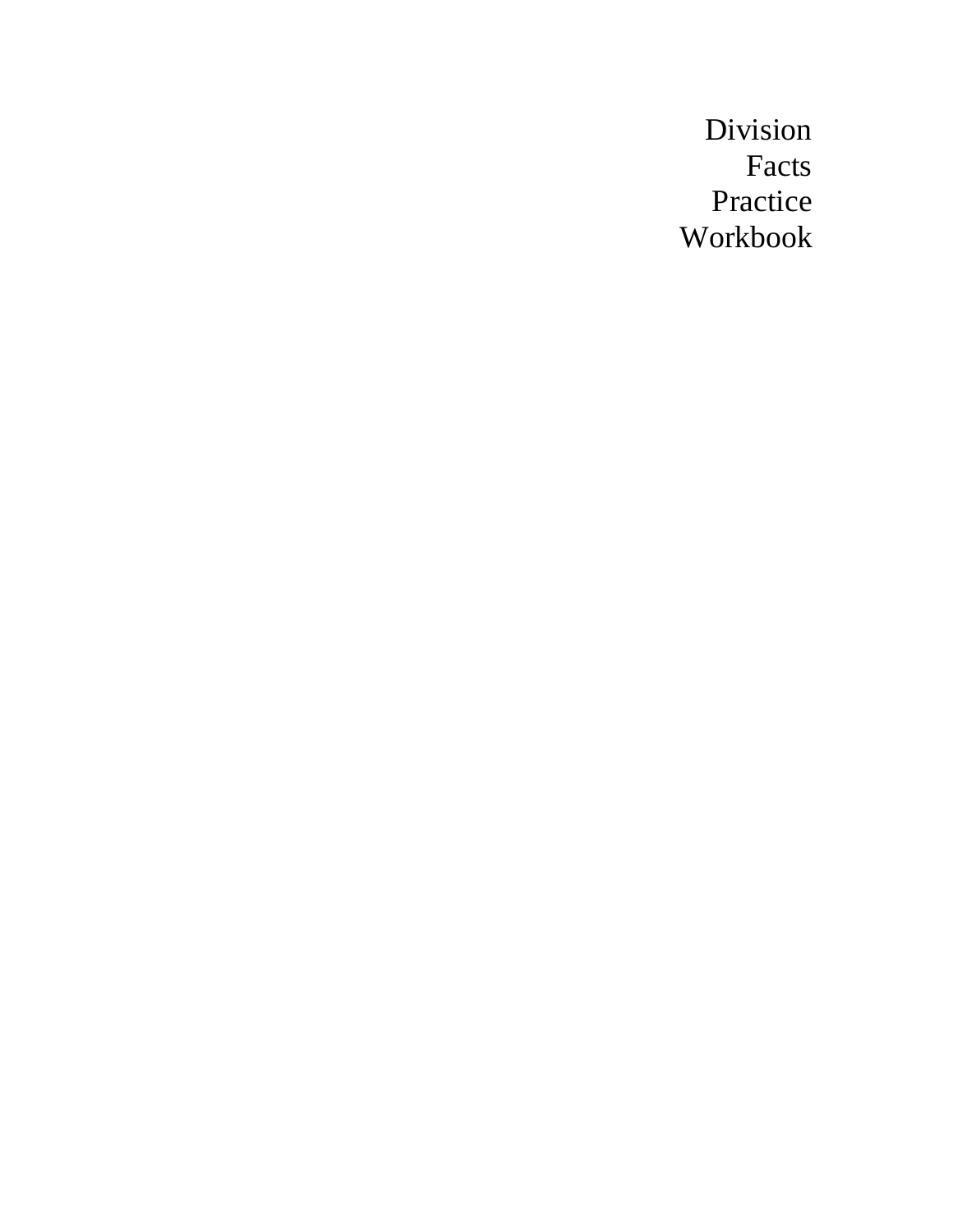## First Edition

Copyright 2016 Lee Giles ISBN-13: 978-1517019143 ISBN-10: 1517019141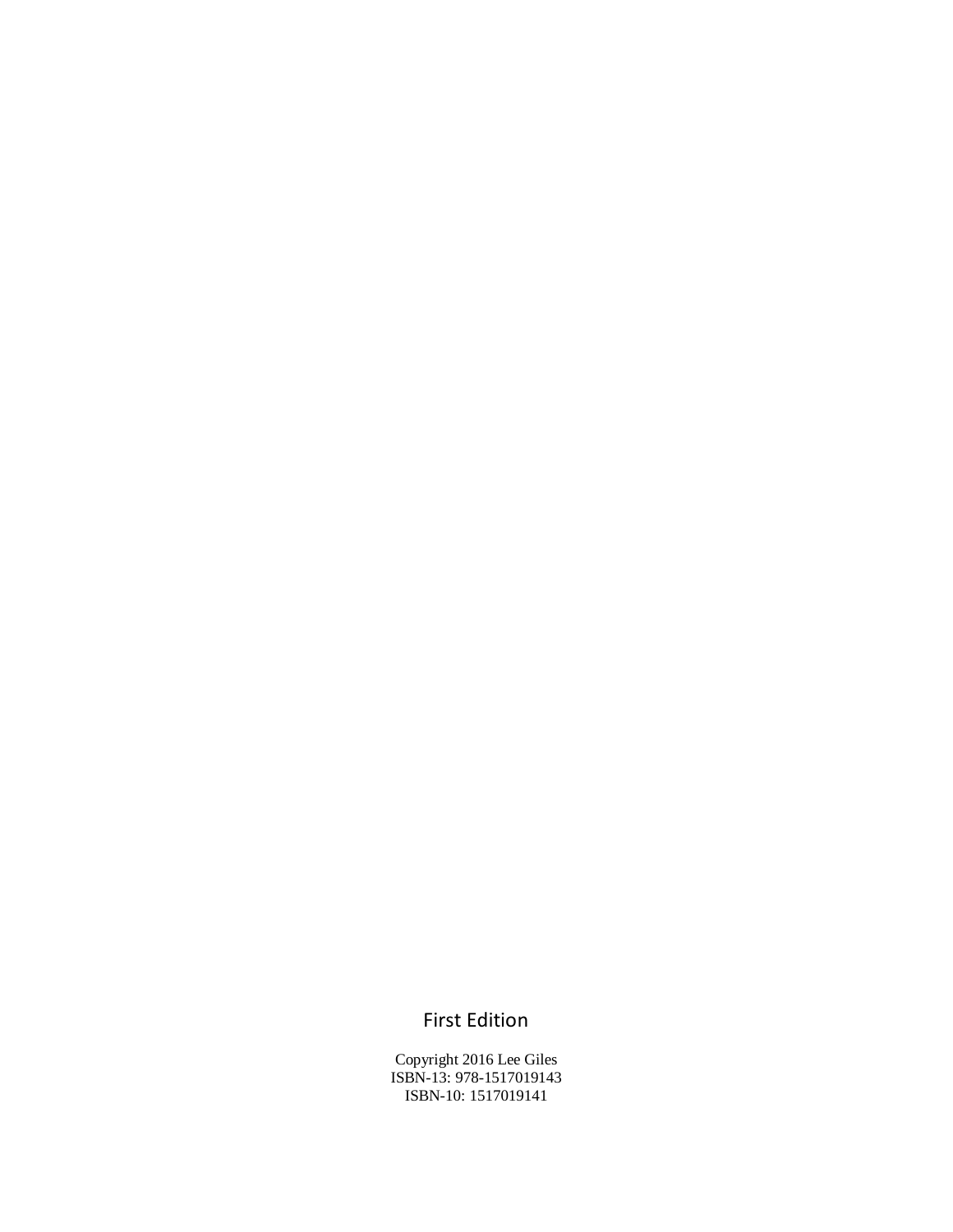Welcome to the Division Facts Practice Workbook. It just takes five minutes a day. Your child will practice with the same sheet every day which will give them the chance to improve every day. There are 60 pages included here. You can print out this whole book or extra pages if needed from where you purchased this on our site.

The first pages will introduce your child to the division facts. They can refer back as much as they need to in order to answer their fact sheets. Every time they answer correctly, it's practice. It's important for them to answer correctly rather than to guess.

Once you get to the facts practice, give your child five minutes on a timer to answer as many correctly as possible. After five minutes have your child skip to the end and do the last six problems which are multiplication review. Then check the answers. You can find the list of answers in the back of the book. Write the number of correct answers in the score blank. If you have a child racing and guessing, you can subtract off the score the number of incorrect answers. Encourage your child to beat his record each day. Once your child can get them all correct, your child can continue and get rewarded by racing their own time record each day.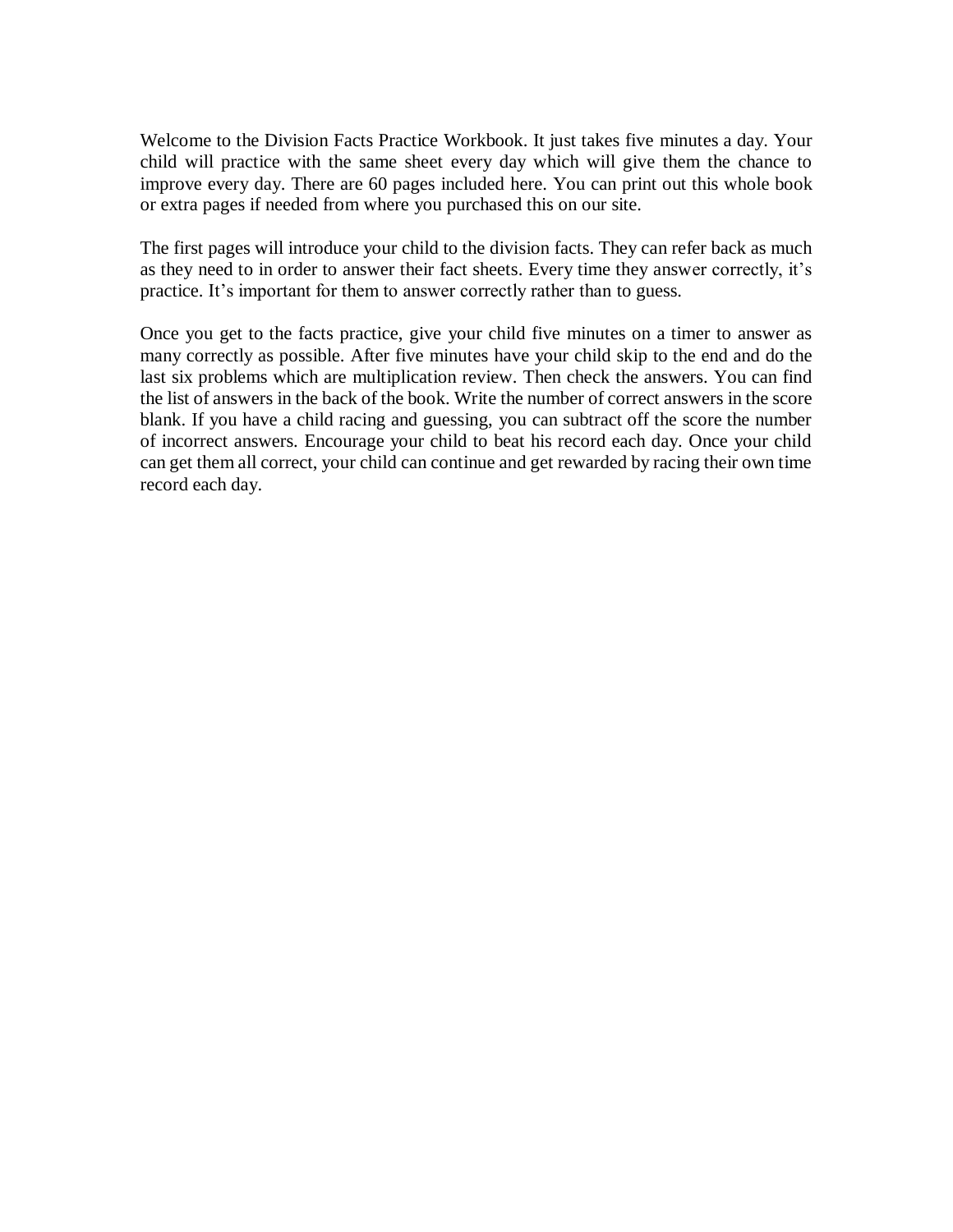Division is dividing things into groups. It's the opposite of multiplication. Use the multiplication facts to write the division facts in that same family. Use the examples to do the rest.

| $2 \times 2 = 4$  |                   | $2 \times 3 = 6$ $2 \times 4 = 8$ | $2 \times 5 = 10$ | $2 \times 6 = 12$               |
|-------------------|-------------------|-----------------------------------|-------------------|---------------------------------|
| $4 \div 2 = 2$    |                   | $3x2=6$ $4x2=8$                   | $5 x 2 = 10$      | $6 \times 2 = 12$               |
|                   |                   | $6 \div 2 = 3$ $8 \div 2 = 4$     | $10 \div 2 = 5$   | $12 \div 2 = 6$                 |
| $3 \times 3 = 9$  |                   | $6 \div 3 = 2$ $8 \div 4 = 2$     |                   | $10 \div 5 = 2$ $12 \div 6 = 2$ |
|                   | $2 \times 7 = 14$ |                                   | $2 \times 8 = 16$ |                                 |
| $4 \times 4 = 16$ | $7 \times 2 = 14$ |                                   | $8 \times 2 = 16$ |                                 |
|                   |                   |                                   |                   |                                 |
| $5 x 5 = 25$      |                   |                                   |                   |                                 |
|                   | $2 \times 9 = 18$ |                                   | $3 \times 4 = 12$ |                                 |
|                   | $9 \times 2 = 18$ |                                   | $4 \times 3 = 12$ |                                 |
| $6 \times 6 = 36$ |                   |                                   |                   |                                 |
|                   |                   |                                   |                   |                                 |
| $7 \times 7 = 49$ | $3 \times 5 = 15$ |                                   | $3 \times 6 = 18$ |                                 |
|                   | $5 \times 3 = 15$ |                                   | $6 \times 3 = 18$ |                                 |
|                   |                   |                                   |                   |                                 |
| $8 \times 8 = 64$ |                   |                                   |                   |                                 |
|                   | $3 \times 7 = 21$ |                                   | $3 \times 8 = 24$ |                                 |
| $9 \times 9 = 81$ | $7 \times 3 = 21$ |                                   | $8 \times 3 = 24$ |                                 |
|                   |                   |                                   |                   |                                 |
|                   |                   |                                   |                   |                                 |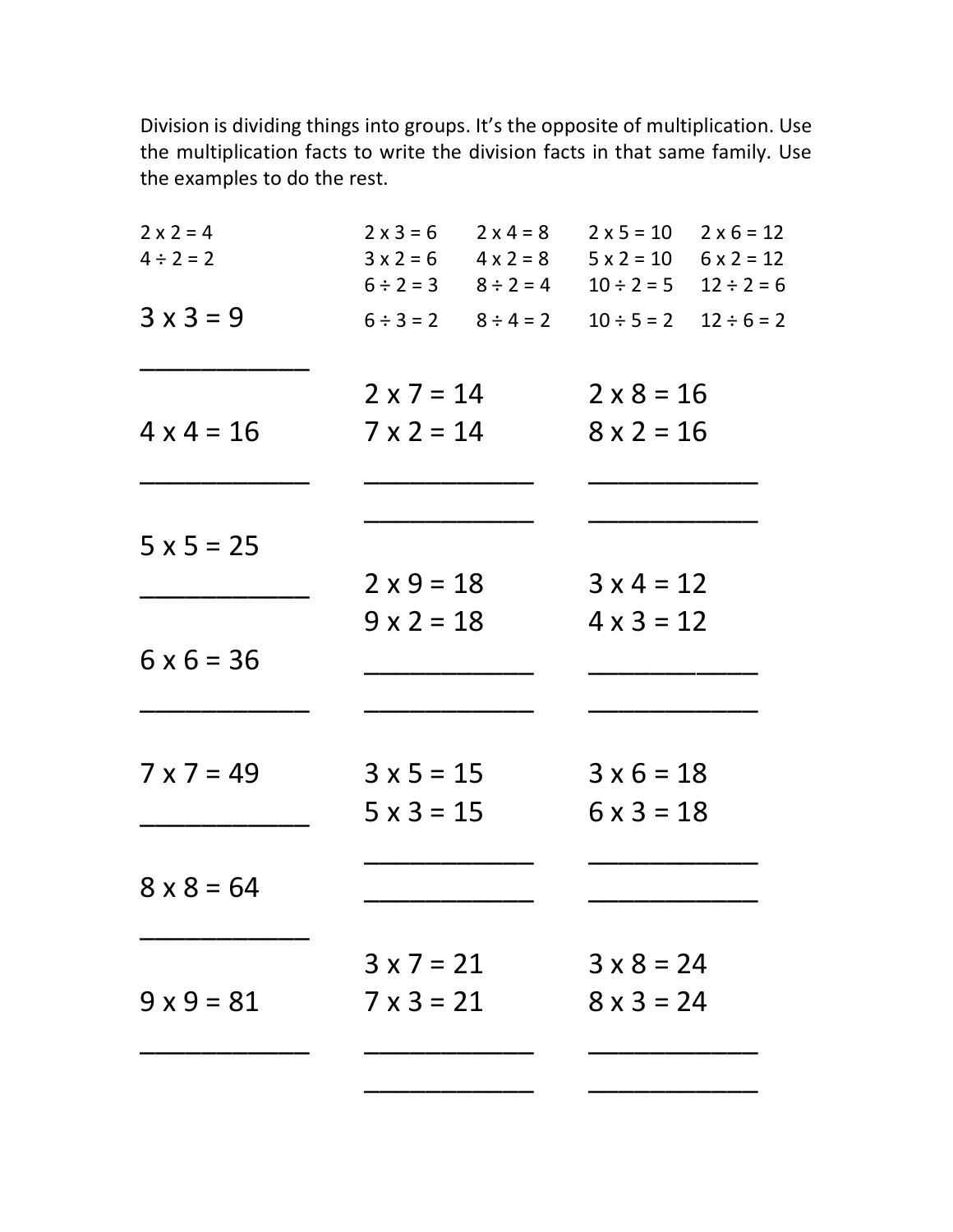| $3 \times 9 = 27$                   | $4 \times 5 = 20$ | $4 \times 6 = 24$ |
|-------------------------------------|-------------------|-------------------|
| $9 \times 3 = 27$                   | $5 \times 4 = 20$ | $6 \times 4 = 24$ |
|                                     |                   |                   |
| $4 \times 7 = 28$                   | $4 \times 8 = 32$ | $4 \times 9 = 36$ |
| $7 \times 4 = 28$                   | $8x4=32$          | $9x4 = 36$        |
|                                     |                   |                   |
| $5 \times 6 = 30$ $6 \times 5 = 30$ |                   |                   |
| $5 \times 7 = 35$                   | $5 \times 8 = 40$ | $5 \times 9 = 45$ |
| $7 \times 5 = 35$                   | $8 \times 5 = 40$ | $9 \times 5 = 45$ |
|                                     |                   |                   |
| $6 \times 7 = 42$                   | $6 \times 8 = 48$ | $6 \times 9 = 54$ |
| $7 \times 6 = 42$                   | $8 \times 6 = 48$ | $9 \times 6 = 54$ |
|                                     |                   |                   |
| $7 \times 8 = 56$                   | $7 \times 9 = 63$ | $8 \times 9 = 72$ |
| $8 \times 7 = 56$                   | $9 \times 7 = 63$ | $9 \times 8 = 72$ |
|                                     |                   |                   |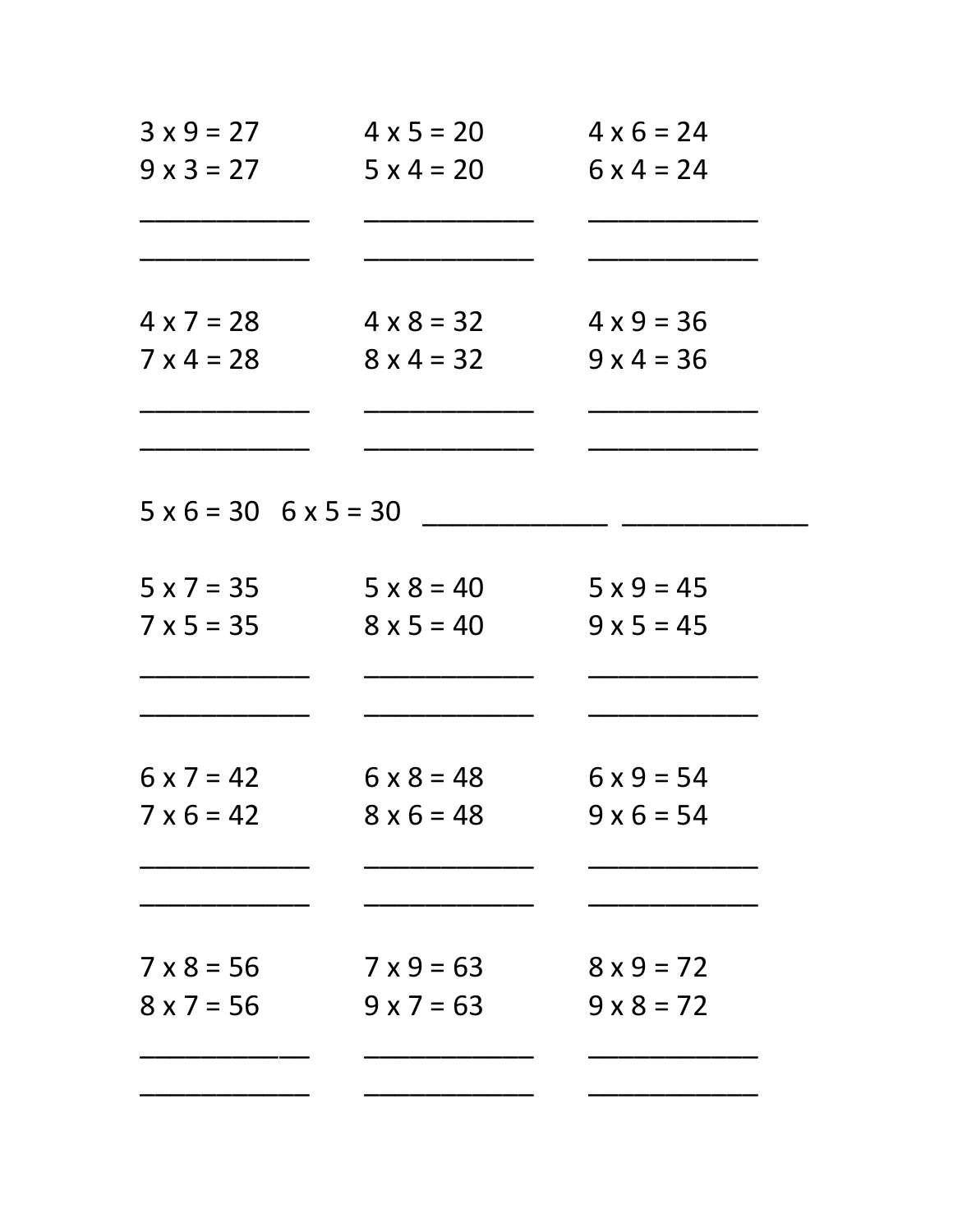| $15 \div 5 =$ | $48 \div 6 =$ | $14 \div 7 =$  |
|---------------|---------------|----------------|
| $42 \div 7 =$ | $6 \div 3 =$  | $16 \div 4 =$  |
| $24 \div 3 =$ | $6 \div 6 =$  | $45 \div 9 =$  |
| $12 \div 3 =$ | $16 \div 2 =$ | $5 \div 1 =$   |
| $16 \div 8 =$ | $12 \div 4 =$ | $21 \div 3 =$  |
| $36 \div 9 =$ | $24 \div 6 =$ | $49 \div 7 =$  |
| $35 \div 7 =$ | $25 \div 5 =$ | $18 \div 2 =$  |
| $28 \div 4 =$ | $63 \div 9 =$ | $30 \div 6 =$  |
| $54 \div 6 =$ | $4 \div 4 =$  | $8 \div 1 =$   |
| $12 \div 6 =$ | $28 \div 7 =$ | $63 \div 7 =$  |
| $20 \div 4 =$ | $45 \div 5 =$ | $24 \div 8 =$  |
| $18 \div 3 =$ | $10 \div 2 =$ | $12 \div 2 =$  |
| $64 \div 8 =$ | $35 \div 5 =$ | $72 \div 9 =$  |
| $24 \div 4 =$ | $18 \div 9 =$ | $6 \div 2 =$   |
| $27 \div 3 =$ | $0 \div 4 =$  | $30 \div 5 =$  |
| $32 \div 8 =$ | $36 \div 6 =$ | $2 \div 2 =$   |
| $21 \div 7 =$ | $56 \div 7 =$ | $20 \div 4 =$  |
| $4 \div 4 =$  | $81 \div 9 =$ | $72 \div 8 =$  |
| $8 \div 2 =$  | $8 \div 1 =$  | $9 \div 1 =$   |
| $10 \div 5 =$ | $18 \div 6 =$ | $6 \div 6 =$   |
| $9 \div 3 =$  | $56 \div 8 =$ | $9 \div 9 =$   |
| $36 \div 4 =$ | $32 \div 4 =$ | $0 \div 7 =$   |
| $42 \div 6 =$ | $40 \div 8 =$ | 6 x 4 =        |
| $54 \div 9 =$ | $8 \div 4 =$  | $3 \times 7 =$ |
| $4 \div 2 =$  | $3 \div 3 =$  | $4 \times 8 =$ |
| $14 \div 2 =$ | $27 \div 9 =$ | 2 x $5 =$      |
| $40 \div 5 =$ | $15 \div 3 =$ | $5 \times 3 =$ |
| $7 \div 7 =$  | $48 \div 8 =$ | 9 x $6=$       |
|               |               |                |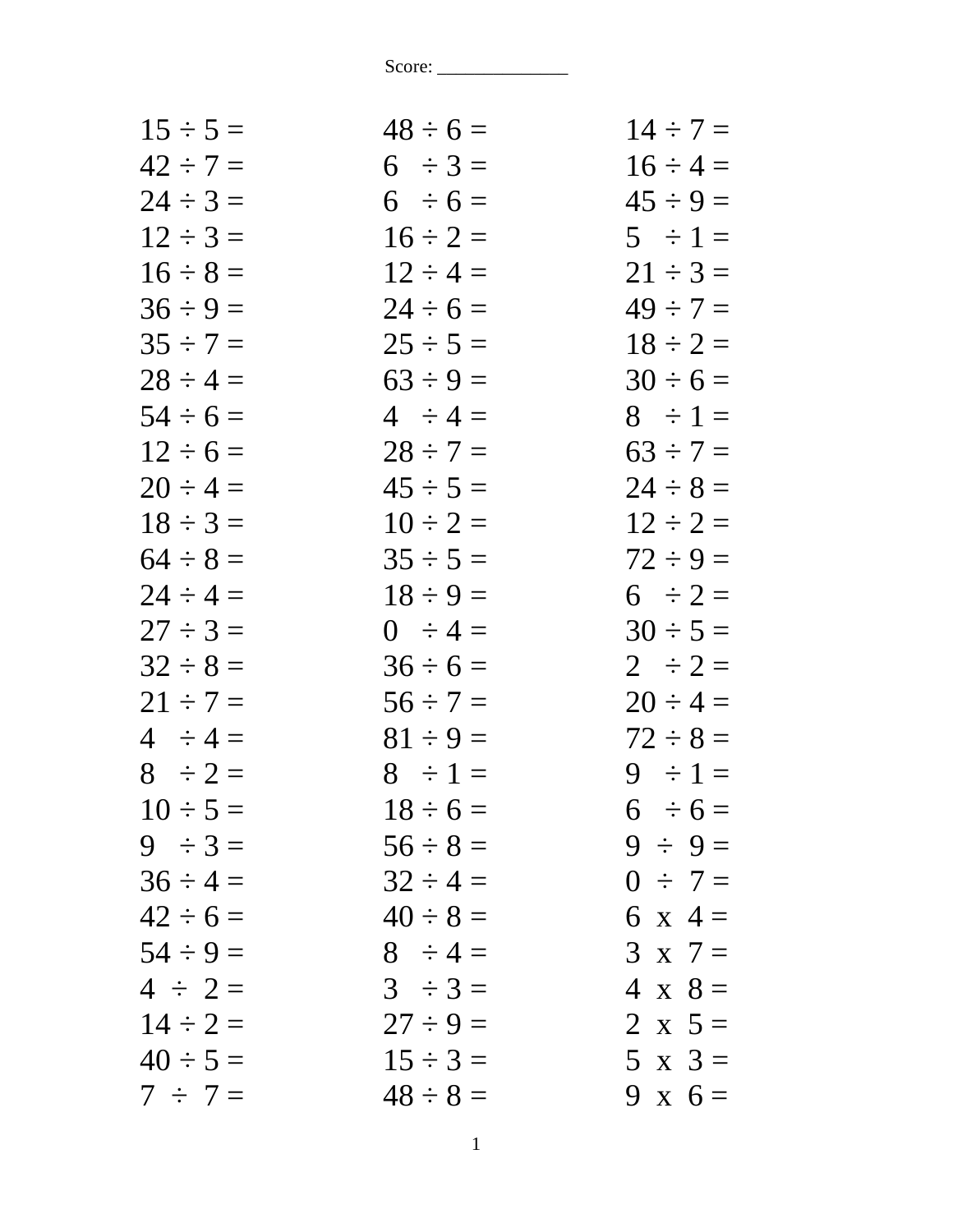| $48 \div 6 =$ | $14 \div 7 =$  |
|---------------|----------------|
| $6 \div 3 =$  | $16 \div 4 =$  |
| $6 \div 6 =$  | $45 \div 9 =$  |
| $16 \div 2 =$ | $5 \div 1 =$   |
| $12 \div 4 =$ | $21 \div 3 =$  |
| $24 \div 6 =$ | $49 \div 7 =$  |
| $25 \div 5 =$ | $18 \div 2 =$  |
| $63 \div 9 =$ | $30 \div 6 =$  |
| $4 \div 4 =$  | $8 \div 1 =$   |
| $28 \div 7 =$ | $63 \div 7 =$  |
| $45 \div 5 =$ | $24 \div 8 =$  |
| $10 \div 2 =$ | $12 \div 2 =$  |
| $35 \div 5 =$ | $72 \div 9 =$  |
| $18 \div 9 =$ | $6 \div 2 =$   |
| $0 \div 4 =$  | $30 \div 5 =$  |
| $36 \div 6 =$ | $2 \div 2 =$   |
| $56 \div 7 =$ | $20 \div 4 =$  |
| $81 \div 9 =$ | $72 \div 8 =$  |
| $8 \div 1 =$  | $9 \div 1 =$   |
| $18 \div 6 =$ | $6 \div 6 =$   |
| $56 \div 8 =$ | $9 \div 9 =$   |
| $32 \div 4 =$ | $0 \div 7 =$   |
| $40 \div 8 =$ | 6 x 7 =        |
| $8 \div 4 =$  | $3 \times 3 =$ |
| $3 \div 3 =$  | $4 \times 5=$  |
| $27 \div 9 =$ | 2 x $7 =$      |
| $15 \div 3 =$ | $5 \times 5 =$ |
| $48 \div 8 =$ | 9 x $3 =$      |
|               |                |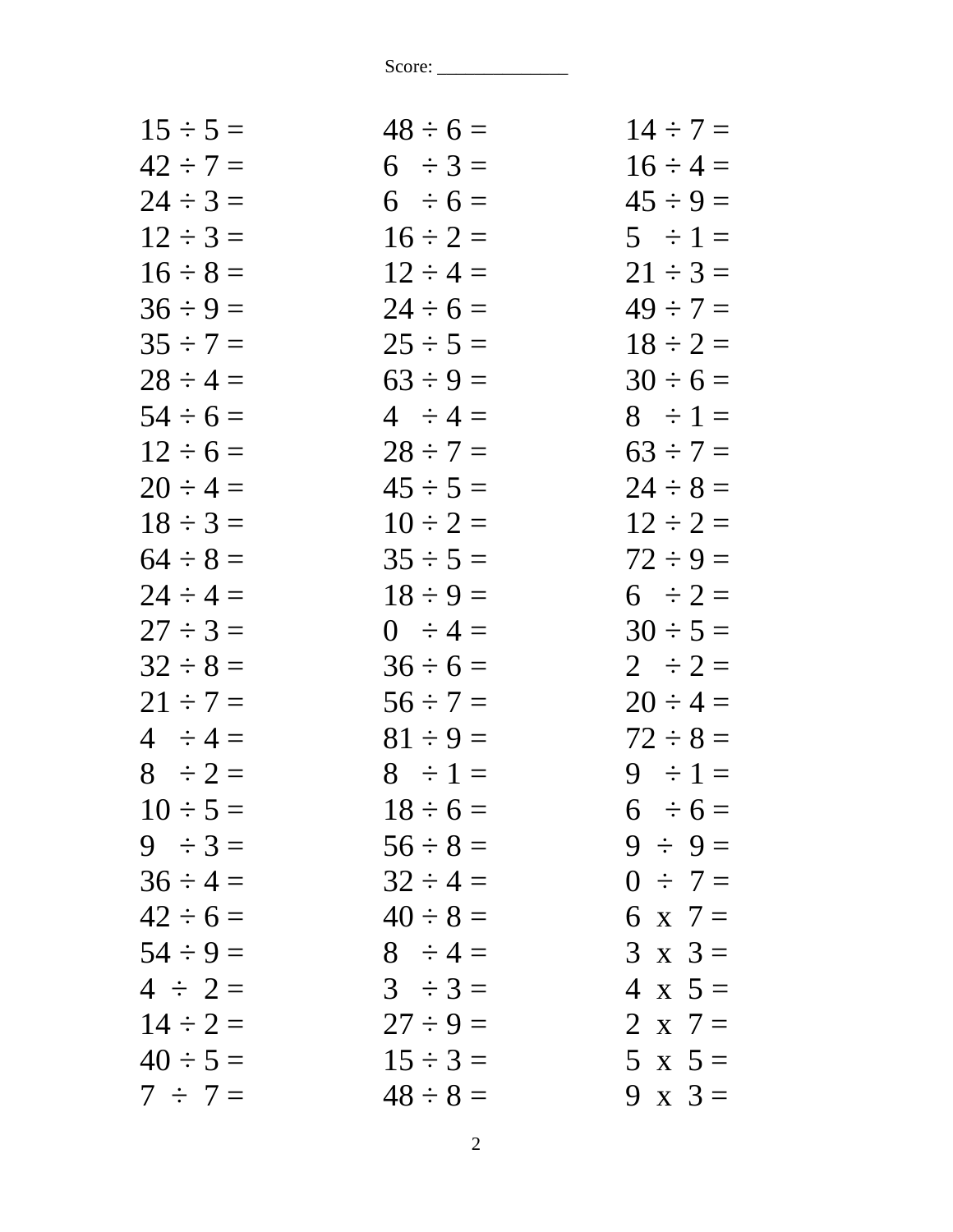| $15 \div 5 =$ | $48 \div 6 =$ | $14 \div 7 =$  |
|---------------|---------------|----------------|
| $42 \div 7 =$ | $6 \div 3 =$  | $16 \div 4 =$  |
| $24 \div 3 =$ | $6 \div 6 =$  | $45 \div 9 =$  |
| $12 \div 3 =$ | $16 \div 2 =$ | $5 \div 1 =$   |
| $16 \div 8 =$ | $12 \div 4 =$ | $21 \div 3 =$  |
| $36 \div 9 =$ | $24 \div 6 =$ | $49 \div 7 =$  |
| $35 \div 7 =$ | $25 \div 5 =$ | $18 \div 2 =$  |
| $28 \div 4 =$ | $63 \div 9 =$ | $30 \div 6 =$  |
| $54 \div 6 =$ | $4 \div 4 =$  | $8 \div 1 =$   |
| $12 \div 6 =$ | $28 \div 7 =$ | $63 \div 7 =$  |
| $20 \div 4 =$ | $45 \div 5 =$ | $24 \div 8 =$  |
| $18 \div 3 =$ | $10 \div 2 =$ | $12 \div 2 =$  |
| $64 \div 8 =$ | $35 \div 5 =$ | $72 \div 9 =$  |
| $24 \div 4 =$ | $18 \div 9 =$ | $6 \div 2 =$   |
| $27 \div 3 =$ | $0 \div 4 =$  | $30 \div 5 =$  |
| $32 \div 8 =$ | $36 \div 6 =$ | $2 \div 2 =$   |
| $21 \div 7 =$ | $56 \div 7 =$ | $20 \div 4 =$  |
| $4 \div 4 =$  | $81 \div 9 =$ | $72 \div 8 =$  |
| $8 \div 2 =$  | $8 \div 1 =$  | $9 \div 1 =$   |
| $10 \div 5 =$ | $18 \div 6 =$ | $6 \div 6 =$   |
| $9 \div 3 =$  | $56 \div 8 =$ | $9 \div 9 =$   |
| $36 \div 4 =$ | $32 \div 4 =$ | $0 \div 7 =$   |
| $42 \div 6 =$ | $40 \div 8 =$ | 6 x $8 =$      |
| $54 \div 9 =$ | $8 \div 4 =$  | $3 \times 9 =$ |
| $4 \div 2 =$  | $3 \div 3 =$  | $4 \times 7 =$ |
| $14 \div 2 =$ | $27 \div 9 =$ | 2 x $5 =$      |
| $40 \div 5 =$ | $15 \div 3 =$ | $5 \times 7 =$ |
| $7 \div 7 =$  | $48 \div 8 =$ | $9 \times 9 =$ |
|               |               |                |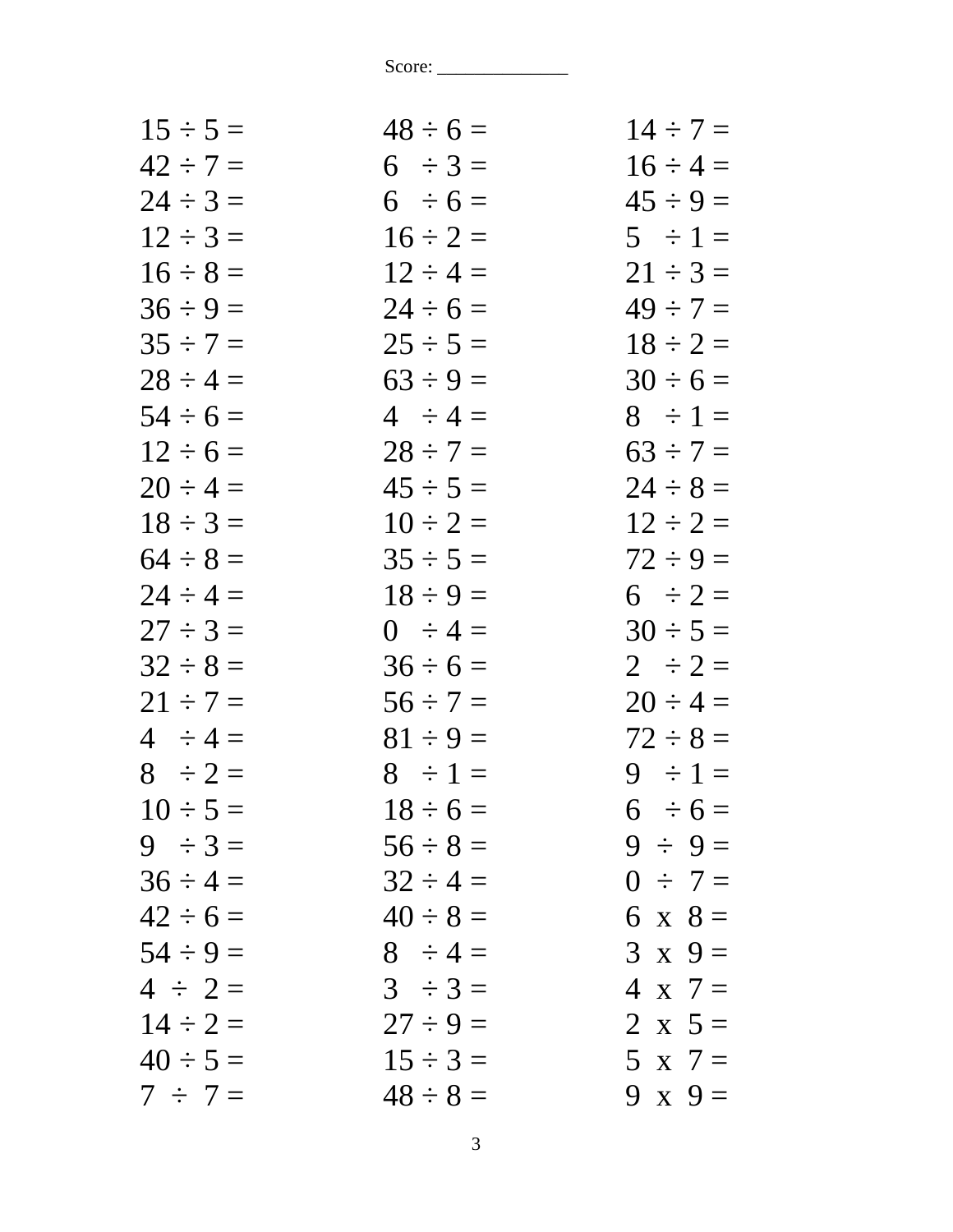| $15 \div 5 =$ | $48 \div 6 =$ | $14 \div 7 =$  |
|---------------|---------------|----------------|
| $42 \div 7 =$ | $6 \div 3 =$  | $16 \div 4 =$  |
| $24 \div 3 =$ | $6 \div 6 =$  | $45 \div 9 =$  |
| $12 \div 3 =$ | $16 \div 2 =$ | $5 \div 1 =$   |
| $16 \div 8 =$ | $12 \div 4 =$ | $21 \div 3 =$  |
| $36 \div 9 =$ | $24 \div 6 =$ | $49 \div 7 =$  |
| $35 \div 7 =$ | $25 \div 5 =$ | $18 \div 2 =$  |
| $28 \div 4 =$ | $63 \div 9 =$ | $30 \div 6 =$  |
| $54 \div 6 =$ | $4 \div 4 =$  | $8 \div 1 =$   |
| $12 \div 6 =$ | $28 \div 7 =$ | $63 \div 7 =$  |
| $20 \div 4 =$ | $45 \div 5 =$ | $24 \div 8 =$  |
| $18 \div 3 =$ | $10 \div 2 =$ | $12 \div 2 =$  |
| $64 \div 8 =$ | $35 \div 5 =$ | $72 \div 9 =$  |
| $24 \div 4 =$ | $18 \div 9 =$ | $6 \div 2 =$   |
| $27 \div 3 =$ | $0 \div 4 =$  | $30 \div 5 =$  |
| $32 \div 8 =$ | $36 \div 6 =$ | $2 \div 2 =$   |
| $21 \div 7 =$ | $56 \div 7 =$ | $20 \div 4 =$  |
| $4 \div 4 =$  | $81 \div 9 =$ | $72 \div 8 =$  |
| $8 \div 2 =$  | $8 \div 1 =$  | $9 \div 1 =$   |
| $10 \div 5 =$ | $18 \div 6 =$ | $6 \div 6 =$   |
| $9 \div 3 =$  | $56 \div 8 =$ | $9 \div 9 =$   |
| $36 \div 4 =$ | $32 \div 4 =$ | $0 \div 7 =$   |
| $42 \div 6 =$ | $40 \div 8 =$ | $6 \times 6 =$ |
| $54 \div 9 =$ | $8 \div 4 =$  | $3 \times 7 =$ |
| $4 \div 2 =$  | $3 \div 3 =$  | $4 \times 4 =$ |
| $14 \div 2 =$ | $27 \div 9 =$ | 2 x $6 =$      |
| $40 \div 5 =$ | $15 \div 3 =$ | $5 \times 9=$  |
| $7 \div 7 =$  | $48 \div 8 =$ | 9 x $6 =$      |
|               |               |                |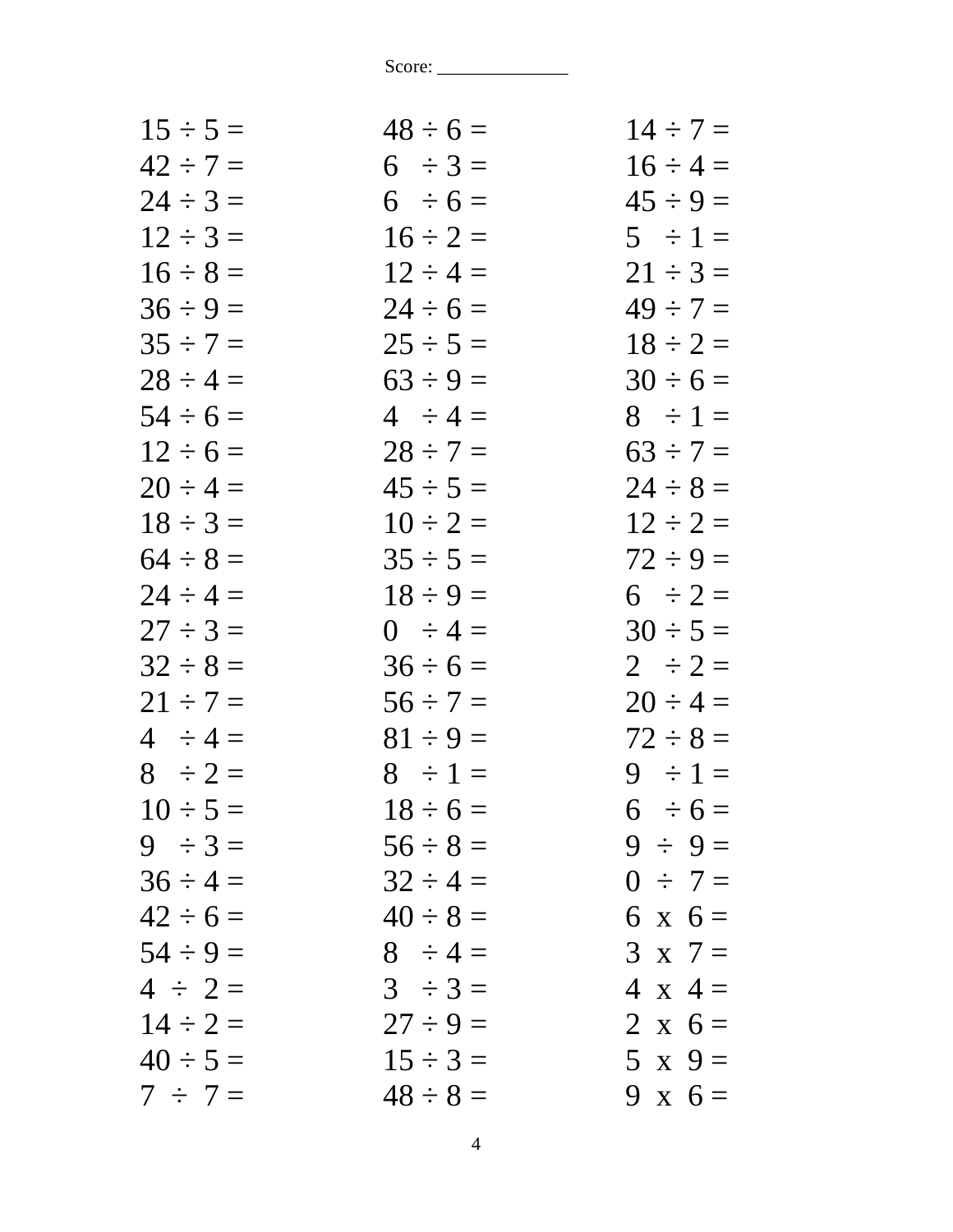| $48 \div 6 =$ | $14 \div 7 =$  |
|---------------|----------------|
| $6 \div 3 =$  | $16 \div 4 =$  |
| $6 \div 6 =$  | $45 \div 9 =$  |
| $16 \div 2 =$ | $5 \div 1 =$   |
| $12 \div 4 =$ | $21 \div 3 =$  |
| $24 \div 6 =$ | $49 \div 7 =$  |
| $25 \div 5 =$ | $18 \div 2 =$  |
| $63 \div 9 =$ | $30 \div 6 =$  |
| $4 \div 4 =$  | $8 \div 1 =$   |
| $28 \div 7 =$ | $63 \div 7 =$  |
| $45 \div 5 =$ | $24 \div 8 =$  |
| $10 \div 2 =$ | $12 \div 2 =$  |
| $35 \div 5 =$ | $72 \div 9 =$  |
| $18 \div 9 =$ | $6 \div 2 =$   |
| $0 \div 4 =$  | $30 \div 5 =$  |
| $36 \div 6 =$ | $2 \div 2 =$   |
| $56 \div 7 =$ | $20 \div 4 =$  |
| $81 \div 9 =$ | $72 \div 8 =$  |
| $8 \div 1 =$  | $9 \div 1 =$   |
| $18 \div 6 =$ | $6 \div 6 =$   |
| $56 \div 8 =$ | $9 \div 9 =$   |
| $32 \div 4 =$ | $0 \div 7 =$   |
| $40 \div 8 =$ | 6 x 2 =        |
| $8 \div 4 =$  | $3 \times 6 =$ |
| $3 \div 3 =$  | $4 \times 8 =$ |
| $27 \div 9 =$ | 2 x $3 =$      |
| $15 \div 3 =$ | $5 \times 6 =$ |
| $48 \div 8 =$ | 9 x $3=$       |
|               |                |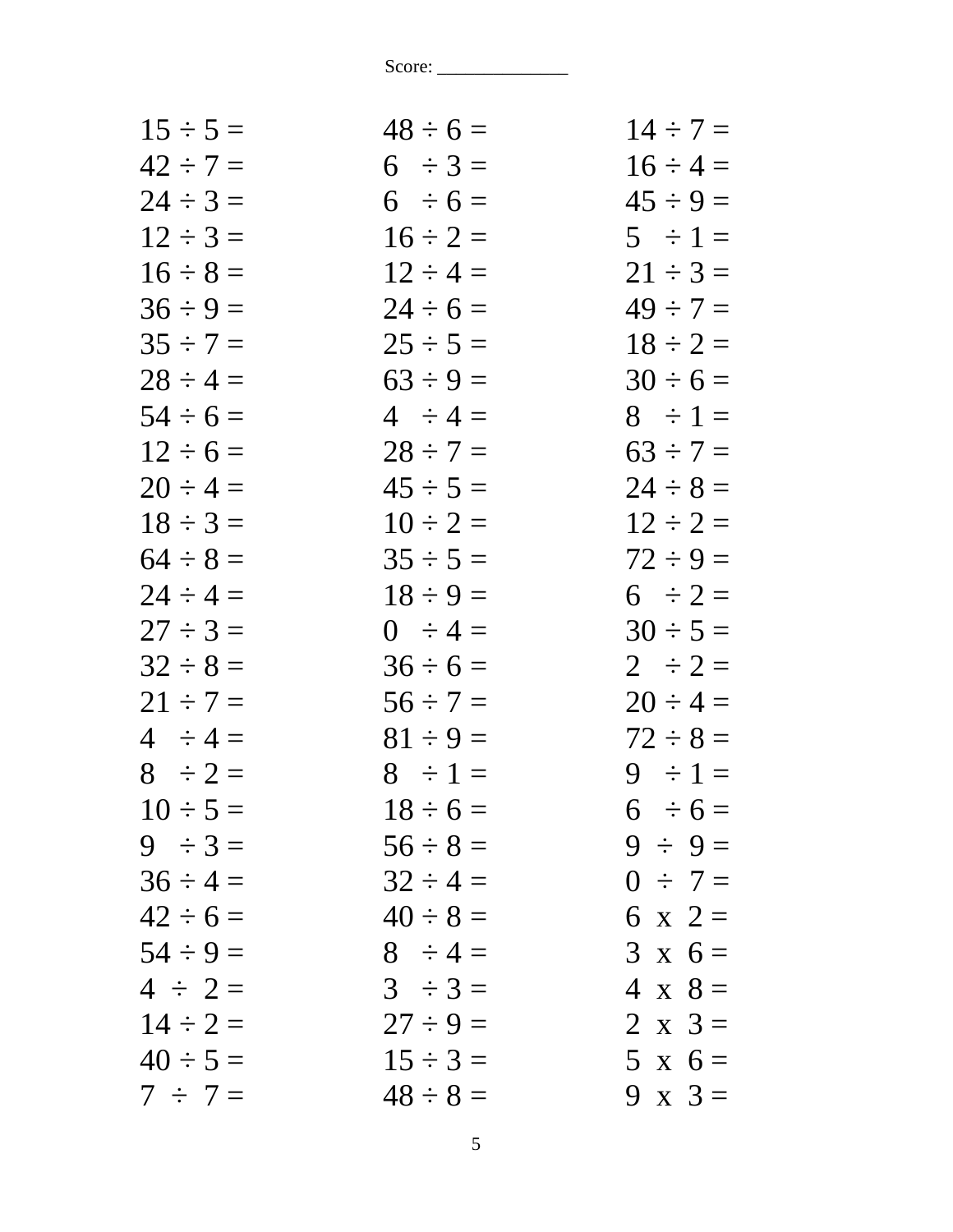| $15 \div 5 =$ | $48 \div 6 =$ | $14 \div 7 =$  |
|---------------|---------------|----------------|
| $42 \div 7 =$ | $6 \div 3 =$  | $16 \div 4 =$  |
| $24 \div 3 =$ | $6 \div 6 =$  | $45 \div 9 =$  |
| $12 \div 3 =$ | $16 \div 2 =$ | $5 \div 1 =$   |
| $16 \div 8 =$ | $12 \div 4 =$ | $21 \div 3 =$  |
| $36 \div 9 =$ | $24 \div 6 =$ | $49 \div 7 =$  |
| $35 \div 7 =$ | $25 \div 5 =$ | $18 \div 2 =$  |
| $28 \div 4 =$ | $63 \div 9 =$ | $30 \div 6 =$  |
| $54 \div 6 =$ | $4 \div 4 =$  | $8 \div 1 =$   |
| $12 \div 6 =$ | $28 \div 7 =$ | $63 \div 7 =$  |
| $20 \div 4 =$ | $45 \div 5 =$ | $24 \div 8 =$  |
| $18 \div 3 =$ | $10 \div 2 =$ | $12 \div 2 =$  |
| $64 \div 8 =$ | $35 \div 5 =$ | $72 \div 9 =$  |
| $24 \div 4 =$ | $18 \div 9 =$ | $6 \div 2 =$   |
| $27 \div 3 =$ | $0 \div 4 =$  | $30 \div 5 =$  |
| $32 \div 8 =$ | $36 \div 6 =$ | $2 \div 2 =$   |
| $21 \div 7 =$ | $56 \div 7 =$ | $20 \div 4 =$  |
| $4 \div 4 =$  | $81 \div 9 =$ | $72 \div 8 =$  |
| $8 \div 2 =$  | $8 \div 1 =$  | $9 \div 1 =$   |
| $10 \div 5 =$ | $18 \div 6 =$ | $6 \div 6 =$   |
| $9 \div 3 =$  | $56 \div 8 =$ | $9 \div 9 =$   |
| $36 \div 4 =$ | $32 \div 4 =$ | $0 \div 7 =$   |
| $42 \div 6 =$ | $40 \div 8 =$ | 6 x $3 =$      |
| $54 \div 9 =$ | $8 \div 4 =$  | $3 \times 8 =$ |
| $4 \div 2 =$  | $3 \div 3 =$  | $4 \times 5=$  |
| $14 \div 2 =$ | $27 \div 9 =$ | 2 x $3=$       |
| $40 \div 5 =$ | $15 \div 3 =$ | $5 \times 7 =$ |
| $7 \div 7 =$  | $48 \div 8 =$ | 9 x 4 =        |
|               |               |                |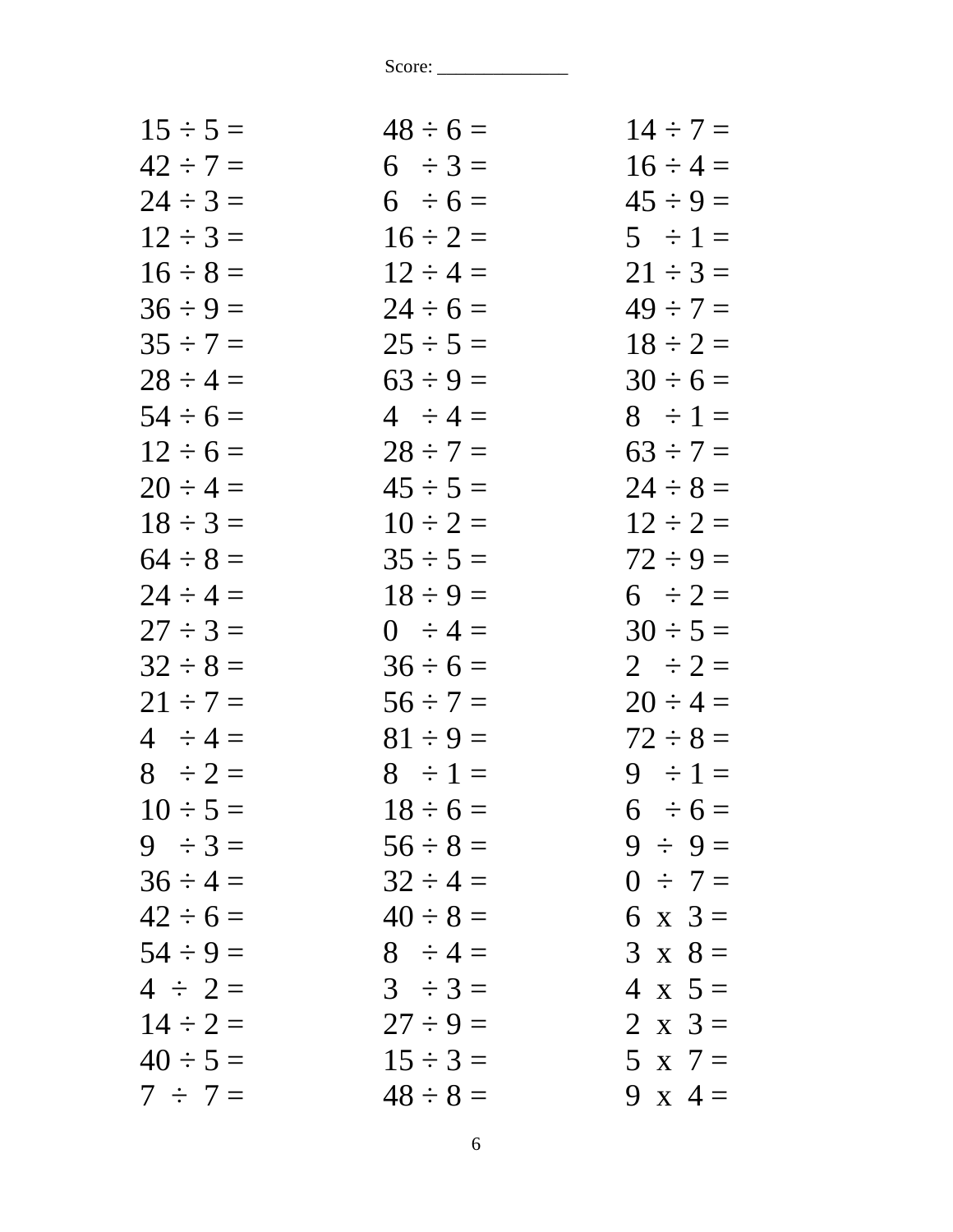| $15 \div 5 =$ | $48 \div 6 =$ | $14 \div 7 =$  |
|---------------|---------------|----------------|
| $42 \div 7 =$ | $6 \div 3 =$  | $16 \div 4 =$  |
| $24 \div 3 =$ | $6 \div 6 =$  | $45 \div 9 =$  |
| $12 \div 3 =$ | $16 \div 2 =$ | $5 \div 1 =$   |
| $16 \div 8 =$ | $12 \div 4 =$ | $21 \div 3 =$  |
| $36 \div 9 =$ | $24 \div 6 =$ | $49 \div 7 =$  |
| $35 \div 7 =$ | $25 \div 5 =$ | $18 \div 2 =$  |
| $28 \div 4 =$ | $63 \div 9 =$ | $30 \div 6 =$  |
| $54 \div 6 =$ | $4 \div 4 =$  | $8 \div 1 =$   |
| $12 \div 6 =$ | $28 \div 7 =$ | $63 \div 7 =$  |
| $20 \div 4 =$ | $45 \div 5 =$ | $24 \div 8 =$  |
| $18 \div 3 =$ | $10 \div 2 =$ | $12 \div 2 =$  |
| $64 \div 8 =$ | $35 \div 5 =$ | $72 \div 9 =$  |
| $24 \div 4 =$ | $18 \div 9 =$ | $6 \div 2 =$   |
| $27 \div 3 =$ | $0 \div 4 =$  | $30 \div 5 =$  |
| $32 \div 8 =$ | $36 \div 6 =$ | $2 \div 2 =$   |
| $21 \div 7 =$ | $56 \div 7 =$ | $20 \div 4 =$  |
| $4 \div 4 =$  | $81 \div 9 =$ | $72 \div 8 =$  |
| $8 \div 2 =$  | $8 \div 1 =$  | $9 \div 1 =$   |
| $10 \div 5 =$ | $18 \div 6 =$ | $6 \div 6 =$   |
| $9 \div 3 =$  | $56 \div 8 =$ | $9 \div 9 =$   |
| $36 \div 4 =$ | $32 \div 4 =$ | $0 \div 7 =$   |
| $42 \div 6 =$ | $40 \div 8 =$ | $6 \times 9=$  |
| $54 \div 9 =$ | $8 \div 4 =$  | $3 \times 6 =$ |
| $4 \div 2 =$  | $3 \div 3 =$  | $4 \times 8 =$ |
| $14 \div 2 =$ | $27 \div 9 =$ | 2 x $3=$       |
| $40 \div 5 =$ | $15 \div 3 =$ | $5 \times 6 =$ |
| $7 \div 7 =$  | $48 \div 8 =$ | 9 x 4 =        |
|               |               |                |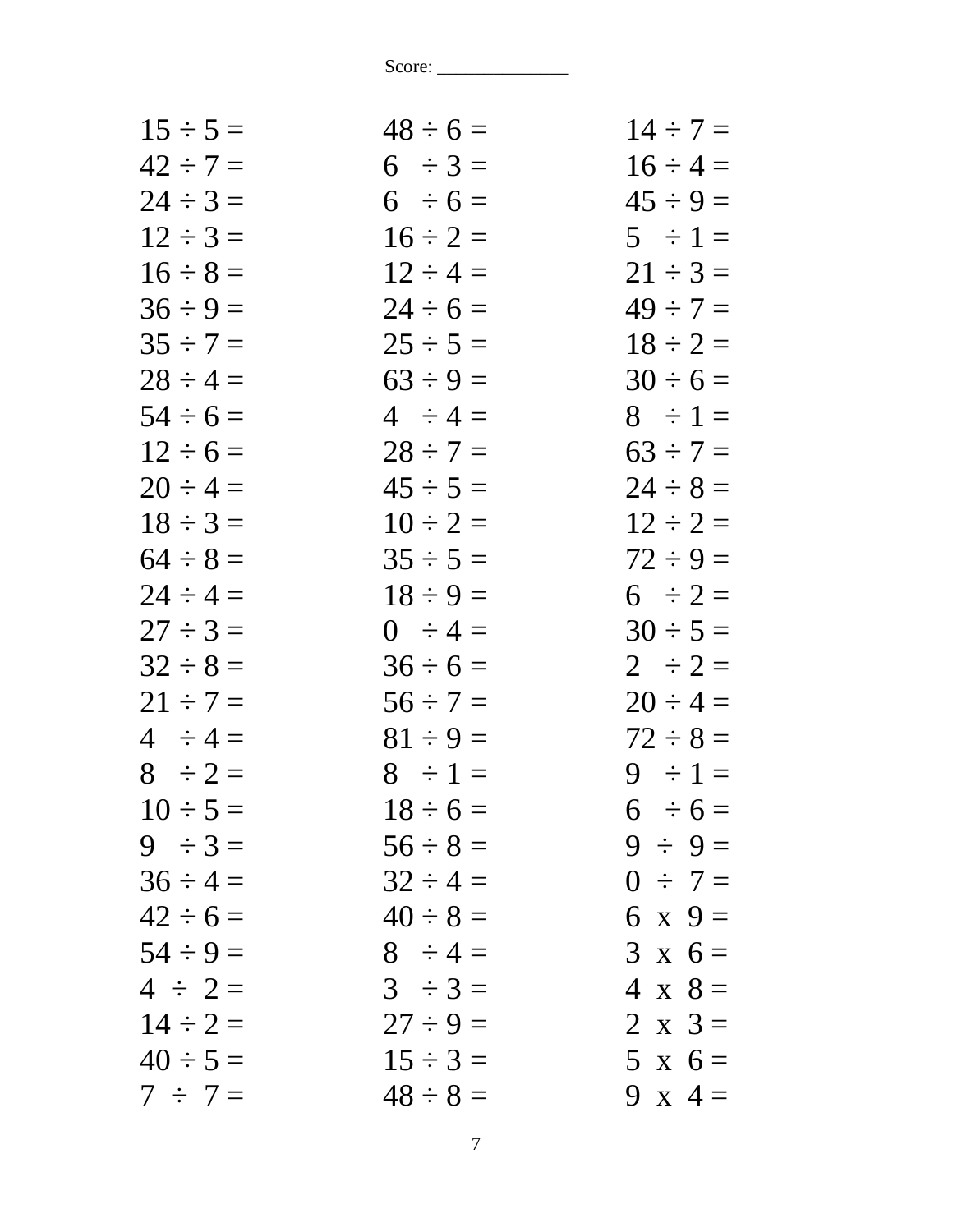| $15 \div 5 =$ | $48 \div 6 =$ | $14 \div 7 =$  |
|---------------|---------------|----------------|
| $42 \div 7 =$ | $6 \div 3 =$  | $16 \div 4 =$  |
| $24 \div 3 =$ | $6 \div 6 =$  | $45 \div 9 =$  |
| $12 \div 3 =$ | $16 \div 2 =$ | $5 \div 1 =$   |
| $16 \div 8 =$ | $12 \div 4 =$ | $21 \div 3 =$  |
| $36 \div 9 =$ | $24 \div 6 =$ | $49 \div 7 =$  |
| $35 \div 7 =$ | $25 \div 5 =$ | $18 \div 2 =$  |
| $28 \div 4 =$ | $63 \div 9 =$ | $30 \div 6 =$  |
| $54 \div 6 =$ | $4 \div 4 =$  | $8 \div 1 =$   |
| $12 \div 6 =$ | $28 \div 7 =$ | $63 \div 7 =$  |
| $20 \div 4 =$ | $45 \div 5 =$ | $24 \div 8 =$  |
| $18 \div 3 =$ | $10 \div 2 =$ | $12 \div 2 =$  |
| $64 \div 8 =$ | $35 \div 5 =$ | $72 \div 9 =$  |
| $24 \div 4 =$ | $18 \div 9 =$ | $6 \div 2 =$   |
| $27 \div 3 =$ | $0 \div 4 =$  | $30 \div 5 =$  |
| $32 \div 8 =$ | $36 \div 6 =$ | $2 \div 2 =$   |
| $21 \div 7 =$ | $56 \div 7 =$ | $20 \div 4 =$  |
| $4 \div 4 =$  | $81 \div 9 =$ | $72 \div 8 =$  |
| $8 \div 2 =$  | $8 \div 1 =$  | $9 \div 1 =$   |
| $10 \div 5 =$ | $18 \div 6 =$ | $6 \div 6 =$   |
| $9 \div 3 =$  | $56 \div 8 =$ | $9 \div 9 =$   |
| $36 \div 4 =$ | $32 \div 4 =$ | $0 \div 7 =$   |
| $42 \div 6 =$ | $40 \div 8 =$ | 6 x $3 =$      |
| $54 \div 9 =$ | $8 \div 4 =$  | $3 \times 4 =$ |
| $4 \div 2 =$  | $3 \div 3 =$  | $4 \times 6 =$ |
| $14 \div 2 =$ | $27 \div 9 =$ | 2 x $7 =$      |
| $40 \div 5 =$ | $15 \div 3 =$ | $5 \times 3=$  |
| $7 \div 7 =$  | $48 \div 8 =$ | 9 x $6=$       |
|               |               |                |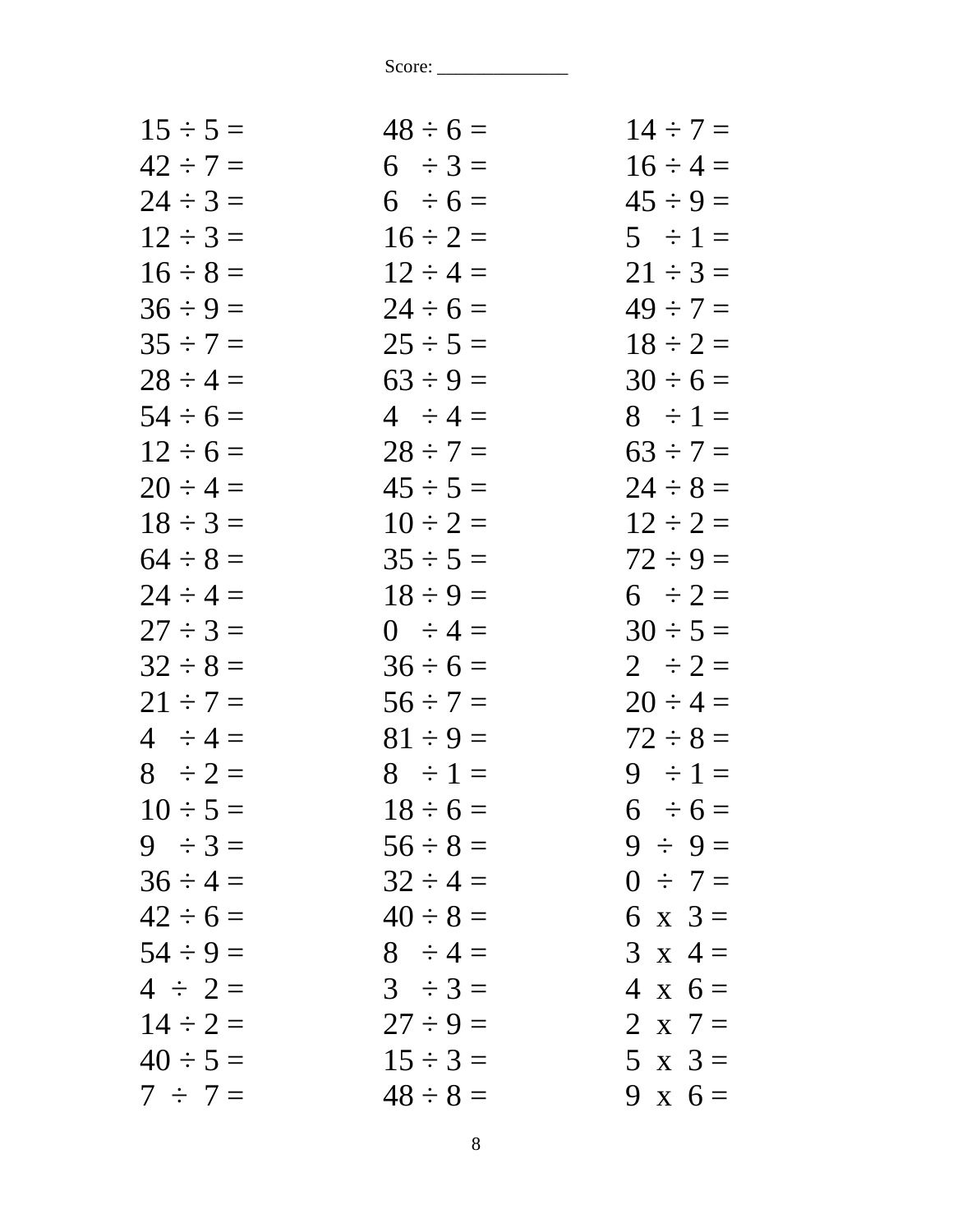| $15 \div 5 =$ | $48 \div 6 =$ | $14 \div 7 =$  |
|---------------|---------------|----------------|
| $42 \div 7 =$ | $6 \div 3 =$  | $16 \div 4 =$  |
| $24 \div 3 =$ | $6 \div 6 =$  | $45 \div 9 =$  |
| $12 \div 3 =$ | $16 \div 2 =$ | $5 \div 1 =$   |
| $16 \div 8 =$ | $12 \div 4 =$ | $21 \div 3 =$  |
| $36 \div 9 =$ | $24 \div 6 =$ | $49 \div 7 =$  |
| $35 \div 7 =$ | $25 \div 5 =$ | $18 \div 2 =$  |
| $28 \div 4 =$ | $63 \div 9 =$ | $30 \div 6 =$  |
| $54 \div 6 =$ | $4 \div 4 =$  | $8 \div 1 =$   |
| $12 \div 6 =$ | $28 \div 7 =$ | $63 \div 7 =$  |
| $20 \div 4 =$ | $45 \div 5 =$ | $24 \div 8 =$  |
| $18 \div 3 =$ | $10 \div 2 =$ | $12 \div 2 =$  |
| $64 \div 8 =$ | $35 \div 5 =$ | $72 \div 9 =$  |
| $24 \div 4 =$ | $18 \div 9 =$ | $6 \div 2 =$   |
| $27 \div 3 =$ | $0 \div 4 =$  | $30 \div 5 =$  |
| $32 \div 8 =$ | $36 \div 6 =$ | $2 \div 2 =$   |
| $21 \div 7 =$ | $56 \div 7 =$ | $20 \div 4 =$  |
| $4 \div 4 =$  | $81 \div 9 =$ | $72 \div 8 =$  |
| $8 \div 2 =$  | $8 \div 1 =$  | $9 \div 1 =$   |
| $10 \div 5 =$ | $18 \div 6 =$ | $6 \div 6 =$   |
| $9 \div 3 =$  | $56 \div 8 =$ | $9 \div 9 =$   |
| $36 \div 4 =$ | $32 \div 4 =$ | $0 \div 7 =$   |
| $42 \div 6 =$ | $40 \div 8 =$ | 6 x 7 =        |
| $54 \div 9 =$ | $8 \div 4 =$  | $3 \times 3 =$ |
| $4 \div 2 =$  | $3 \div 3 =$  | $4 \times 5=$  |
| $14 \div 2 =$ | $27 \div 9 =$ | 2 x $6 =$      |
| $40 \div 5 =$ | $15 \div 3 =$ | $5 \times 8 =$ |
| $7 \div 7 =$  | $48 \div 8 =$ | 9 x $9=$       |
|               |               |                |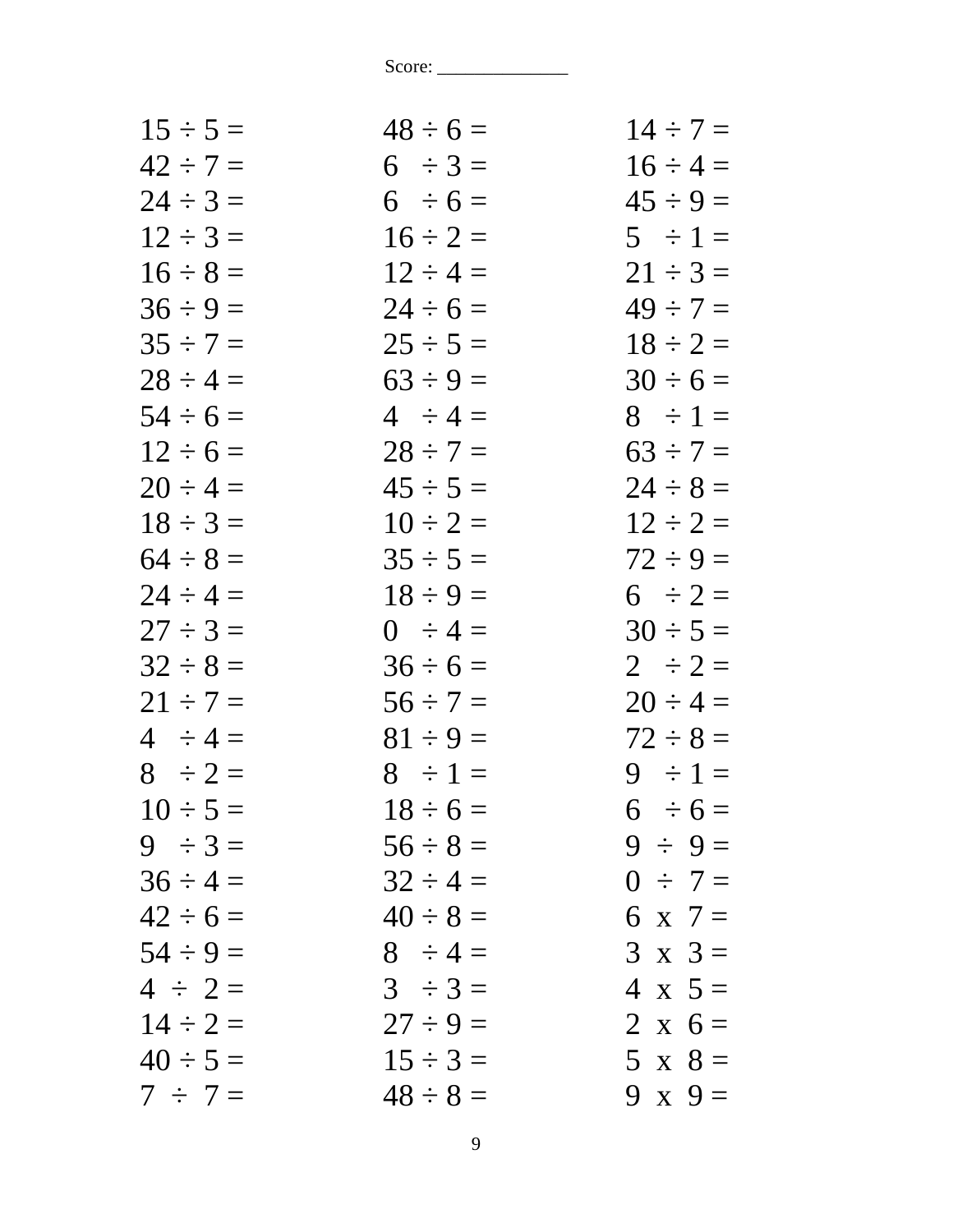| $15 \div 5 =$ | $48 \div 6 =$ | $14 \div 7 =$  |
|---------------|---------------|----------------|
| $42 \div 7 =$ | $6 \div 3 =$  | $16 \div 4 =$  |
| $24 \div 3 =$ | $6 \div 6 =$  | $45 \div 9 =$  |
| $12 \div 3 =$ | $16 \div 2 =$ | $5 \div 1 =$   |
| $16 \div 8 =$ | $12 \div 4 =$ | $21 \div 3 =$  |
| $36 \div 9 =$ | $24 \div 6 =$ | $49 \div 7 =$  |
| $35 \div 7 =$ | $25 \div 5 =$ | $18 \div 2 =$  |
| $28 \div 4 =$ | $63 \div 9 =$ | $30 \div 6 =$  |
| $54 \div 6 =$ | $4 \div 4 =$  | $8 \div 1 =$   |
| $12 \div 6 =$ | $28 \div 7 =$ | $63 \div 7 =$  |
| $20 \div 4 =$ | $45 \div 5 =$ | $24 \div 8 =$  |
| $18 \div 3 =$ | $10 \div 2 =$ | $12 \div 2 =$  |
| $64 \div 8 =$ | $35 \div 5 =$ | $72 \div 9 =$  |
| $24 \div 4 =$ | $18 \div 9 =$ | $6 \div 2 =$   |
| $27 \div 3 =$ | $0 \div 4 =$  | $30 \div 5 =$  |
| $32 \div 8 =$ | $36 \div 6 =$ | $2 \div 2 =$   |
| $21 \div 7 =$ | $56 \div 7 =$ | $20 \div 4 =$  |
| $4 \div 4 =$  | $81 \div 9 =$ | $72 \div 8 =$  |
| $8 \div 2 =$  | $8 \div 1 =$  | $9 \div 1 =$   |
| $10 \div 5 =$ | $18 \div 6 =$ | $6 \div 6 =$   |
| $9 \div 3 =$  | $56 \div 8 =$ | $9 \div 9 =$   |
| $36 \div 4 =$ | $32 \div 4 =$ | $0 \div 7 =$   |
| $42 \div 6 =$ | $40 \div 8 =$ | $8 \times 4 =$ |
| $54 \div 9 =$ | $8 \div 4 =$  | $5 x 6 =$      |
| $4 \div 2 =$  | $3 \div 3 =$  | $7 \times 3 =$ |
| $14 \div 2 =$ | $27 \div 9 =$ | 9 x $8=$       |
| $40 \div 5 =$ | $15 \div 3 =$ | $5 \times 2 =$ |
| $7 \div 7 =$  | $48 \div 8 =$ | $3 \times 8 =$ |
|               |               |                |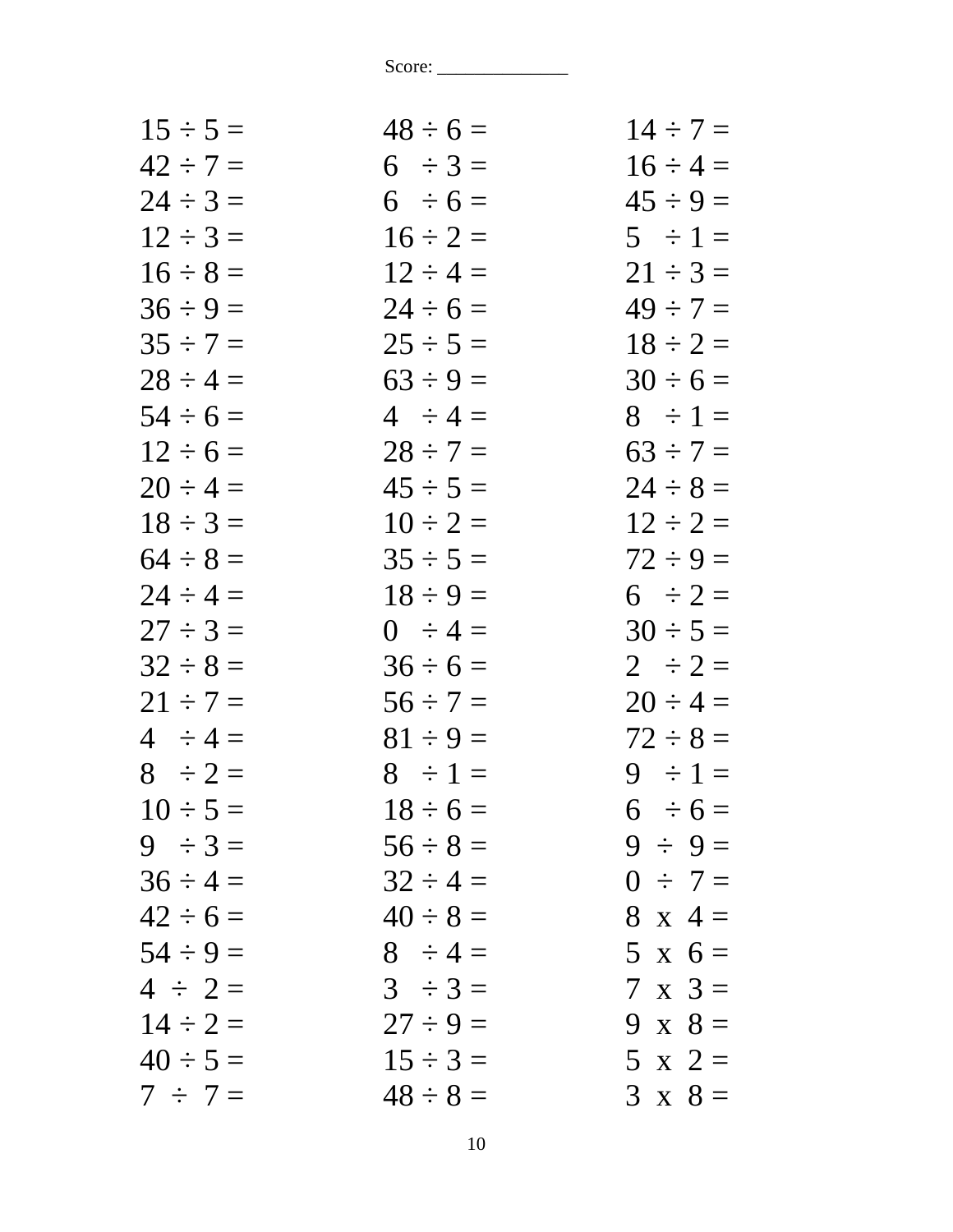| $48 \div 6 =$ | $14 \div 7 =$  |
|---------------|----------------|
| $6 \div 3 =$  | $16 \div 4 =$  |
| $6 \div 6 =$  | $45 \div 9 =$  |
| $16 \div 2 =$ | $5 \div 1 =$   |
| $12 \div 4 =$ | $21 \div 3 =$  |
| $24 \div 6 =$ | $49 \div 7 =$  |
| $25 \div 5 =$ | $18 \div 2 =$  |
| $63 \div 9 =$ | $30 \div 6 =$  |
| $4 \div 4 =$  | $8 \div 1 =$   |
| $28 \div 7 =$ | $63 \div 7 =$  |
| $45 \div 5 =$ | $24 \div 8 =$  |
| $10 \div 2 =$ | $12 \div 2 =$  |
| $35 \div 5 =$ | $72 \div 9 =$  |
| $18 \div 9 =$ | $6 \div 2 =$   |
| $0 \div 4 =$  | $30 \div 5 =$  |
| $36 \div 6 =$ | $2 \div 2 =$   |
| $56 \div 7 =$ | $20 \div 4 =$  |
| $81 \div 9 =$ | $72 \div 8 =$  |
| $8 \div 1 =$  | $9 \div 1 =$   |
| $18 \div 6 =$ | $6 \div 6 =$   |
| $56 \div 8 =$ | $9 \div 9 =$   |
| $32 \div 4 =$ | $0 \div 7 =$   |
| $40 \div 8 =$ | $7 \times 9 =$ |
| $8 \div 4 =$  | $5 \times 4 =$ |
| $3 \div 3 =$  | $7 \times 5 =$ |
| $27 \div 9 =$ | $8 \times 7 =$ |
| $15 \div 3 =$ | 9 x $6 =$      |
| $48 \div 8 =$ | $3 \times 8 =$ |
|               |                |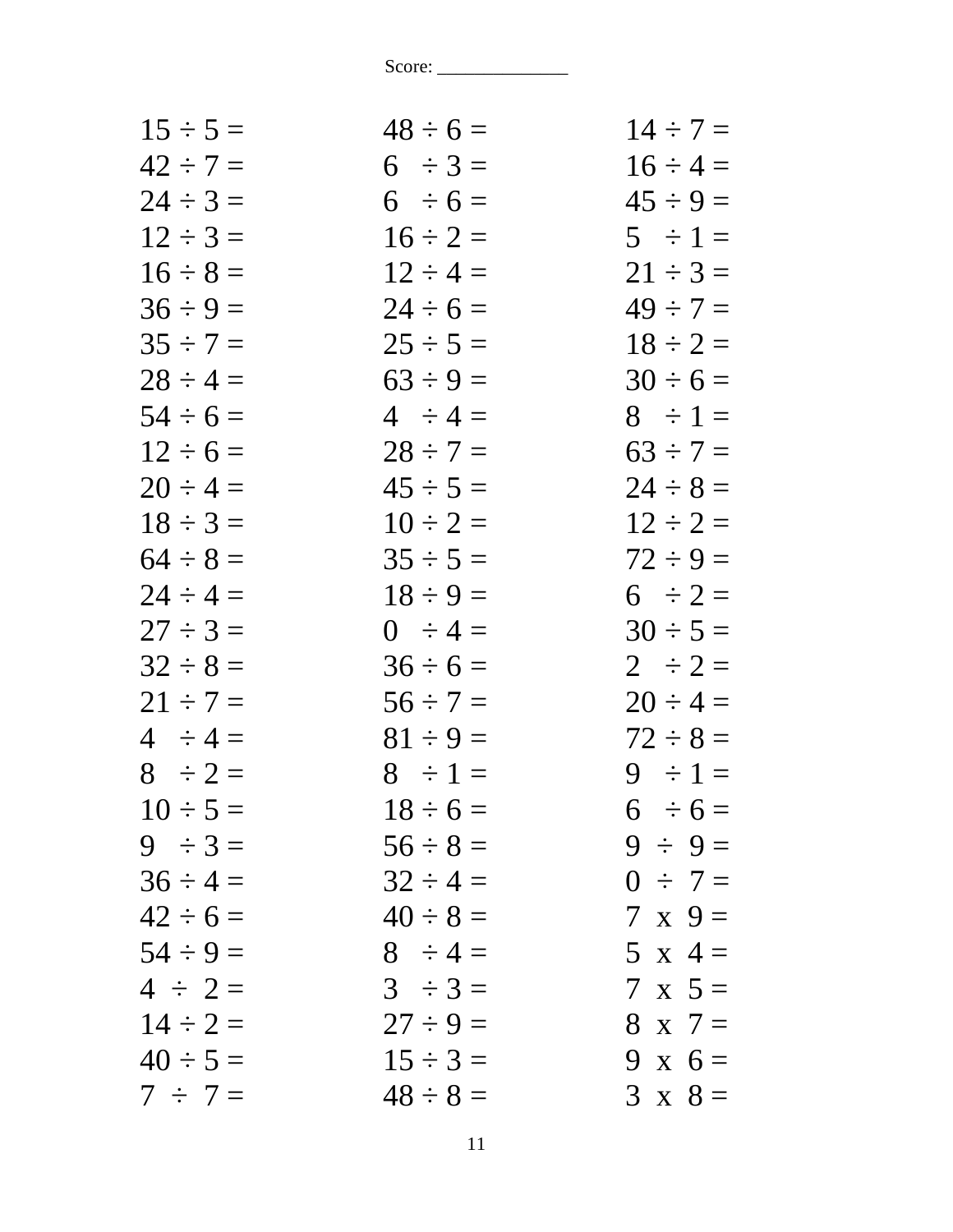| $15 \div 5 =$ | $48 \div 6 =$ | $14 \div 7 =$  |
|---------------|---------------|----------------|
| $42 \div 7 =$ | $6 \div 3 =$  | $16 \div 4 =$  |
| $24 \div 3 =$ | $6 \div 6 =$  | $45 \div 9 =$  |
| $12 \div 3 =$ | $16 \div 2 =$ | $5 \div 1 =$   |
| $16 \div 8 =$ | $12 \div 4 =$ | $21 \div 3 =$  |
| $36 \div 9 =$ | $24 \div 6 =$ | $49 \div 7 =$  |
| $35 \div 7 =$ | $25 \div 5 =$ | $18 \div 2 =$  |
| $28 \div 4 =$ | $63 \div 9 =$ | $30 \div 6 =$  |
| $54 \div 6 =$ | $4 \div 4 =$  | $8 \div 1 =$   |
| $12 \div 6 =$ | $28 \div 7 =$ | $63 \div 7 =$  |
| $20 \div 4 =$ | $45 \div 5 =$ | $24 \div 8 =$  |
| $18 \div 3 =$ | $10 \div 2 =$ | $12 \div 2 =$  |
| $64 \div 8 =$ | $35 \div 5 =$ | $72 \div 9 =$  |
| $24 \div 4 =$ | $18 \div 9 =$ | $6 \div 2 =$   |
| $27 \div 3 =$ | $0 \div 4 =$  | $30 \div 5 =$  |
| $32 \div 8 =$ | $36 \div 6 =$ | $2 \div 2 =$   |
| $21 \div 7 =$ | $56 \div 7 =$ | $20 \div 4 =$  |
| $4 \div 4 =$  | $81 \div 9 =$ | $72 \div 8 =$  |
| $8 \div 2 =$  | $8 \div 1 =$  | $9 \div 1 =$   |
| $10 \div 5 =$ | $18 \div 6 =$ | $6 \div 6 =$   |
| $9 \div 3 =$  | $56 \div 8 =$ | $9 \div 9 =$   |
| $36 \div 4 =$ | $32 \div 4 =$ | $0 \div 7 =$   |
| $42 \div 6 =$ | $40 \div 8 =$ | $8 \times 9 =$ |
| $54 \div 9 =$ | $8 \div 4 =$  | 6 x 4 =        |
| $4 \div 2 =$  | $3 \div 3 =$  | $4 \times 5 =$ |
| $14 \div 2 =$ | $27 \div 9 =$ | $3 \times 7 =$ |
| $40 \div 5 =$ | $15 \div 3 =$ | $8 \times 6 =$ |
| $7 \div 7 =$  | $48 \div 8 =$ | $5 \times 8 =$ |
|               |               |                |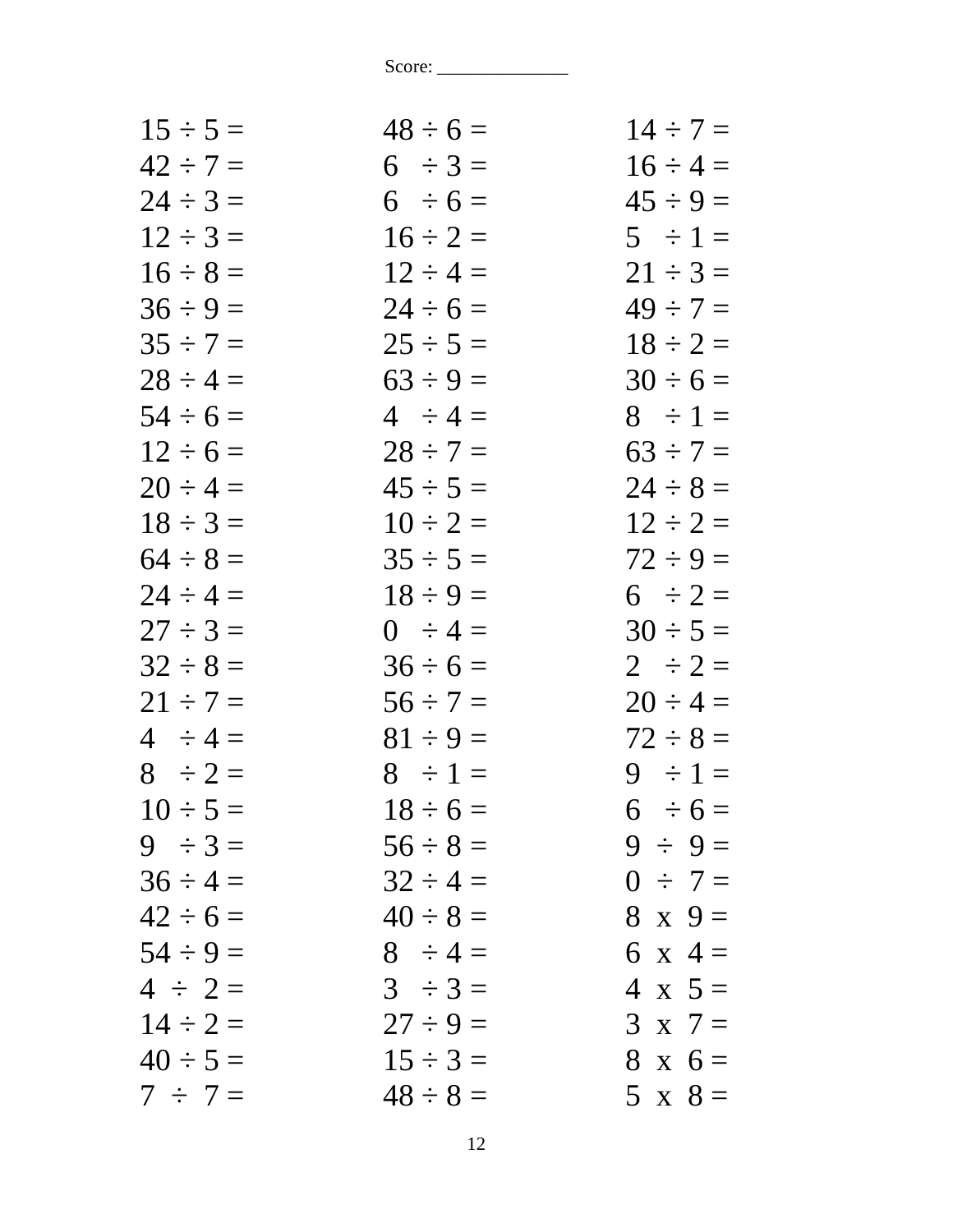| $48 \div 6 =$ | $14 \div 7 =$  |
|---------------|----------------|
| $6 \div 3 =$  | $16 \div 4 =$  |
| $6 \div 6 =$  | $45 \div 9 =$  |
| $16 \div 2 =$ | $5 \div 1 =$   |
| $12 \div 4 =$ | $21 \div 3 =$  |
| $24 \div 6 =$ | $49 \div 7 =$  |
| $25 \div 5 =$ | $18 \div 2 =$  |
| $63 \div 9 =$ | $30 \div 6 =$  |
| $4 \div 4 =$  | $8 \div 1 =$   |
| $28 \div 7 =$ | $63 \div 7 =$  |
| $45 \div 5 =$ | $24 \div 8 =$  |
| $10 \div 2 =$ | $12 \div 2 =$  |
| $35 \div 5 =$ | $72 \div 9 =$  |
| $18 \div 9 =$ | $6 \div 2 =$   |
| $0 \div 4 =$  | $30 \div 5 =$  |
| $36 \div 6 =$ | $2 \div 2 =$   |
| $56 \div 7 =$ | $20 \div 4 =$  |
| $81 \div 9 =$ | $72 \div 8 =$  |
| $8 \div 1 =$  | $9 \div 1 =$   |
| $18 \div 6 =$ | $6 \div 6 =$   |
| $56 \div 8 =$ | $9 \div 9 =$   |
| $32 \div 4 =$ | $0 \div 7 =$   |
| $40 \div 8 =$ | $7 \times 9 =$ |
| $8 \div 4 =$  | $3 \times 4 =$ |
| $3 \div 3 =$  | $5 \times 5 =$ |
| $27 \div 9 =$ | $5 \times 7 =$ |
| $15 \div 3 =$ | $5 \times 6 =$ |
| $48 \div 8 =$ | 9 x $8=$       |
|               |                |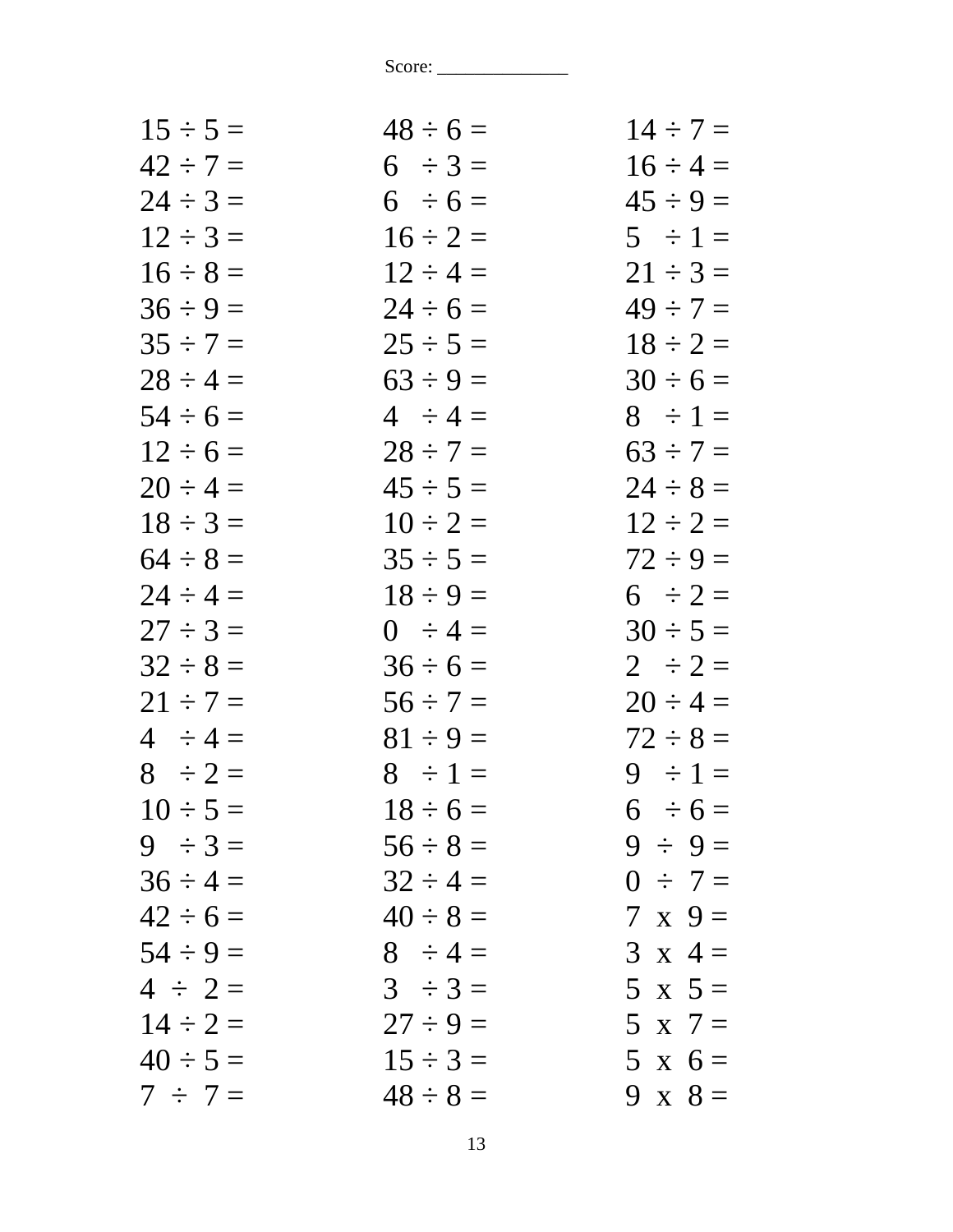| $15 \div 5 =$ | $48 \div 6 =$ | $14 \div 7 =$  |
|---------------|---------------|----------------|
| $42 \div 7 =$ | $6 \div 3 =$  | $16 \div 4 =$  |
| $24 \div 3 =$ | $6 \div 6 =$  | $45 \div 9 =$  |
| $12 \div 3 =$ | $16 \div 2 =$ | $5 \div 1 =$   |
| $16 \div 8 =$ | $12 \div 4 =$ | $21 \div 3 =$  |
| $36 \div 9 =$ | $24 \div 6 =$ | $49 \div 7 =$  |
| $35 \div 7 =$ | $25 \div 5 =$ | $18 \div 2 =$  |
| $28 \div 4 =$ | $63 \div 9 =$ | $30 \div 6 =$  |
| $54 \div 6 =$ | $4 \div 4 =$  | $8 \div 1 =$   |
| $12 \div 6 =$ | $28 \div 7 =$ | $63 \div 7 =$  |
| $20 \div 4 =$ | $45 \div 5 =$ | $24 \div 8 =$  |
| $18 \div 3 =$ | $10 \div 2 =$ | $12 \div 2 =$  |
| $64 \div 8 =$ | $35 \div 5 =$ | $72 \div 9 =$  |
| $24 \div 4 =$ | $18 \div 9 =$ | $6 \div 2 =$   |
| $27 \div 3 =$ | $0 \div 4 =$  | $30 \div 5 =$  |
| $32 \div 8 =$ | $36 \div 6 =$ | $2 \div 2 =$   |
| $21 \div 7 =$ | $56 \div 7 =$ | $20 \div 4 =$  |
| $4 \div 4 =$  | $81 \div 9 =$ | $72 \div 8 =$  |
| $8 \div 2 =$  | $8 \div 1 =$  | $9 \div 1 =$   |
| $10 \div 5 =$ | $18 \div 6 =$ | $6 \div 6 =$   |
| $9 \div 3 =$  | $56 \div 8 =$ | $9 \div 9 =$   |
| $36 \div 4 =$ | $32 \div 4 =$ | $0 \div 7 =$   |
| $42 \div 6 =$ | $40 \div 8 =$ | $3 \times 9 =$ |
| $54 \div 9 =$ | $8 \div 4 =$  | $4 \times 4 =$ |
| $4 \div 2 =$  | $3 \div 3 =$  | 6 x $5 =$      |
| $14 \div 2 =$ | $27 \div 9 =$ | 2 x $7 =$      |
| $40 \div 5 =$ | $15 \div 3 =$ | $7 \times 6 =$ |
| $7 \div 7 =$  | $48 \div 8 =$ | $8 \times 8 =$ |
|               |               |                |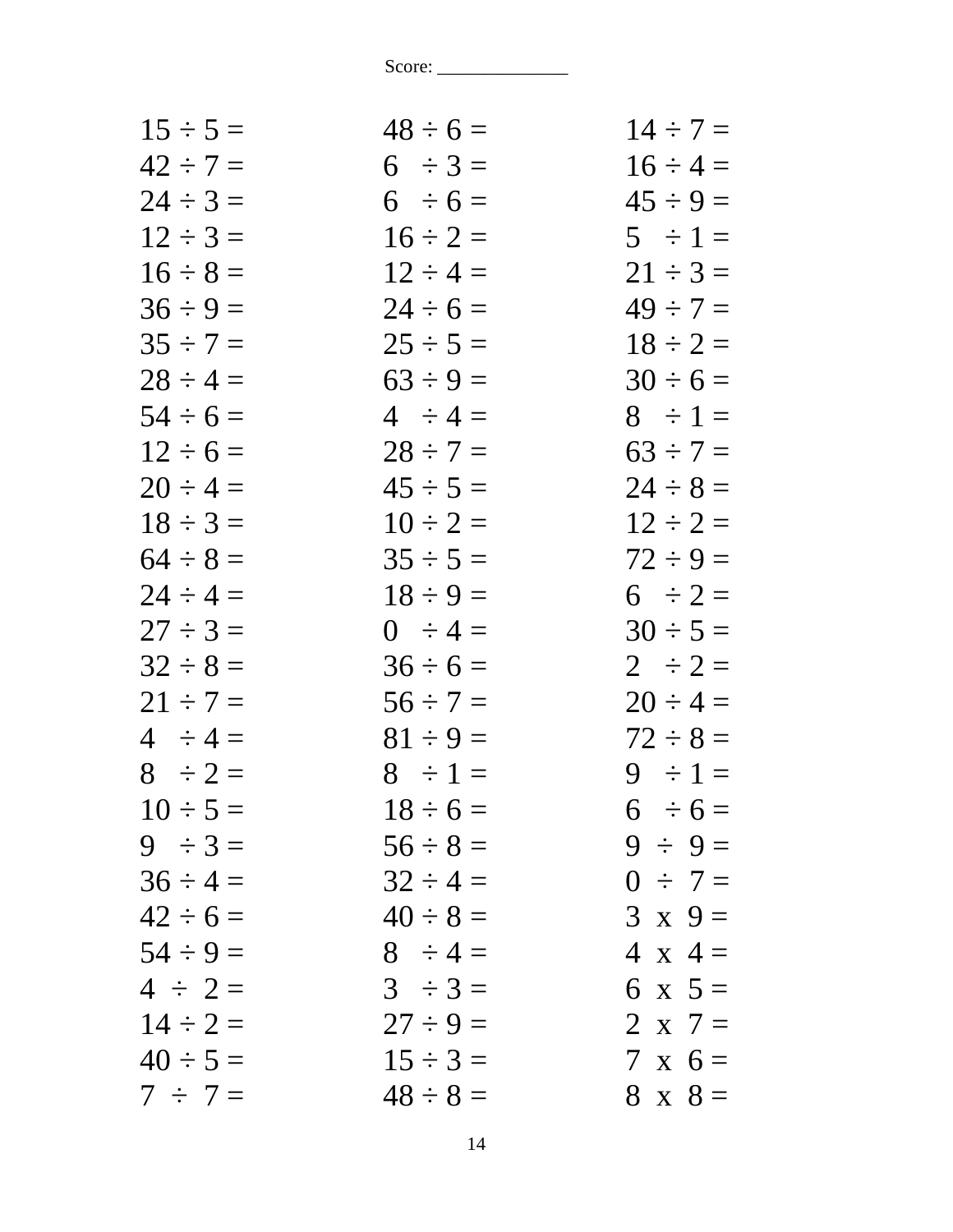| $48 \div 6 =$ | $14 \div 7 =$  |
|---------------|----------------|
| $6 \div 3 =$  | $16 \div 4 =$  |
| $6 \div 6 =$  | $45 \div 9 =$  |
| $16 \div 2 =$ | $5 \div 1 =$   |
| $12 \div 4 =$ | $21 \div 3 =$  |
| $24 \div 6 =$ | $49 \div 7 =$  |
| $25 \div 5 =$ | $18 \div 2 =$  |
| $63 \div 9 =$ | $30 \div 6 =$  |
| $4 \div 4 =$  | $8 \div 1 =$   |
| $28 \div 7 =$ | $63 \div 7 =$  |
| $45 \div 5 =$ | $24 \div 8 =$  |
| $10 \div 2 =$ | $12 \div 2 =$  |
| $35 \div 5 =$ | $72 \div 9 =$  |
| $18 \div 9 =$ | $6 \div 2 =$   |
| $0 \div 4 =$  | $30 \div 5 =$  |
| $36 \div 6 =$ | $2 \div 2 =$   |
| $56 \div 7 =$ | $20 \div 4 =$  |
| $81 \div 9 =$ | $72 \div 8 =$  |
| $8 \div 1 =$  | $9 \div 1 =$   |
| $18 \div 6 =$ | $6 \div 6 =$   |
| $56 \div 8 =$ | $9 \div 9 =$   |
| $32 \div 4 =$ | $0 \div 7 =$   |
| $40 \div 8 =$ | $4 \times 9 =$ |
| $8 \div 4 =$  | $8 \times 4 =$ |
| $3 \div 3 =$  | 6 x $5 =$      |
| $27 \div 9 =$ | 9 x $7=$       |
| $15 \div 3 =$ | $6 \times 6 =$ |
| $48 \div 8 =$ | $8 \times 8 =$ |
|               |                |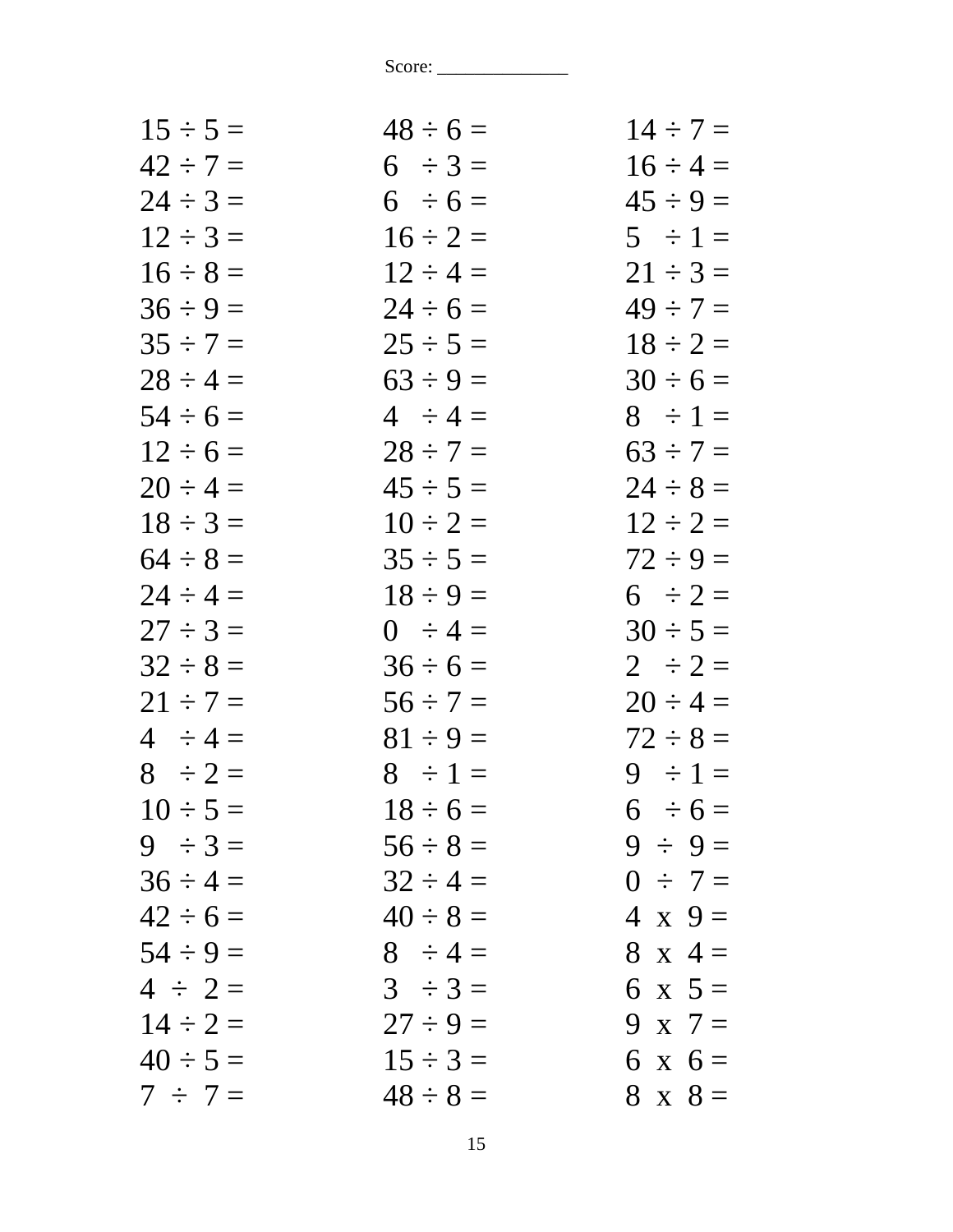| $15 \div 5 =$ | $48 \div 6 =$ | $14 \div 7 =$  |
|---------------|---------------|----------------|
| $42 \div 7 =$ | $6 \div 3 =$  | $16 \div 4 =$  |
| $24 \div 3 =$ | $6 \div 6 =$  | $45 \div 9 =$  |
| $12 \div 3 =$ | $16 \div 2 =$ | $5 \div 1 =$   |
| $16 \div 8 =$ | $12 \div 4 =$ | $21 \div 3 =$  |
| $36 \div 9 =$ | $24 \div 6 =$ | $49 \div 7 =$  |
| $35 \div 7 =$ | $25 \div 5 =$ | $18 \div 2 =$  |
| $28 \div 4 =$ | $63 \div 9 =$ | $30 \div 6 =$  |
| $54 \div 6 =$ | $4 \div 4 =$  | $8 \div 1 =$   |
| $12 \div 6 =$ | $28 \div 7 =$ | $63 \div 7 =$  |
| $20 \div 4 =$ | $45 \div 5 =$ | $24 \div 8 =$  |
| $18 \div 3 =$ | $10 \div 2 =$ | $12 \div 2 =$  |
| $64 \div 8 =$ | $35 \div 5 =$ | $72 \div 9 =$  |
| $24 \div 4 =$ | $18 \div 9 =$ | $6 \div 2 =$   |
| $27 \div 3 =$ | $0 \div 4 =$  | $30 \div 5 =$  |
| $32 \div 8 =$ | $36 \div 6 =$ | $2 \div 2 =$   |
| $21 \div 7 =$ | $56 \div 7 =$ | $20 \div 4 =$  |
| $4 \div 4 =$  | $81 \div 9 =$ | $72 \div 8 =$  |
| $8 \div 2 =$  | $8 \div 1 =$  | $9 \div 1 =$   |
| $10 \div 5 =$ | $18 \div 6 =$ | $6 \div 6 =$   |
| $9 \div 3 =$  | $56 \div 8 =$ | $9 \div 9 =$   |
| $36 \div 4 =$ | $32 \div 4 =$ | $0 \div 7 =$   |
| $42 \div 6 =$ | $40 \div 8 =$ | $3 \times 9 =$ |
| $54 \div 9 =$ | $8 \div 4 =$  | 5 x 4 =        |
| $4 \div 2 =$  | $3 \div 3 =$  | $8 \times 5 =$ |
| $14 \div 2 =$ | $27 \div 9 =$ | $3 \times 7 =$ |
| $40 \div 5 =$ | $15 \div 3 =$ | $8 \times 6 =$ |
| $7 \div 7 =$  | $48 \div 8 =$ | 6 x $8 =$      |
|               |               |                |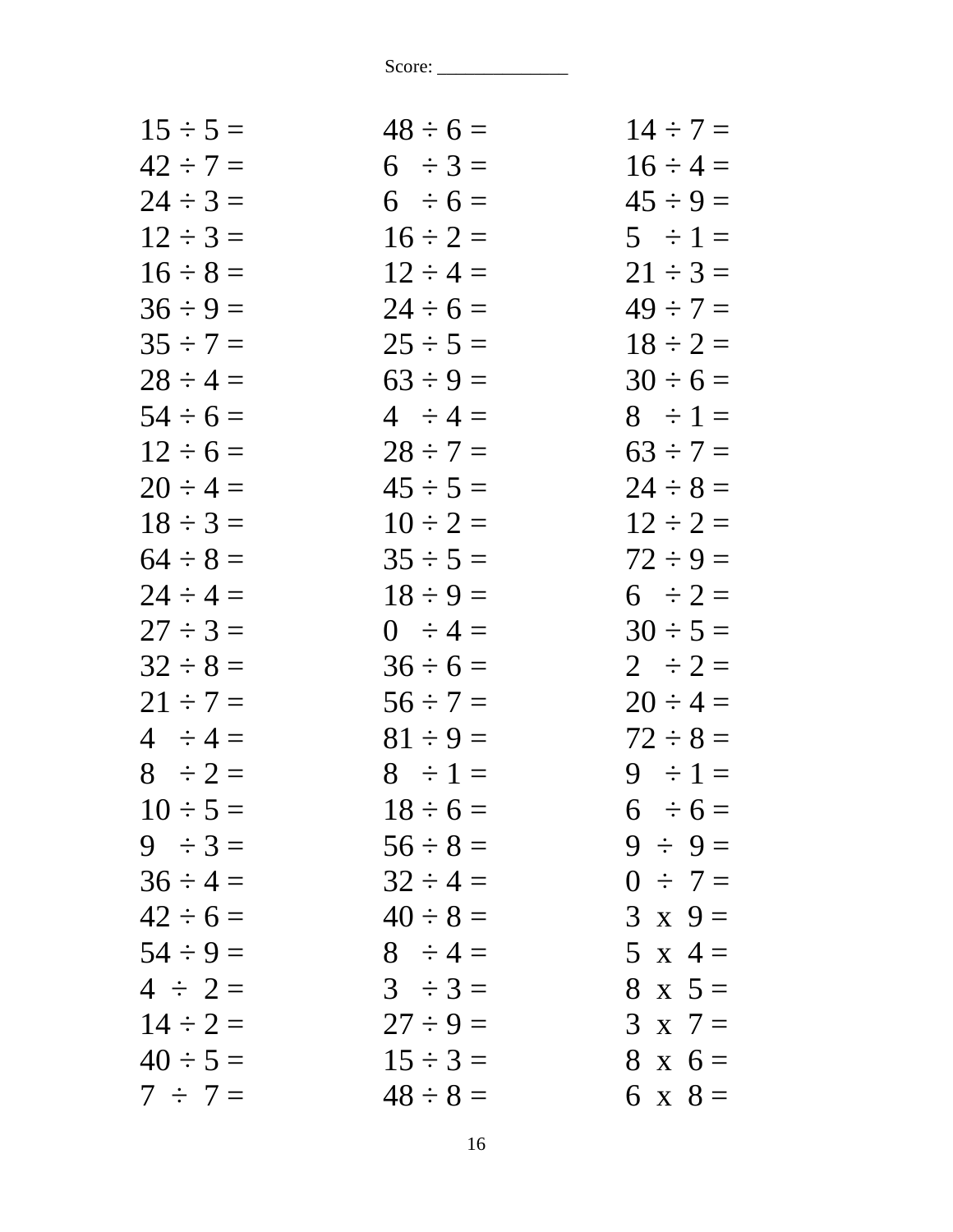| $15 \div 5 =$ | $48 \div 6 =$ | $14 \div 7 =$  |
|---------------|---------------|----------------|
| $42 \div 7 =$ | $6 \div 3 =$  | $16 \div 4 =$  |
| $24 \div 3 =$ | $6 \div 6 =$  | $45 \div 9 =$  |
| $12 \div 3 =$ | $16 \div 2 =$ | $5 \div 1 =$   |
| $16 \div 8 =$ | $12 \div 4 =$ | $21 \div 3 =$  |
| $36 \div 9 =$ | $24 \div 6 =$ | $49 \div 7 =$  |
| $35 \div 7 =$ | $25 \div 5 =$ | $18 \div 2 =$  |
| $28 \div 4 =$ | $63 \div 9 =$ | $30 \div 6 =$  |
| $54 \div 6 =$ | $4 \div 4 =$  | $8 \div 1 =$   |
| $12 \div 6 =$ | $28 \div 7 =$ | $63 \div 7 =$  |
| $20 \div 4 =$ | $45 \div 5 =$ | $24 \div 8 =$  |
| $18 \div 3 =$ | $10 \div 2 =$ | $12 \div 2 =$  |
| $64 \div 8 =$ | $35 \div 5 =$ | $72 \div 9 =$  |
| $24 \div 4 =$ | $18 \div 9 =$ | $6 \div 2 =$   |
| $27 \div 3 =$ | $0 \div 4 =$  | $30 \div 5 =$  |
| $32 \div 8 =$ | $36 \div 6 =$ | $2 \div 2 =$   |
| $21 \div 7 =$ | $56 \div 7 =$ | $20 \div 4 =$  |
| $4 \div 4 =$  | $81 \div 9 =$ | $72 \div 8 =$  |
| $8 \div 2 =$  | $8 \div 1 =$  | $9 \div 1 =$   |
| $10 \div 5 =$ | $18 \div 6 =$ | $6 \div 6 =$   |
| $9 \div 3 =$  | $56 \div 8 =$ | $9 \div 9 =$   |
| $36 \div 4 =$ | $32 \div 4 =$ | $0 \div 7 =$   |
| $42 \div 6 =$ | $40 \div 8 =$ | $4 \times 9 =$ |
| $54 \div 9 =$ | $8 \div 4 =$  | $7 \times 4 =$ |
| $4 \div 2 =$  | $3 \div 3 =$  | $5 \times 5=$  |
| $14 \div 2 =$ | $27 \div 9 =$ | $3 \times 7 =$ |
| $40 \div 5 =$ | $15 \div 3 =$ | $8 \times 6 =$ |
| $7 \div 7 =$  | $48 \div 8 =$ | $7 \times 8 =$ |
|               |               |                |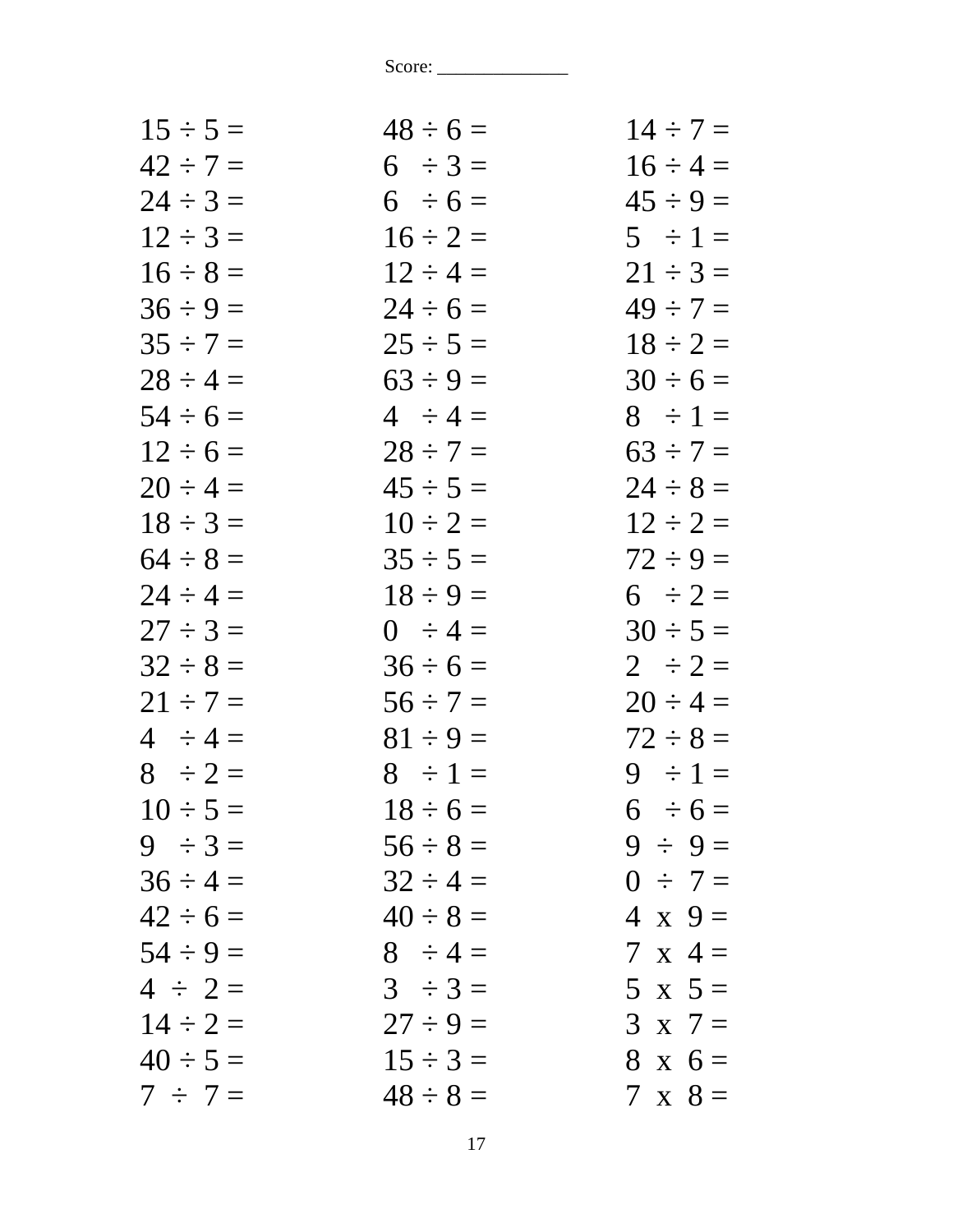| $15 \div 5 =$ | $48 \div 6 =$ | $14 \div 7 =$  |
|---------------|---------------|----------------|
| $42 \div 7 =$ | $6 \div 3 =$  | $16 \div 4 =$  |
| $24 \div 3 =$ | $6 \div 6 =$  | $45 \div 9 =$  |
| $12 \div 3 =$ | $16 \div 2 =$ | $5 \div 1 =$   |
| $16 \div 8 =$ | $12 \div 4 =$ | $21 \div 3 =$  |
| $36 \div 9 =$ | $24 \div 6 =$ | $49 \div 7 =$  |
| $35 \div 7 =$ | $25 \div 5 =$ | $18 \div 2 =$  |
| $28 \div 4 =$ | $63 \div 9 =$ | $30 \div 6 =$  |
| $54 \div 6 =$ | $4 \div 4 =$  | $8 \div 1 =$   |
| $12 \div 6 =$ | $28 \div 7 =$ | $63 \div 7 =$  |
| $20 \div 4 =$ | $45 \div 5 =$ | $24 \div 8 =$  |
| $18 \div 3 =$ | $10 \div 2 =$ | $12 \div 2 =$  |
| $64 \div 8 =$ | $35 \div 5 =$ | $72 \div 9 =$  |
| $24 \div 4 =$ | $18 \div 9 =$ | $6 \div 2 =$   |
| $27 \div 3 =$ | $0 \div 4 =$  | $30 \div 5 =$  |
| $32 \div 8 =$ | $36 \div 6 =$ | $2 \div 2 =$   |
| $21 \div 7 =$ | $56 \div 7 =$ | $20 \div 4 =$  |
| $4 \div 4 =$  | $81 \div 9 =$ | $72 \div 8 =$  |
| $8 \div 2 =$  | $8 \div 1 =$  | $9 \div 1 =$   |
| $10 \div 5 =$ | $18 \div 6 =$ | $6 \div 6 =$   |
| $9 \div 3 =$  | $56 \div 8 =$ | $9 \div 9 =$   |
| $36 \div 4 =$ | $32 \div 4 =$ | $0 \div 7 =$   |
| $42 \div 6 =$ | $40 \div 8 =$ | $5 \times 9=$  |
| $54 \div 9 =$ | $8 \div 4 =$  | $7 \times 4 =$ |
| $4 \div 2 =$  | $3 \div 3 =$  | $3 \times 5 =$ |
| $14 \div 2 =$ | $27 \div 9 =$ | $8 \times 7 =$ |
| $40 \div 5 =$ | $15 \div 3 =$ | $5 \times 6 =$ |
| $7 \div 7 =$  | $48 \div 8 =$ | $3 \times 8 =$ |
|               |               |                |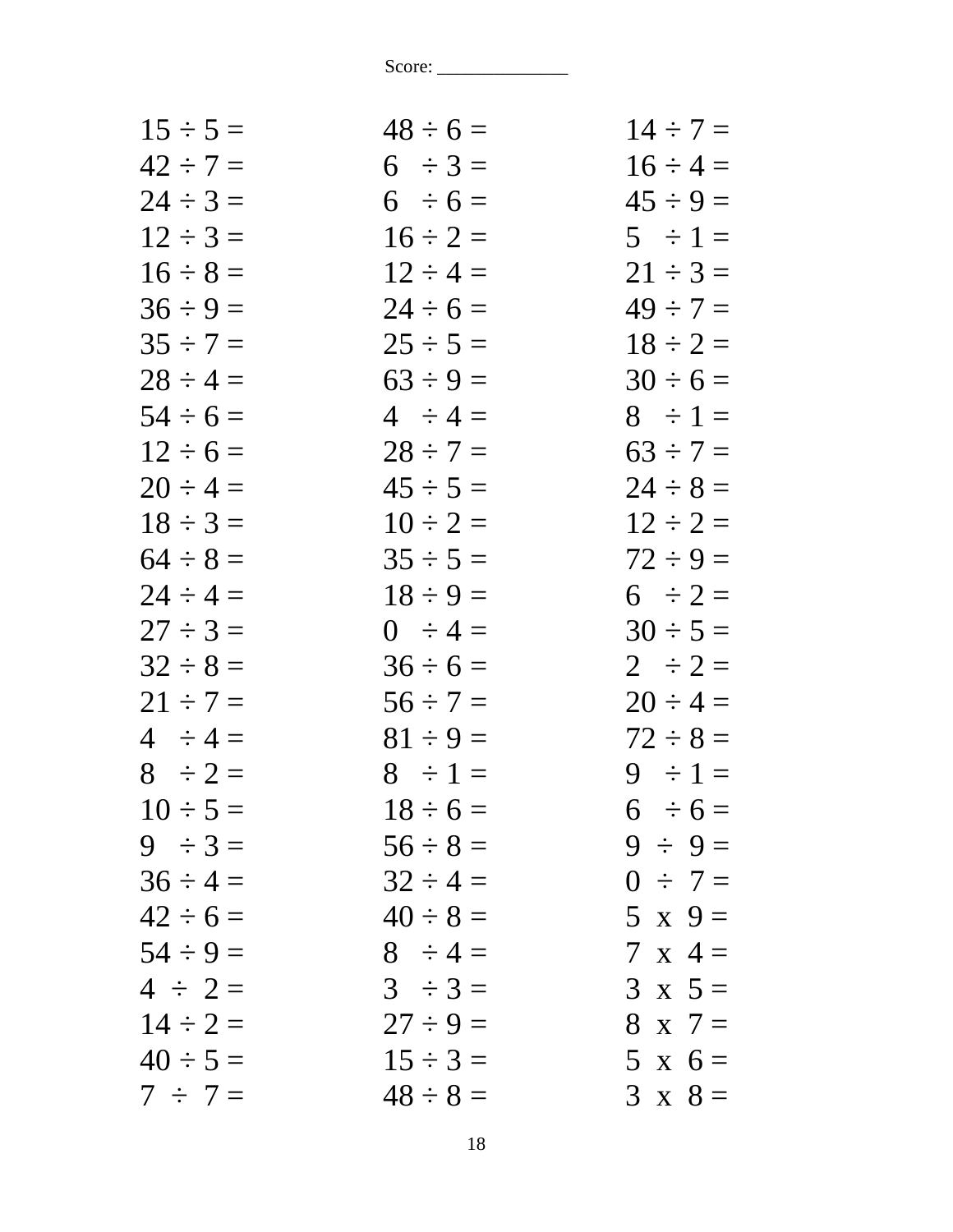| $15 \div 5 =$ | $48 \div 6 =$ | $14 \div 7 =$  |
|---------------|---------------|----------------|
| $42 \div 7 =$ | $6 \div 3 =$  | $16 \div 4 =$  |
| $24 \div 3 =$ | $6 \div 6 =$  | $45 \div 9 =$  |
| $12 \div 3 =$ | $16 \div 2 =$ | $5 \div 1 =$   |
| $16 \div 8 =$ | $12 \div 4 =$ | $21 \div 3 =$  |
| $36 \div 9 =$ | $24 \div 6 =$ | $49 \div 7 =$  |
| $35 \div 7 =$ | $25 \div 5 =$ | $18 \div 2 =$  |
| $28 \div 4 =$ | $63 \div 9 =$ | $30 \div 6 =$  |
| $54 \div 6 =$ | $4 \div 4 =$  | $8 \div 1 =$   |
| $12 \div 6 =$ | $28 \div 7 =$ | $63 \div 7 =$  |
| $20 \div 4 =$ | $45 \div 5 =$ | $24 \div 8 =$  |
| $18 \div 3 =$ | $10 \div 2 =$ | $12 \div 2 =$  |
| $64 \div 8 =$ | $35 \div 5 =$ | $72 \div 9 =$  |
| $24 \div 4 =$ | $18 \div 9 =$ | $6 \div 2 =$   |
| $27 \div 3 =$ | $0 \div 4 =$  | $30 \div 5 =$  |
| $32 \div 8 =$ | $36 \div 6 =$ | $2 \div 2 =$   |
| $21 \div 7 =$ | $56 \div 7 =$ | $20 \div 4 =$  |
| $4 \div 4 =$  | $81 \div 9 =$ | $72 \div 8 =$  |
| $8 \div 2 =$  | $8 \div 1 =$  | $9 \div 1 =$   |
| $10 \div 5 =$ | $18 \div 6 =$ | $6 \div 6 =$   |
| $9 \div 3 =$  | $56 \div 8 =$ | $9 \div 9 =$   |
| $36 \div 4 =$ | $32 \div 4 =$ | $0 \div 7 =$   |
| $42 \div 6 =$ | $40 \div 8 =$ | 9 x $9=$       |
| $54 \div 9 =$ | $8 \div 4 =$  | $8 \times 4 =$ |
| $4 \div 2 =$  | $3 \div 3 =$  | 6 x $5 =$      |
| $14 \div 2 =$ | $27 \div 9 =$ | $3 \times 7 =$ |
| $40 \div 5 =$ | $15 \div 3 =$ | 9 x $6 =$      |
| $7 \div 7 =$  | $48 \div 8 =$ | 6 x $8 =$      |
|               |               |                |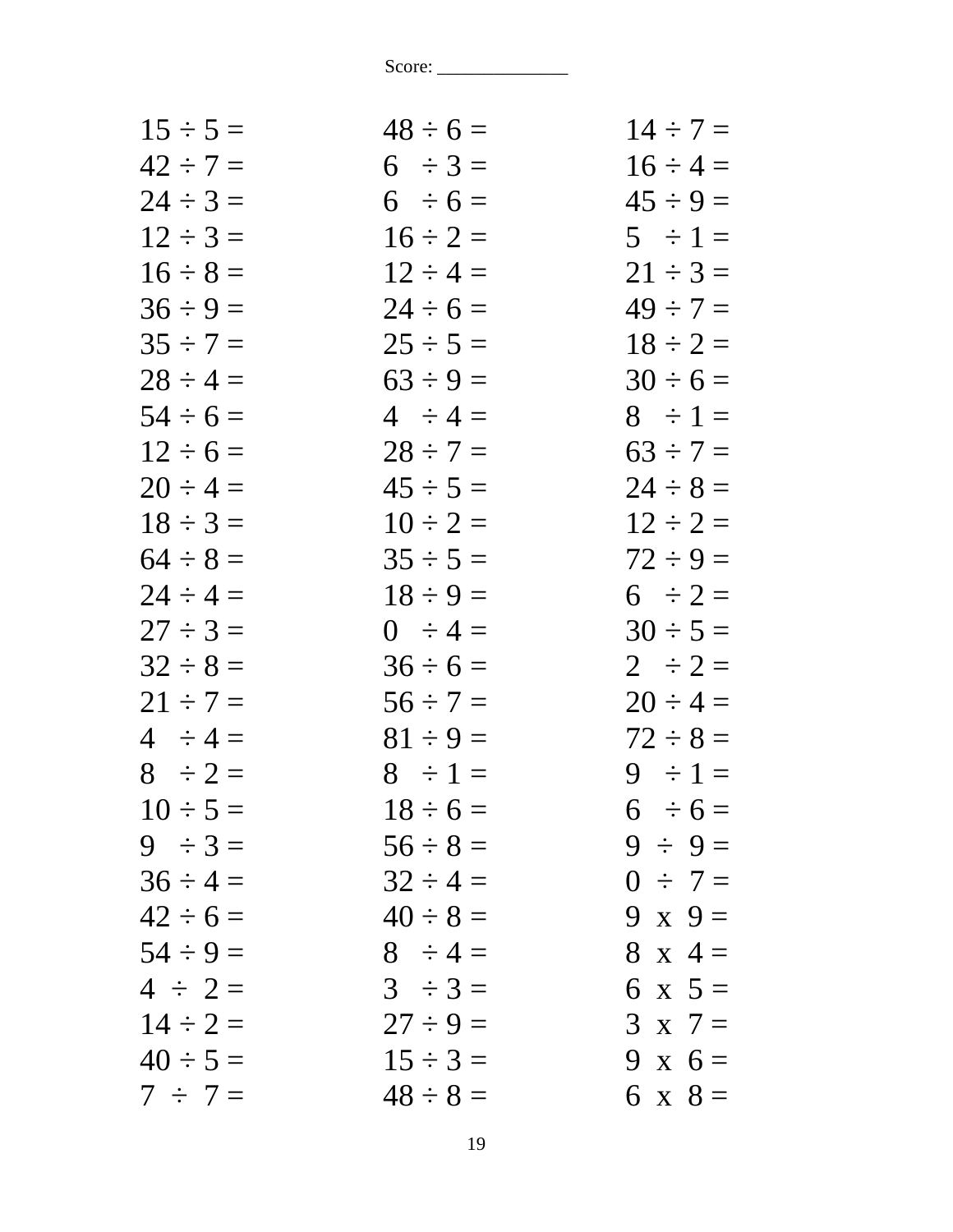| $15 \div 5 =$ | $48 \div 6 =$ | $14 \div 7 =$  |
|---------------|---------------|----------------|
| $42 \div 7 =$ | $6 \div 3 =$  | $16 \div 4 =$  |
| $24 \div 3 =$ | $6 \div 6 =$  | $45 \div 9 =$  |
| $12 \div 3 =$ | $16 \div 2 =$ | $5 \div 1 =$   |
| $16 \div 8 =$ | $12 \div 4 =$ | $21 \div 3 =$  |
| $36 \div 9 =$ | $24 \div 6 =$ | $49 \div 7 =$  |
| $35 \div 7 =$ | $25 \div 5 =$ | $18 \div 2 =$  |
| $28 \div 4 =$ | $63 \div 9 =$ | $30 \div 6 =$  |
| $54 \div 6 =$ | $4 \div 4 =$  | $8 \div 1 =$   |
| $12 \div 6 =$ | $28 \div 7 =$ | $63 \div 7 =$  |
| $20 \div 4 =$ | $45 \div 5 =$ | $24 \div 8 =$  |
| $18 \div 3 =$ | $10 \div 2 =$ | $12 \div 2 =$  |
| $64 \div 8 =$ | $35 \div 5 =$ | $72 \div 9 =$  |
| $24 \div 4 =$ | $18 \div 9 =$ | $6 \div 2 =$   |
| $27 \div 3 =$ | $0 \div 4 =$  | $30 \div 5 =$  |
| $32 \div 8 =$ | $36 \div 6 =$ | $2 \div 2 =$   |
| $21 \div 7 =$ | $56 \div 7 =$ | $20 \div 4 =$  |
| $4 \div 4 =$  | $81 \div 9 =$ | $72 \div 8 =$  |
| $8 \div 2 =$  | $8 \div 1 =$  | $9 \div 1 =$   |
| $10 \div 5 =$ | $18 \div 6 =$ | $6 \div 6 =$   |
| $9 \div 3 =$  | $56 \div 8 =$ | $9 \div 9 =$   |
| $36 \div 4 =$ | $32 \div 4 =$ | $0 \div 7 =$   |
| $42 \div 6 =$ | $40 \div 8 =$ | 6 x $9 =$      |
| $54 \div 9 =$ | $8 \div 4 =$  | $3 \times 4 =$ |
| $4 \div 2 =$  | $3 \div 3 =$  | $4 \times 5 =$ |
| $14 \div 2 =$ | $27 \div 9 =$ | 2 x $7 =$      |
| $40 \div 5 =$ | $15 \div 3 =$ | $5 \times 6 =$ |
| $7 \div 7 =$  | $48 \div 8 =$ | 9 x $8 =$      |
|               |               |                |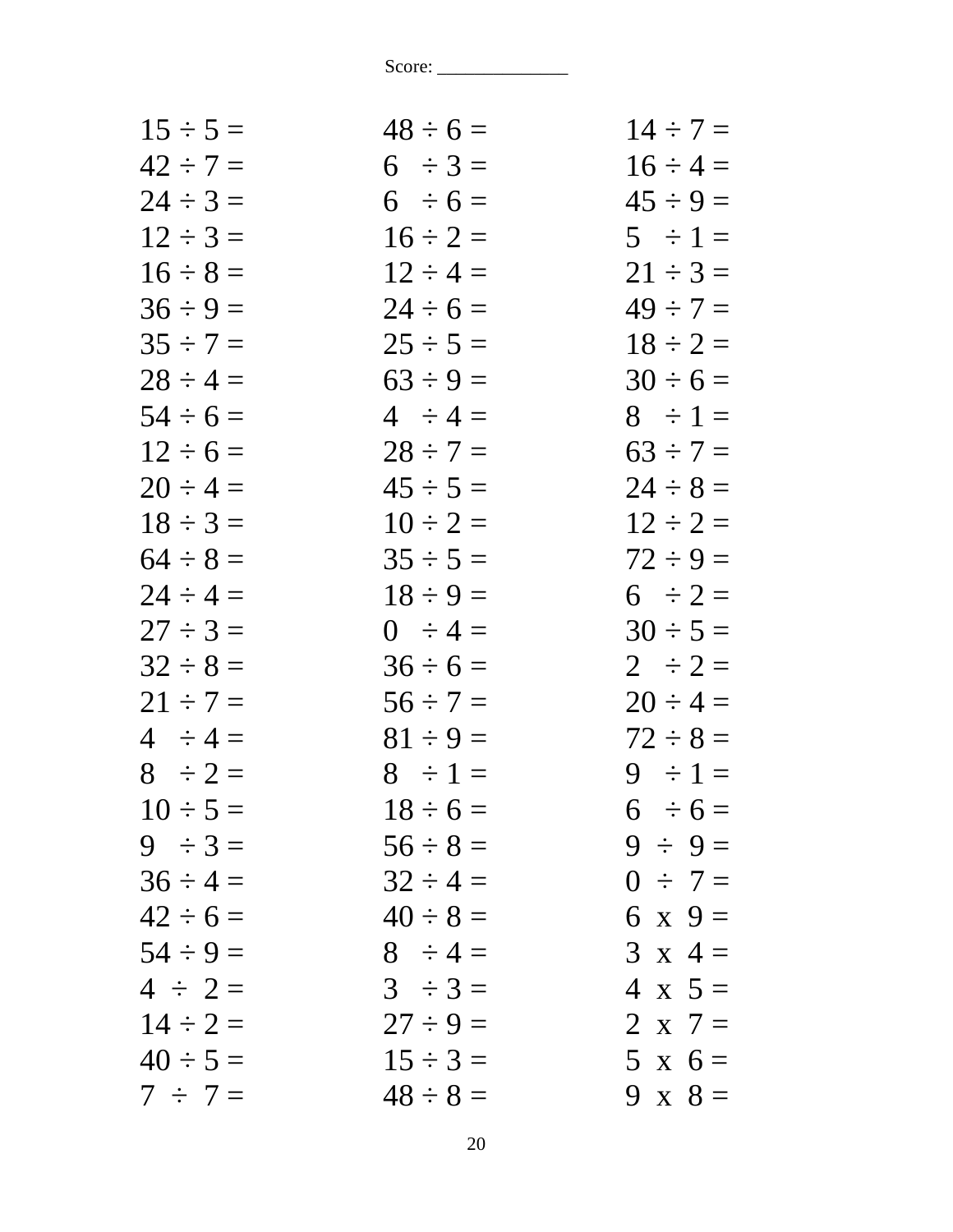| $15 \div 5 =$ | $48 \div 6 =$ | $14 \div 7 =$  |
|---------------|---------------|----------------|
| $42 \div 7 =$ | $6 \div 3 =$  | $16 \div 4 =$  |
| $24 \div 3 =$ | $6 \div 6 =$  | $45 \div 9 =$  |
| $12 \div 3 =$ | $16 \div 2 =$ | $5 \div 1 =$   |
| $16 \div 8 =$ | $12 \div 4 =$ | $21 \div 3 =$  |
| $36 \div 9 =$ | $24 \div 6 =$ | $49 \div 7 =$  |
| $35 \div 7 =$ | $25 \div 5 =$ | $18 \div 2 =$  |
| $28 \div 4 =$ | $63 \div 9 =$ | $30 \div 6 =$  |
| $54 \div 6 =$ | $4 \div 4 =$  | $8 \div 1 =$   |
| $12 \div 6 =$ | $28 \div 7 =$ | $63 \div 7 =$  |
| $20 \div 4 =$ | $45 \div 5 =$ | $24 \div 8 =$  |
| $18 \div 3 =$ | $10 \div 2 =$ | $12 \div 2 =$  |
| $64 \div 8 =$ | $35 \div 5 =$ | $72 \div 9 =$  |
| $24 \div 4 =$ | $18 \div 9 =$ | $6 \div 2 =$   |
| $27 \div 3 =$ | $0 \div 4 =$  | $30 \div 5 =$  |
| $32 \div 8 =$ | $36 \div 6 =$ | $2 \div 2 =$   |
| $21 \div 7 =$ | $56 \div 7 =$ | $20 \div 4 =$  |
| $4 \div 4 =$  | $81 \div 9 =$ | $72 \div 8 =$  |
| $8 \div 2 =$  | $8 \div 1 =$  | $9 \div 1 =$   |
| $10 \div 5 =$ | $18 \div 6 =$ | $6 \div 6 =$   |
| $9 \div 3 =$  | $56 \div 8 =$ | $9 \div 9 =$   |
| $36 \div 4 =$ | $32 \div 4 =$ | $0 \div 7 =$   |
| $42 \div 6 =$ | $40 \div 8 =$ | $4 \times 4 =$ |
| $54 \div 9 =$ | $8 \div 4 =$  | 6 x $5 =$      |
| $4 \div 2 =$  | $3 \div 3 =$  | $7 \times 8 =$ |
| $14 \div 2 =$ | $27 \div 9 =$ | $8 \times 4 =$ |
| $40 \div 5 =$ | $15 \div 3 =$ | 2 x $6 =$      |
| $7 \div 7 =$  | $48 \div 8 =$ | $3 \times 2 =$ |
|               |               |                |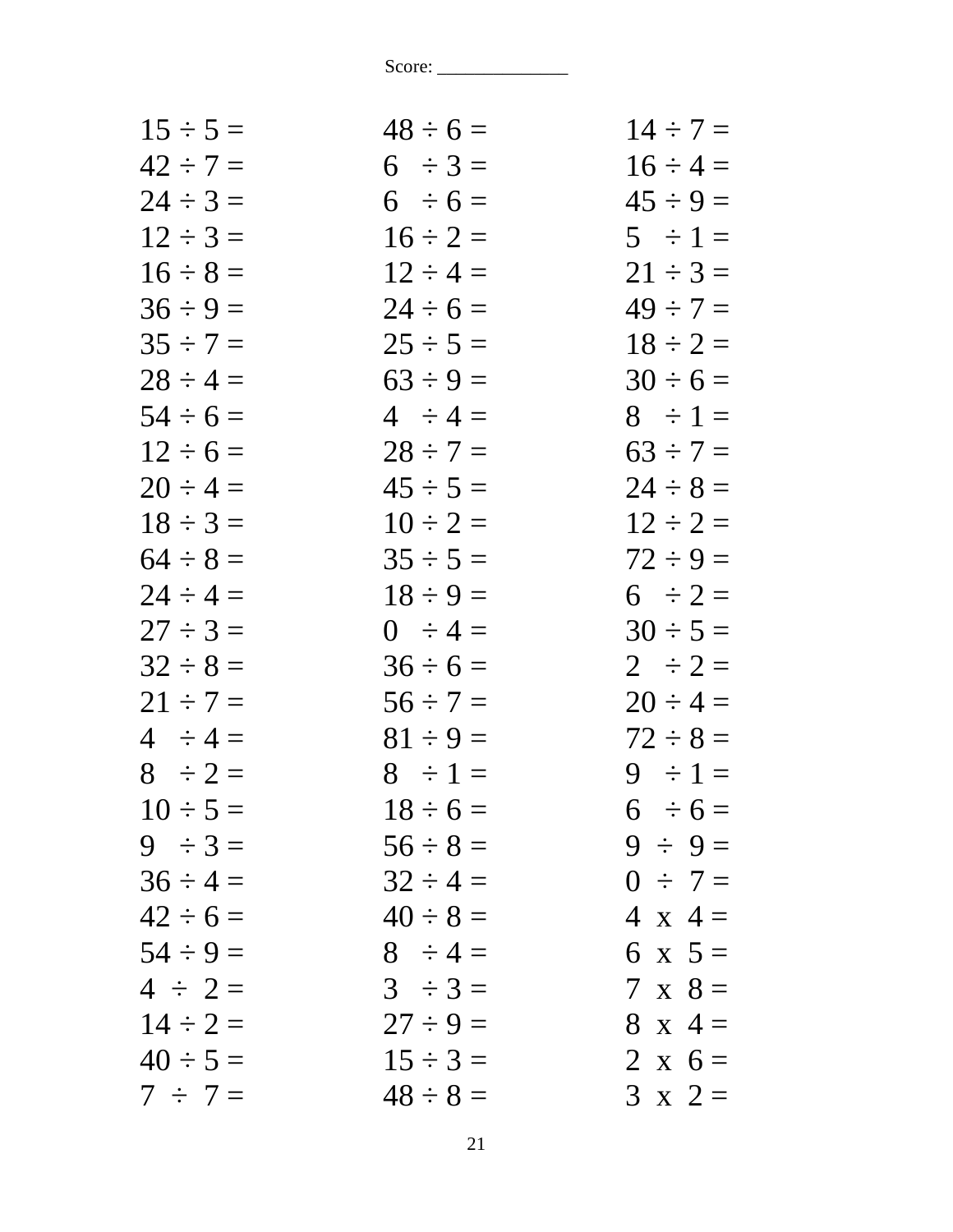| $15 \div 5 =$ | $48 \div 6 =$ | $14 \div 7 =$  |
|---------------|---------------|----------------|
| $42 \div 7 =$ | $6 \div 3 =$  | $16 \div 4 =$  |
| $24 \div 3 =$ | $6 \div 6 =$  | $45 \div 9 =$  |
| $12 \div 3 =$ | $16 \div 2 =$ | $5 \div 1 =$   |
| $16 \div 8 =$ | $12 \div 4 =$ | $21 \div 3 =$  |
| $36 \div 9 =$ | $24 \div 6 =$ | $49 \div 7 =$  |
| $35 \div 7 =$ | $25 \div 5 =$ | $18 \div 2 =$  |
| $28 \div 4 =$ | $63 \div 9 =$ | $30 \div 6 =$  |
| $54 \div 6 =$ | $4 \div 4 =$  | $8 \div 1 =$   |
| $12 \div 6 =$ | $28 \div 7 =$ | $63 \div 7 =$  |
| $20 \div 4 =$ | $45 \div 5 =$ | $24 \div 8 =$  |
| $18 \div 3 =$ | $10 \div 2 =$ | $12 \div 2 =$  |
| $64 \div 8 =$ | $35 \div 5 =$ | $72 \div 9 =$  |
| $24 \div 4 =$ | $18 \div 9 =$ | $6 \div 2 =$   |
| $27 \div 3 =$ | $0 \div 4 =$  | $30 \div 5 =$  |
| $32 \div 8 =$ | $36 \div 6 =$ | $2 \div 2 =$   |
| $21 \div 7 =$ | $56 \div 7 =$ | $20 \div 4 =$  |
| $4 \div 4 =$  | $81 \div 9 =$ | $72 \div 8 =$  |
| $8 \div 2 =$  | $8 \div 1 =$  | $9 \div 1 =$   |
| $10 \div 5 =$ | $18 \div 6 =$ | $6 \div 6 =$   |
| $9 \div 3 =$  | $56 \div 8 =$ | $9 \div 9 =$   |
| $36 \div 4 =$ | $32 \div 4 =$ | $0 \div 7 =$   |
| $42 \div 6 =$ | $40 \div 8 =$ | $4 \times 9 =$ |
| $54 \div 9 =$ | $8 \div 4 =$  | 6 x $3 =$      |
| $4 \div 2 =$  | $3 \div 3 =$  | $7 \times 8 =$ |
| $14 \div 2 =$ | $27 \div 9 =$ | $8 \times 5 =$ |
| $40 \div 5 =$ | $15 \div 3 =$ | 2 x $8 =$      |
| $7 \div 7 =$  | $48 \div 8 =$ | $3 \times 4 =$ |
|               |               |                |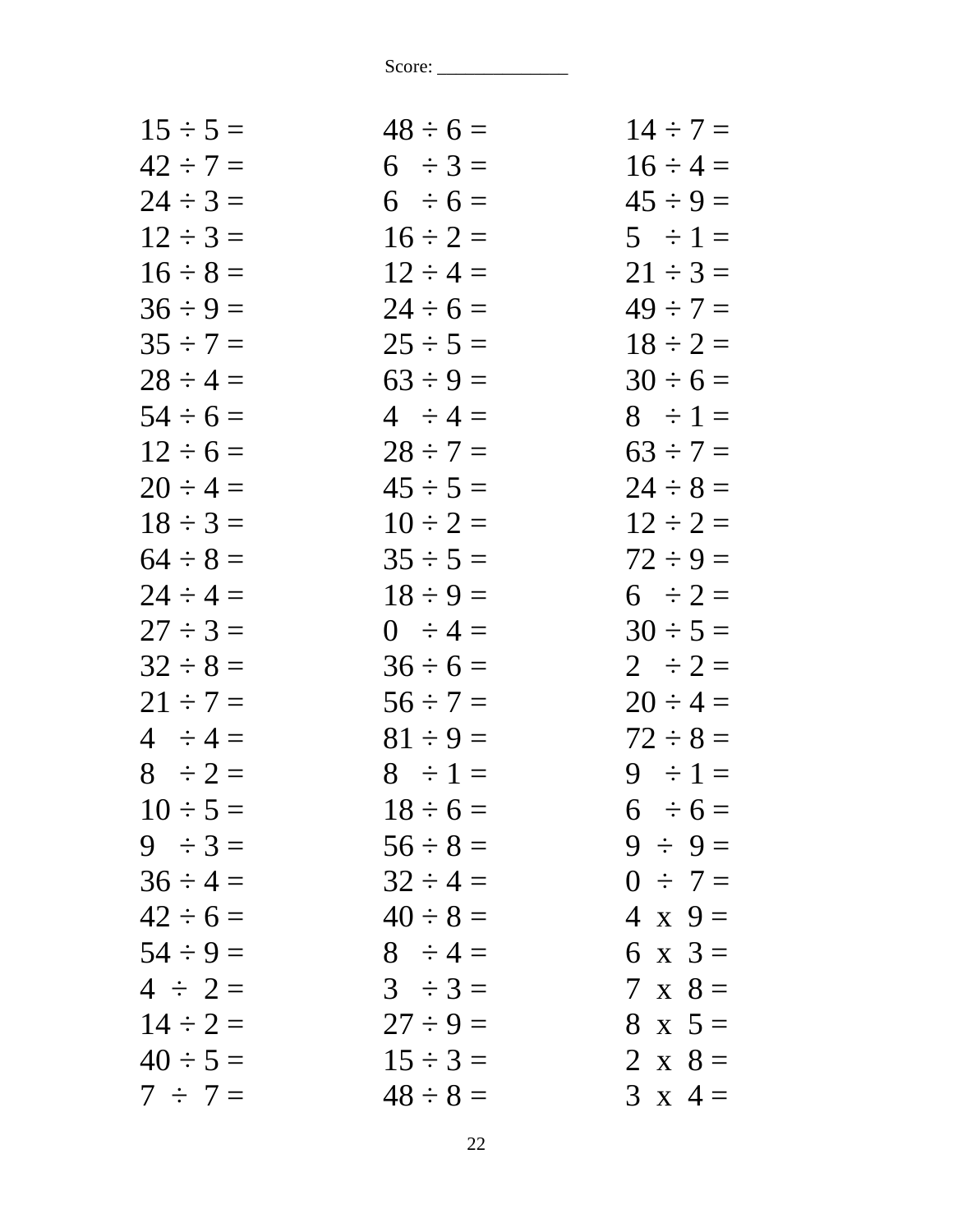| $15 \div 5 =$ | $48 \div 6 =$ | $14 \div 7 =$  |
|---------------|---------------|----------------|
| $42 \div 7 =$ | $6 \div 3 =$  | $16 \div 4 =$  |
| $24 \div 3 =$ | $6 \div 6 =$  | $45 \div 9 =$  |
| $12 \div 3 =$ | $16 \div 2 =$ | $5 \div 1 =$   |
| $16 \div 8 =$ | $12 \div 4 =$ | $21 \div 3 =$  |
| $36 \div 9 =$ | $24 \div 6 =$ | $49 \div 7 =$  |
| $35 \div 7 =$ | $25 \div 5 =$ | $18 \div 2 =$  |
| $28 \div 4 =$ | $63 \div 9 =$ | $30 \div 6 =$  |
| $54 \div 6 =$ | $4 \div 4 =$  | $8 \div 1 =$   |
| $12 \div 6 =$ | $28 \div 7 =$ | $63 \div 7 =$  |
| $20 \div 4 =$ | $45 \div 5 =$ | $24 \div 8 =$  |
| $18 \div 3 =$ | $10 \div 2 =$ | $12 \div 2 =$  |
| $64 \div 8 =$ | $35 \div 5 =$ | $72 \div 9 =$  |
| $24 \div 4 =$ | $18 \div 9 =$ | $6 \div 2 =$   |
| $27 \div 3 =$ | $0 \div 4 =$  | $30 \div 5 =$  |
| $32 \div 8 =$ | $36 \div 6 =$ | $2 \div 2 =$   |
| $21 \div 7 =$ | $56 \div 7 =$ | $20 \div 4 =$  |
| $4 \div 4 =$  | $81 \div 9 =$ | $72 \div 8 =$  |
| $8 \div 2 =$  | $8 \div 1 =$  | $9 \div 1 =$   |
| $10 \div 5 =$ | $18 \div 6 =$ | $6 \div 6 =$   |
| $9 \div 3 =$  | $56 \div 8 =$ | $9 \div 9 =$   |
| $36 \div 4 =$ | $32 \div 4 =$ | $0 \div 7 =$   |
| $42 \div 6 =$ | $40 \div 8 =$ | $4 \times 9 =$ |
| $54 \div 9 =$ | $8 \div 4 =$  | 6 x 7 =        |
| $4 \div 2 =$  | $3 \div 3 =$  | $7 \times 4 =$ |
| $14 \div 2 =$ | $27 \div 9 =$ | $8 \times 6 =$ |
| $40 \div 5 =$ | $15 \div 3 =$ | 2 x $7=$       |
| $7 \div 7 =$  | $48 \div 8 =$ | $3 \times 8 =$ |
|               |               |                |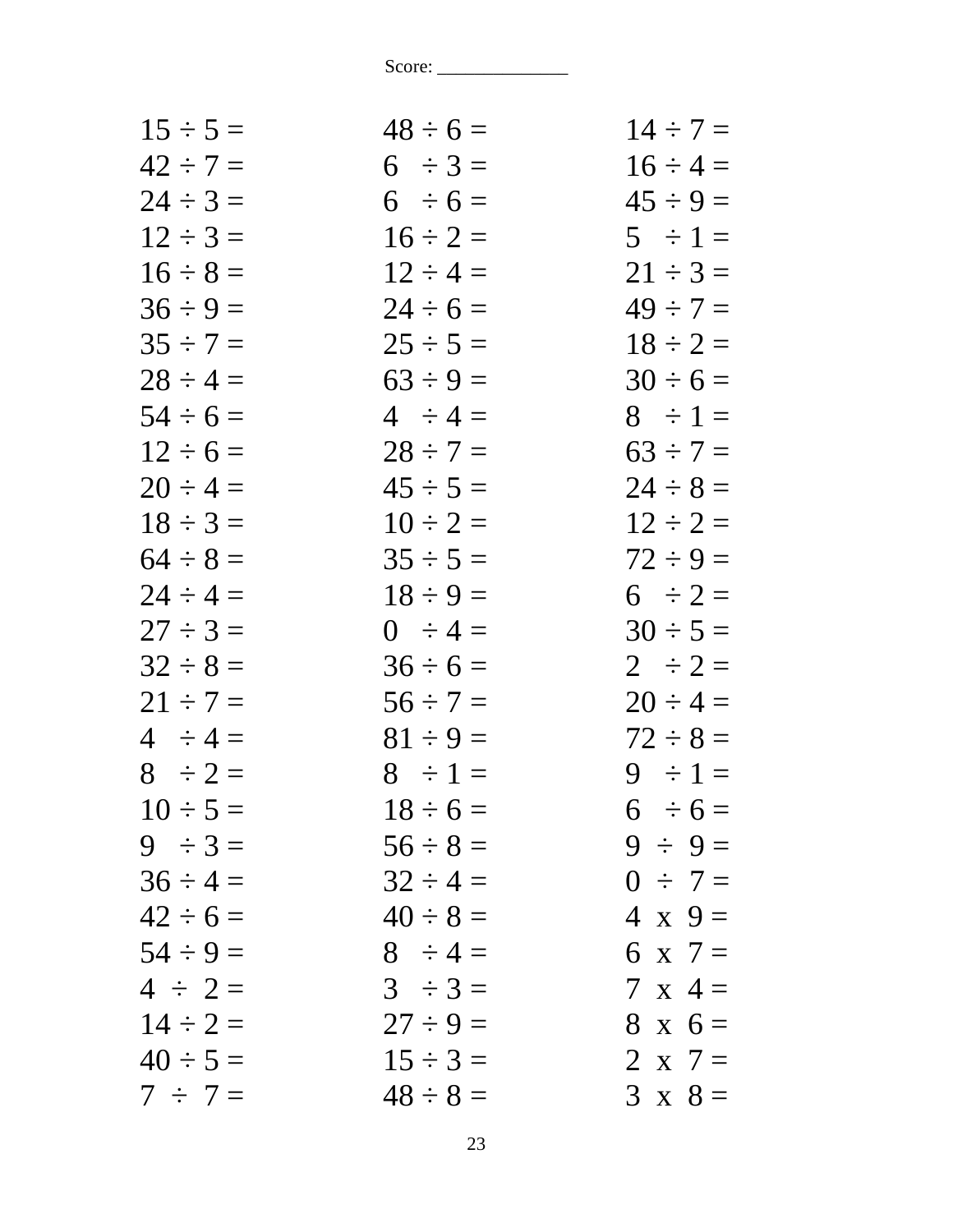| $48 \div 6 =$ | $14 \div 7 =$  |
|---------------|----------------|
| $6 \div 3 =$  | $16 \div 4 =$  |
| $6 \div 6 =$  | $45 \div 9 =$  |
| $16 \div 2 =$ | $5 \div 1 =$   |
| $12 \div 4 =$ | $21 \div 3 =$  |
| $24 \div 6 =$ | $49 \div 7 =$  |
| $25 \div 5 =$ | $18 \div 2 =$  |
| $63 \div 9 =$ | $30 \div 6 =$  |
| $4 \div 4 =$  | $8 \div 1 =$   |
| $28 \div 7 =$ | $63 \div 7 =$  |
| $45 \div 5 =$ | $24 \div 8 =$  |
| $10 \div 2 =$ | $12 \div 2 =$  |
| $35 \div 5 =$ | $72 \div 9 =$  |
| $18 \div 9 =$ | $6 \div 2 =$   |
| $0 \div 4 =$  | $30 \div 5 =$  |
| $36 \div 6 =$ | $2 \div 2 =$   |
| $56 \div 7 =$ | $20 \div 4 =$  |
| $81 \div 9 =$ | $72 \div 8 =$  |
| $8 \div 1 =$  | $9 \div 1 =$   |
| $18 \div 6 =$ | $6 \div 6 =$   |
| $56 \div 8 =$ | $9 \div 9 =$   |
| $32 \div 4 =$ | $0 \div 7 =$   |
| $40 \div 8 =$ | $4 \times 8 =$ |
| $8 \div 4 =$  | $6 \times 6 =$ |
| $3 \div 3 =$  | $7 \times 4 =$ |
| $27 \div 9 =$ | $8 \times 9 =$ |
| $15 \div 3 =$ | 2 x $5 =$      |
| $48 \div 8 =$ | $3 \times 7 =$ |
|               |                |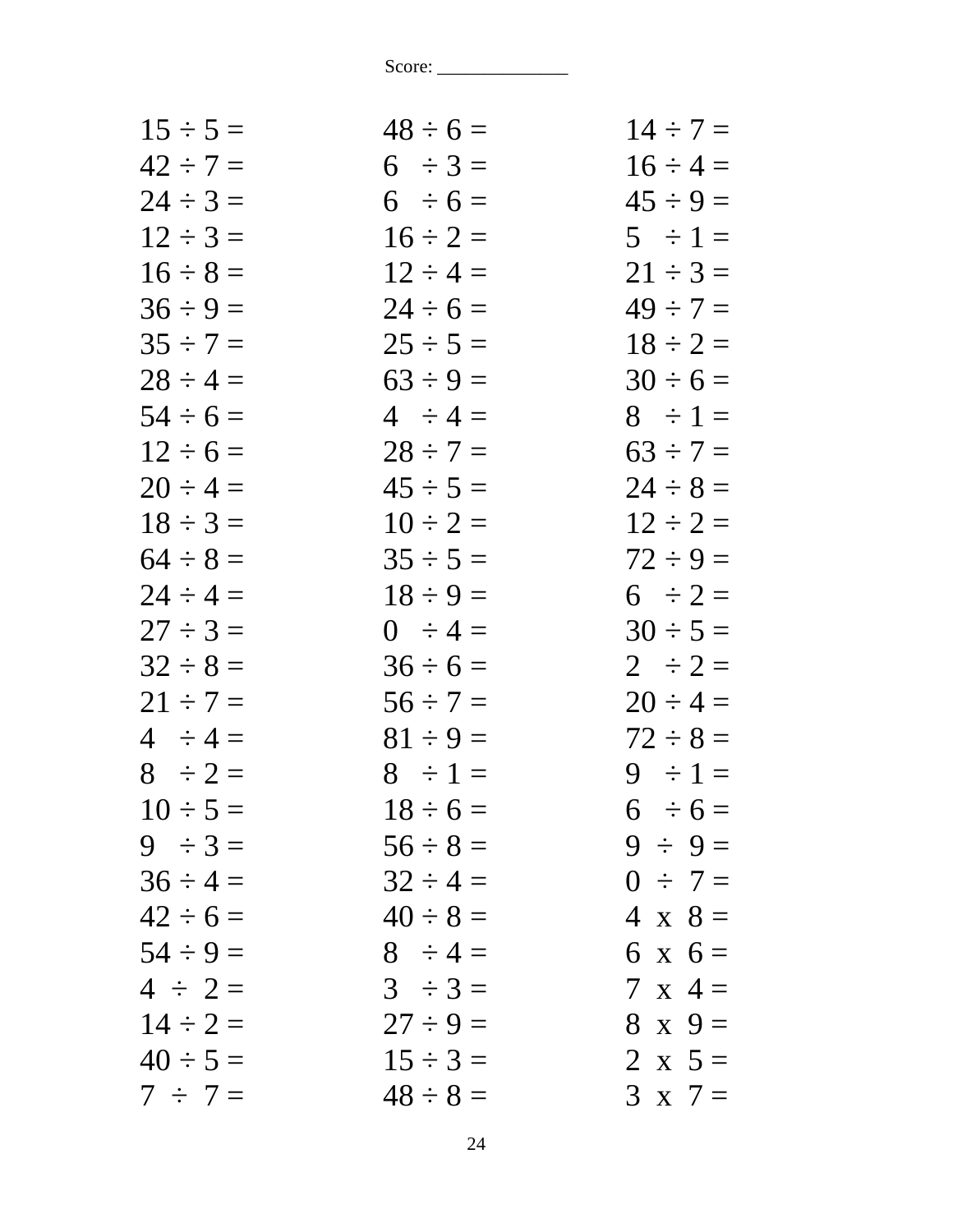| $48 \div 6 =$ | $14 \div 7 =$  |
|---------------|----------------|
| $6 \div 3 =$  | $16 \div 4 =$  |
| $6 \div 6 =$  | $45 \div 9 =$  |
| $16 \div 2 =$ | $5 \div 1 =$   |
| $12 \div 4 =$ | $21 \div 3 =$  |
| $24 \div 6 =$ | $49 \div 7 =$  |
| $25 \div 5 =$ | $18 \div 2 =$  |
| $63 \div 9 =$ | $30 \div 6 =$  |
| $4 \div 4 =$  | $8 \div 1 =$   |
| $28 \div 7 =$ | $63 \div 7 =$  |
| $45 \div 5 =$ | $24 \div 8 =$  |
| $10 \div 2 =$ | $12 \div 2 =$  |
| $35 \div 5 =$ | $72 \div 9 =$  |
| $18 \div 9 =$ | $6 \div 2 =$   |
| $0 \div 4 =$  | $30 \div 5 =$  |
| $36 \div 6 =$ | $2 \div 2 =$   |
| $56 \div 7 =$ | $20 \div 4 =$  |
| $81 \div 9 =$ | $72 \div 8 =$  |
| $8 \div 1 =$  | $9 \div 1 =$   |
| $18 \div 6 =$ | $6 \div 6 =$   |
| $56 \div 8 =$ | $9 \div 9 =$   |
| $32 \div 4 =$ | $0 \div 7 =$   |
| $40 \div 8 =$ | $4 \times 5 =$ |
| $8 \div 4 =$  | 6 x 7 =        |
| $3 \div 3 =$  | $7 \times 3 =$ |
| $27 \div 9 =$ | $8 \times 7 =$ |
| $15 \div 3 =$ | 2 x $9 =$      |
| $48 \div 8 =$ | $3 \times 8 =$ |
|               |                |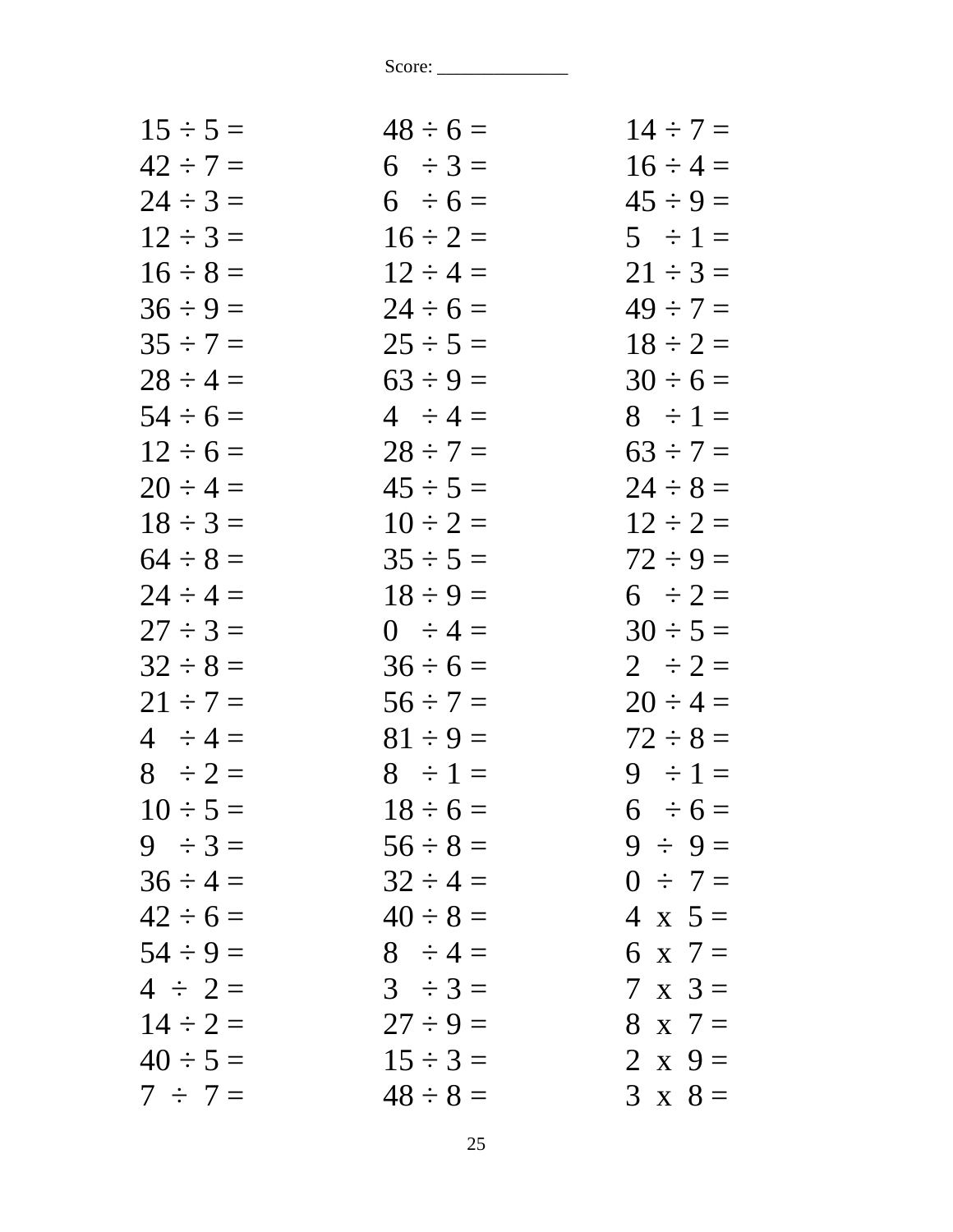| $48 \div 6 =$ | $14 \div 7 =$  |
|---------------|----------------|
| $6 \div 3 =$  | $16 \div 4 =$  |
| $6 \div 6 =$  | $45 \div 9 =$  |
| $16 \div 2 =$ | $5 \div 1 =$   |
| $12 \div 4 =$ | $21 \div 3 =$  |
| $24 \div 6 =$ | $49 \div 7 =$  |
| $25 \div 5 =$ | $18 \div 2 =$  |
| $63 \div 9 =$ | $30 \div 6 =$  |
| $4 \div 4 =$  | $8 \div 1 =$   |
| $28 \div 7 =$ | $63 \div 7 =$  |
| $45 \div 5 =$ | $24 \div 8 =$  |
| $10 \div 2 =$ | $12 \div 2 =$  |
| $35 \div 5 =$ | $72 \div 9 =$  |
| $18 \div 9 =$ | $6 \div 2 =$   |
| $0 \div 4 =$  | $30 \div 5 =$  |
| $36 \div 6 =$ | $2 \div 2 =$   |
| $56 \div 7 =$ | $20 \div 4 =$  |
| $81 \div 9 =$ | $72 \div 8 =$  |
| $8 \div 1 =$  | $9 \div 1 =$   |
| $18 \div 6 =$ | $6 \div 6 =$   |
| $56 \div 8 =$ | $9 \div 9 =$   |
| $32 \div 4 =$ | $0 \div 7 =$   |
| $40 \div 8 =$ | $4 \times 7 =$ |
| $8 \div 4 =$  | $6 \times 6 =$ |
| $3 \div 3 =$  | $7 \times 4 =$ |
| $27 \div 9 =$ | $8 \times 8 =$ |
| $15 \div 3 =$ | 2 x 4 =        |
| $48 \div 8 =$ | $3 \times 9 =$ |
|               |                |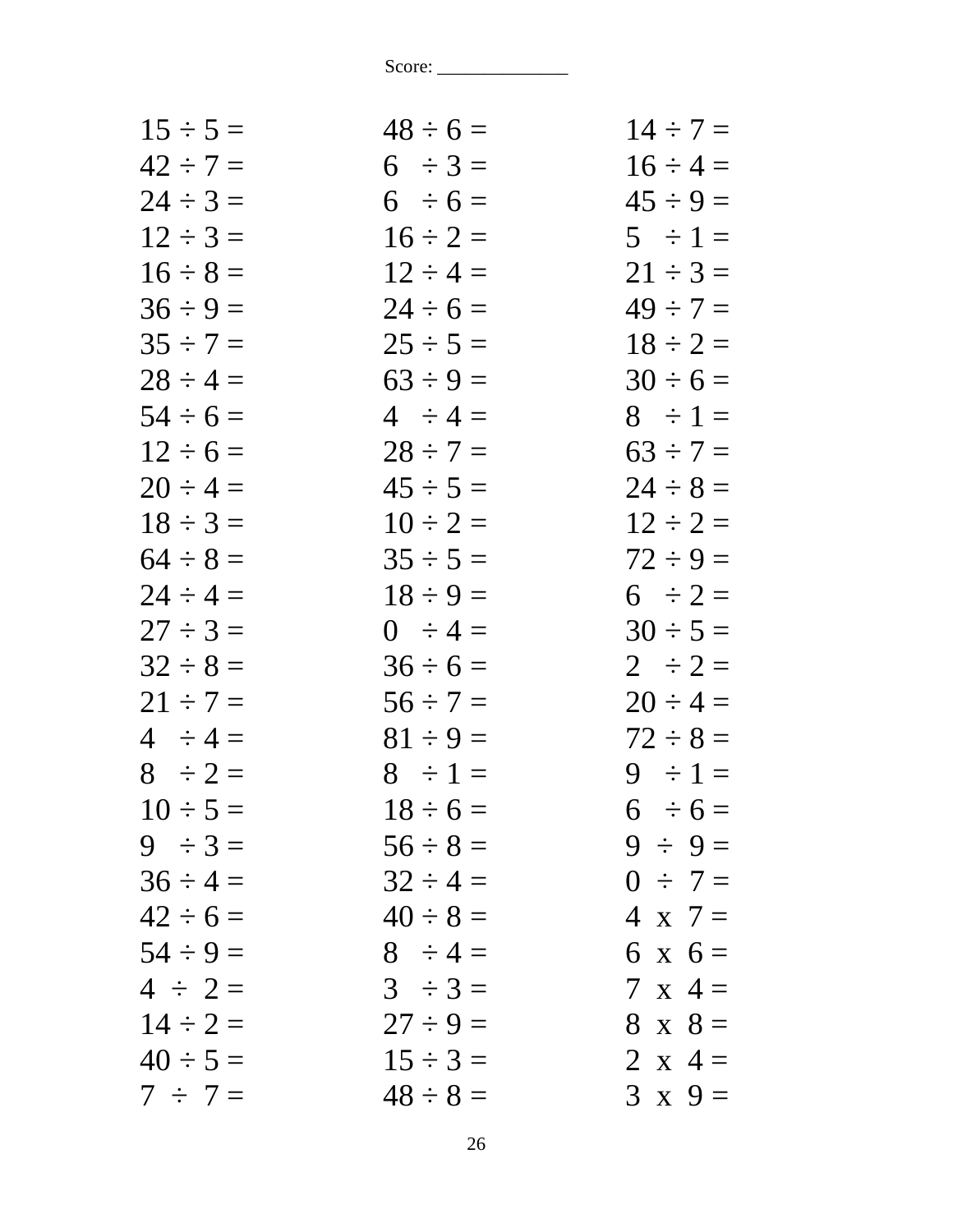| $48 \div 6 =$ | $14 \div 7 =$  |
|---------------|----------------|
| $6 \div 3 =$  | $16 \div 4 =$  |
| $6 \div 6 =$  | $45 \div 9 =$  |
| $16 \div 2 =$ | $5 \div 1 =$   |
| $12 \div 4 =$ | $21 \div 3 =$  |
| $24 \div 6 =$ | $49 \div 7 =$  |
| $25 \div 5 =$ | $18 \div 2 =$  |
| $63 \div 9 =$ | $30 \div 6 =$  |
| $4 \div 4 =$  | $8 \div 1 =$   |
| $28 \div 7 =$ | $63 \div 7 =$  |
| $45 \div 5 =$ | $24 \div 8 =$  |
| $10 \div 2 =$ | $12 \div 2 =$  |
| $35 \div 5 =$ | $72 \div 9 =$  |
| $18 \div 9 =$ | $6 \div 2 =$   |
| $0 \div 4 =$  | $30 \div 5 =$  |
| $36 \div 6 =$ | $2 \div 2 =$   |
| $56 \div 7 =$ | $20 \div 4 =$  |
| $81 \div 9 =$ | $72 \div 8 =$  |
| $8 \div 1 =$  | $9 \div 1 =$   |
| $18 \div 6 =$ | $6 \div 6 =$   |
| $56 \div 8 =$ | $9 \div 9 =$   |
| $32 \div 4 =$ | $0 \div 7 =$   |
| $40 \div 8 =$ | $4 \times 8 =$ |
| $8 \div 4 =$  | 6 x $5 =$      |
| $3 \div 3 =$  | $7 \times 6 =$ |
| $27 \div 9 =$ | $8 \times 4 =$ |
| $15 \div 3 =$ | 2 x $6 =$      |
| $48 \div 8 =$ | $3 \times 7 =$ |
|               |                |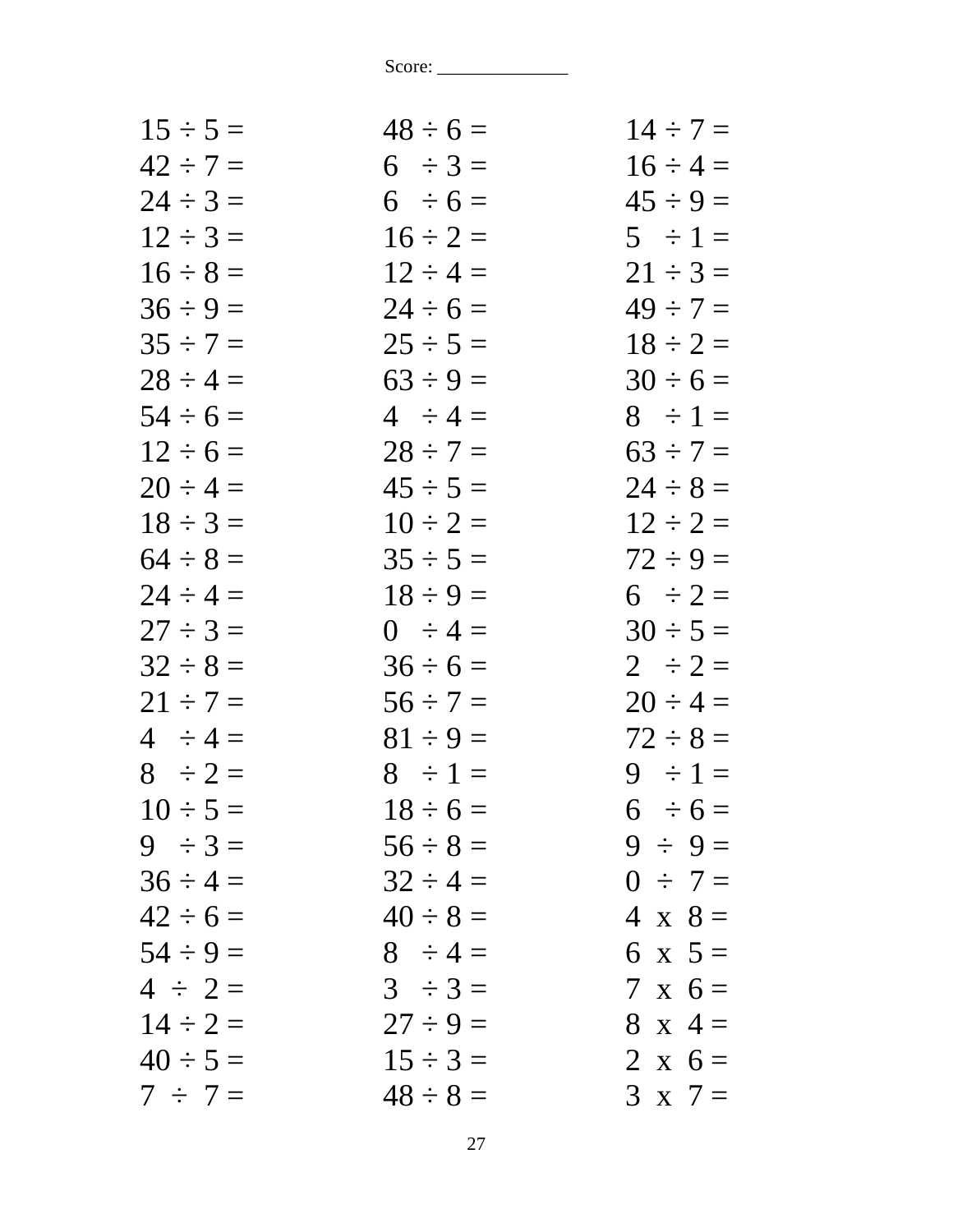| $15 \div 5 =$ | $48 \div 6 =$ | $14 \div 7 =$  |
|---------------|---------------|----------------|
| $42 \div 7 =$ | $6 \div 3 =$  | $16 \div 4 =$  |
| $24 \div 3 =$ | $6 \div 6 =$  | $45 \div 9 =$  |
| $12 \div 3 =$ | $16 \div 2 =$ | $5 \div 1 =$   |
| $16 \div 8 =$ | $12 \div 4 =$ | $21 \div 3 =$  |
| $36 \div 9 =$ | $24 \div 6 =$ | $49 \div 7 =$  |
| $35 \div 7 =$ | $25 \div 5 =$ | $18 \div 2 =$  |
| $28 \div 4 =$ | $63 \div 9 =$ | $30 \div 6 =$  |
| $54 \div 6 =$ | $4 \div 4 =$  | $8 \div 1 =$   |
| $12 \div 6 =$ | $28 \div 7 =$ | $63 \div 7 =$  |
| $20 \div 4 =$ | $45 \div 5 =$ | $24 \div 8 =$  |
| $18 \div 3 =$ | $10 \div 2 =$ | $12 \div 2 =$  |
| $64 \div 8 =$ | $35 \div 5 =$ | $72 \div 9 =$  |
| $24 \div 4 =$ | $18 \div 9 =$ | $6 \div 2 =$   |
| $27 \div 3 =$ | $0 \div 4 =$  | $30 \div 5 =$  |
| $32 \div 8 =$ | $36 \div 6 =$ | $2 \div 2 =$   |
| $21 \div 7 =$ | $56 \div 7 =$ | $20 \div 4 =$  |
| $4 \div 4 =$  | $81 \div 9 =$ | $72 \div 8 =$  |
| $8 \div 2 =$  | $8 \div 1 =$  | $9 \div 1 =$   |
| $10 \div 5 =$ | $18 \div 6 =$ | $6 \div 6 =$   |
| $9 \div 3 =$  | $56 \div 8 =$ | $9 \div 9 =$   |
| $36 \div 4 =$ | $32 \div 4 =$ | $0 \div 7 =$   |
| $42 \div 6 =$ | $40 \div 8 =$ | $4 \times 3 =$ |
| $54 \div 9 =$ | $8 \div 4 =$  | 6 x $5 =$      |
| $4 \div 2 =$  | $3 \div 3 =$  | $7 \times 6 =$ |
| $14 \div 2 =$ | $27 \div 9 =$ | $8 \times 9 =$ |
| $40 \div 5 =$ | $15 \div 3 =$ | 2 x 4 =        |
| $7 \div 7 =$  | $48 \div 8 =$ | $3 \times 8 =$ |
|               |               |                |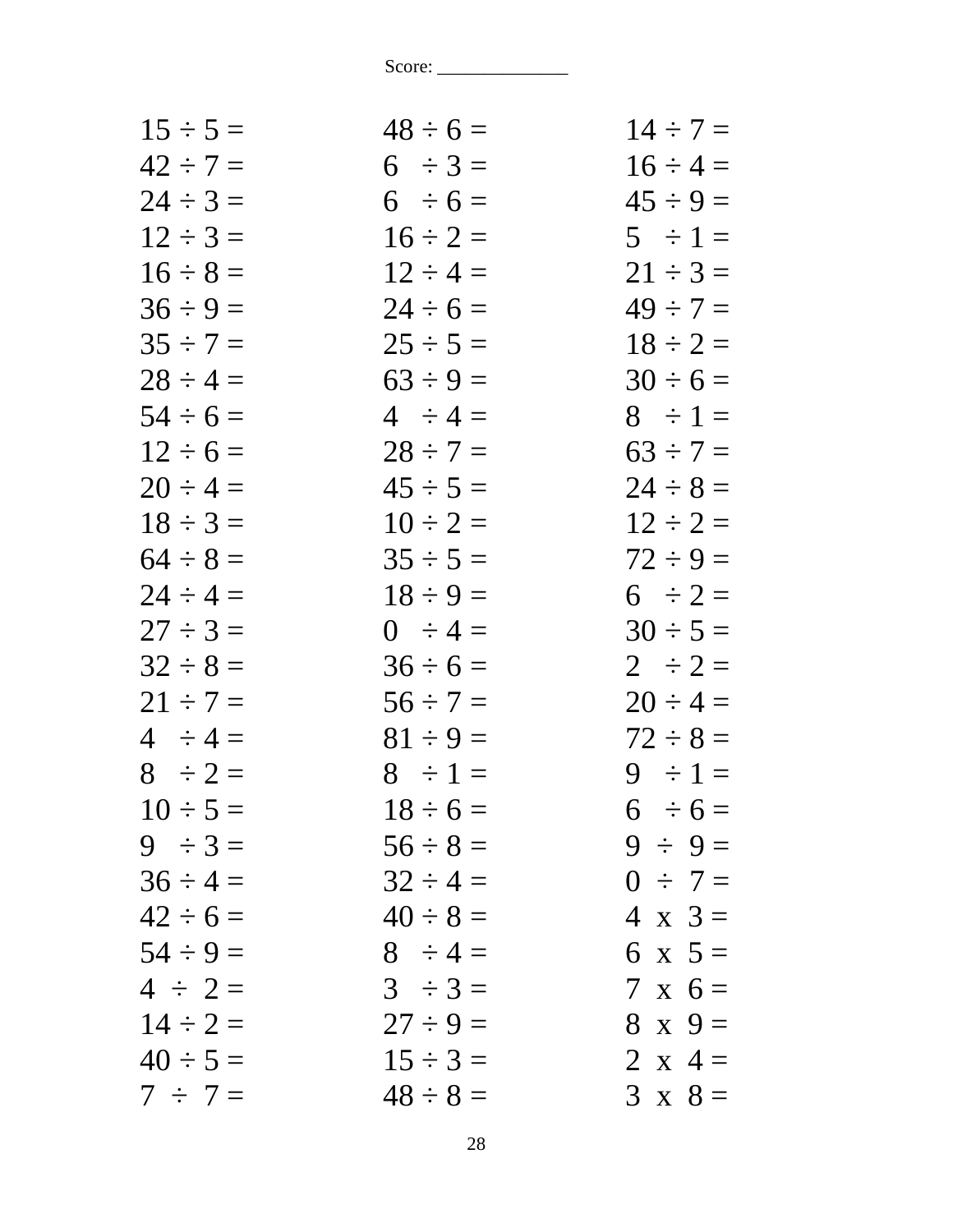| $48 \div 6 =$ | $14 \div 7 =$  |
|---------------|----------------|
| $6 \div 3 =$  | $16 \div 4 =$  |
| $6 \div 6 =$  | $45 \div 9 =$  |
| $16 \div 2 =$ | $5 \div 1 =$   |
| $12 \div 4 =$ | $21 \div 3 =$  |
| $24 \div 6 =$ | $49 \div 7 =$  |
| $25 \div 5 =$ | $18 \div 2 =$  |
| $63 \div 9 =$ | $30 \div 6 =$  |
| $4 \div 4 =$  | $8 \div 1 =$   |
| $28 \div 7 =$ | $63 \div 7 =$  |
| $45 \div 5 =$ | $24 \div 8 =$  |
| $10 \div 2 =$ | $12 \div 2 =$  |
| $35 \div 5 =$ | $72 \div 9 =$  |
| $18 \div 9 =$ | $6 \div 2 =$   |
| $0 \div 4 =$  | $30 \div 5 =$  |
| $36 \div 6 =$ | $2 \div 2 =$   |
| $56 \div 7 =$ | $20 \div 4 =$  |
| $81 \div 9 =$ | $72 \div 8 =$  |
| $8 \div 1 =$  | $9 \div 1 =$   |
| $18 \div 6 =$ | $6 \div 6 =$   |
| $56 \div 8 =$ | $9 \div 9 =$   |
| $32 \div 4 =$ | $0 \div 7 =$   |
| $40 \div 8 =$ | $4 \times 7 =$ |
| $8 \div 4 =$  | 6 x $3 =$      |
| $3 \div 3 =$  | $7 \times 9 =$ |
| $27 \div 9 =$ | $8 \times 5 =$ |
| $15 \div 3 =$ | 2 x 2 =        |
| $48 \div 8 =$ | $3 \times 6 =$ |
|               |                |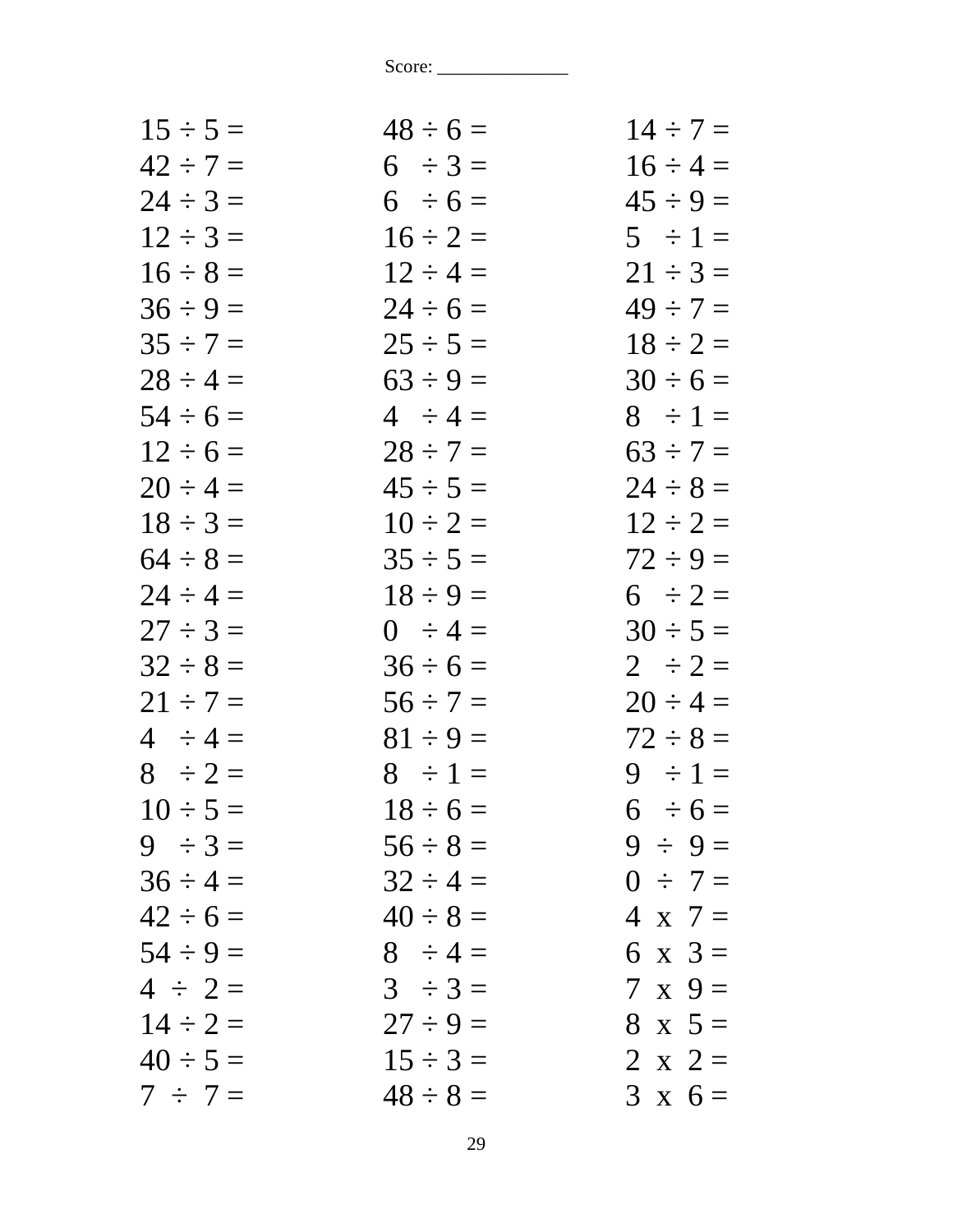| $15 \div 5 =$ | $48 \div 6 =$ | $14 \div 7 =$  |
|---------------|---------------|----------------|
| $42 \div 7 =$ | $6 \div 3 =$  | $16 \div 4 =$  |
| $24 \div 3 =$ | $6 \div 6 =$  | $45 \div 9 =$  |
| $12 \div 3 =$ | $16 \div 2 =$ | $5 \div 1 =$   |
| $16 \div 8 =$ | $12 \div 4 =$ | $21 \div 3 =$  |
| $36 \div 9 =$ | $24 \div 6 =$ | $49 \div 7 =$  |
| $35 \div 7 =$ | $25 \div 5 =$ | $18 \div 2 =$  |
| $28 \div 4 =$ | $63 \div 9 =$ | $30 \div 6 =$  |
| $54 \div 6 =$ | $4 \div 4 =$  | $8 \div 1 =$   |
| $12 \div 6 =$ | $28 \div 7 =$ | $63 \div 7 =$  |
| $20 \div 4 =$ | $45 \div 5 =$ | $24 \div 8 =$  |
| $18 \div 3 =$ | $10 \div 2 =$ | $12 \div 2 =$  |
| $64 \div 8 =$ | $35 \div 5 =$ | $72 \div 9 =$  |
| $24 \div 4 =$ | $18 \div 9 =$ | $6 \div 2 =$   |
| $27 \div 3 =$ | $0 \div 4 =$  | $30 \div 5 =$  |
| $32 \div 8 =$ | $36 \div 6 =$ | $2 \div 2 =$   |
| $21 \div 7 =$ | $56 \div 7 =$ | $20 \div 4 =$  |
| $4 \div 4 =$  | $81 \div 9 =$ | $72 \div 8 =$  |
| $8 \div 2 =$  | $8 \div 1 =$  | $9 \div 1 =$   |
| $10 \div 5 =$ | $18 \div 6 =$ | $6 \div 6 =$   |
| $9 \div 3 =$  | $56 \div 8 =$ | $9 \div 9 =$   |
| $36 \div 4 =$ | $32 \div 4 =$ | $0 \div 7 =$   |
| $42 \div 6 =$ | $40 \div 8 =$ | $4 \times 7 =$ |
| $54 \div 9 =$ | $8 \div 4 =$  | 6 x $5 =$      |
| $4 \div 2 =$  | $3 \div 3 =$  | $7 \times 9 =$ |
| $14 \div 2 =$ | $27 \div 9 =$ | $8 \times 4 =$ |
| $40 \div 5 =$ | $15 \div 3 =$ | 2 x $6 =$      |
| $7 \div 7 =$  | $48 \div 8 =$ | $3 \times 3 =$ |
|               |               |                |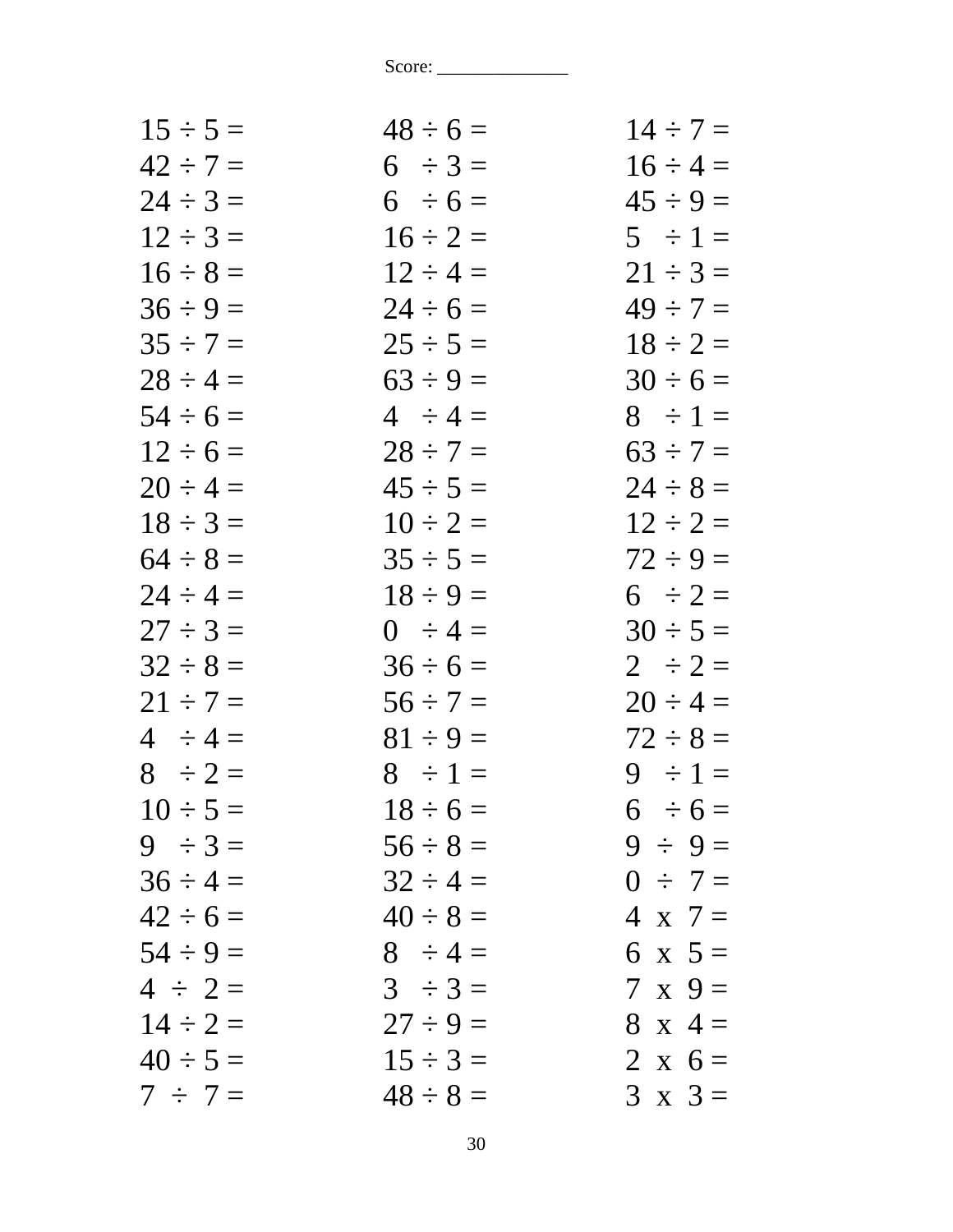| $15 \div 5 =$ | $48 \div 6 =$ | $14 \div 7 =$  |
|---------------|---------------|----------------|
| $42 \div 7 =$ | $6 \div 3 =$  | $16 \div 4 =$  |
| $24 \div 3 =$ | $6 \div 6 =$  | $45 \div 9 =$  |
| $12 \div 3 =$ | $16 \div 2 =$ | $5 \div 1 =$   |
| $16 \div 8 =$ | $12 \div 4 =$ | $21 \div 3 =$  |
| $36 \div 9 =$ | $24 \div 6 =$ | $49 \div 7 =$  |
| $35 \div 7 =$ | $25 \div 5 =$ | $18 \div 2 =$  |
| $28 \div 4 =$ | $63 \div 9 =$ | $30 \div 6 =$  |
| $54 \div 6 =$ | $4 \div 4 =$  | $8 \div 1 =$   |
| $12 \div 6 =$ | $28 \div 7 =$ | $63 \div 7 =$  |
| $20 \div 4 =$ | $45 \div 5 =$ | $24 \div 8 =$  |
| $18 \div 3 =$ | $10 \div 2 =$ | $12 \div 2 =$  |
| $64 \div 8 =$ | $35 \div 5 =$ | $72 \div 9 =$  |
| $24 \div 4 =$ | $18 \div 9 =$ | $6 \div 2 =$   |
| $27 \div 3 =$ | $0 \div 4 =$  | $30 \div 5 =$  |
| $32 \div 8 =$ | $36 \div 6 =$ | $2 \div 2 =$   |
| $21 \div 7 =$ | $56 \div 7 =$ | $20 \div 4 =$  |
| $4 \div 4 =$  | $81 \div 9 =$ | $72 \div 8 =$  |
| $8 \div 2 =$  | $8 \div 1 =$  | $9 \div 1 =$   |
| $10 \div 5 =$ | $18 \div 6 =$ | $6 \div 6 =$   |
| $9 \div 3 =$  | $56 \div 8 =$ | $9 \div 9 =$   |
| $36 \div 4 =$ | $32 \div 4 =$ | $0 \div 7 =$   |
| $42 \div 6 =$ | $40 \div 8 =$ | $8 \times 5 =$ |
| $54 \div 9 =$ | $8 \div 4 =$  | 9 x $8=$       |
| $4 \div 2 =$  | $3 \div 3 =$  | $5 \times 3=$  |
| $14 \div 2 =$ | $27 \div 9 =$ | $7 \times 7 =$ |
| $40 \div 5 =$ | $15 \div 3 =$ | 5 x 4 =        |
| $7 \div 7 =$  | $48 \div 8 =$ | $6 \times 6 =$ |
|               |               |                |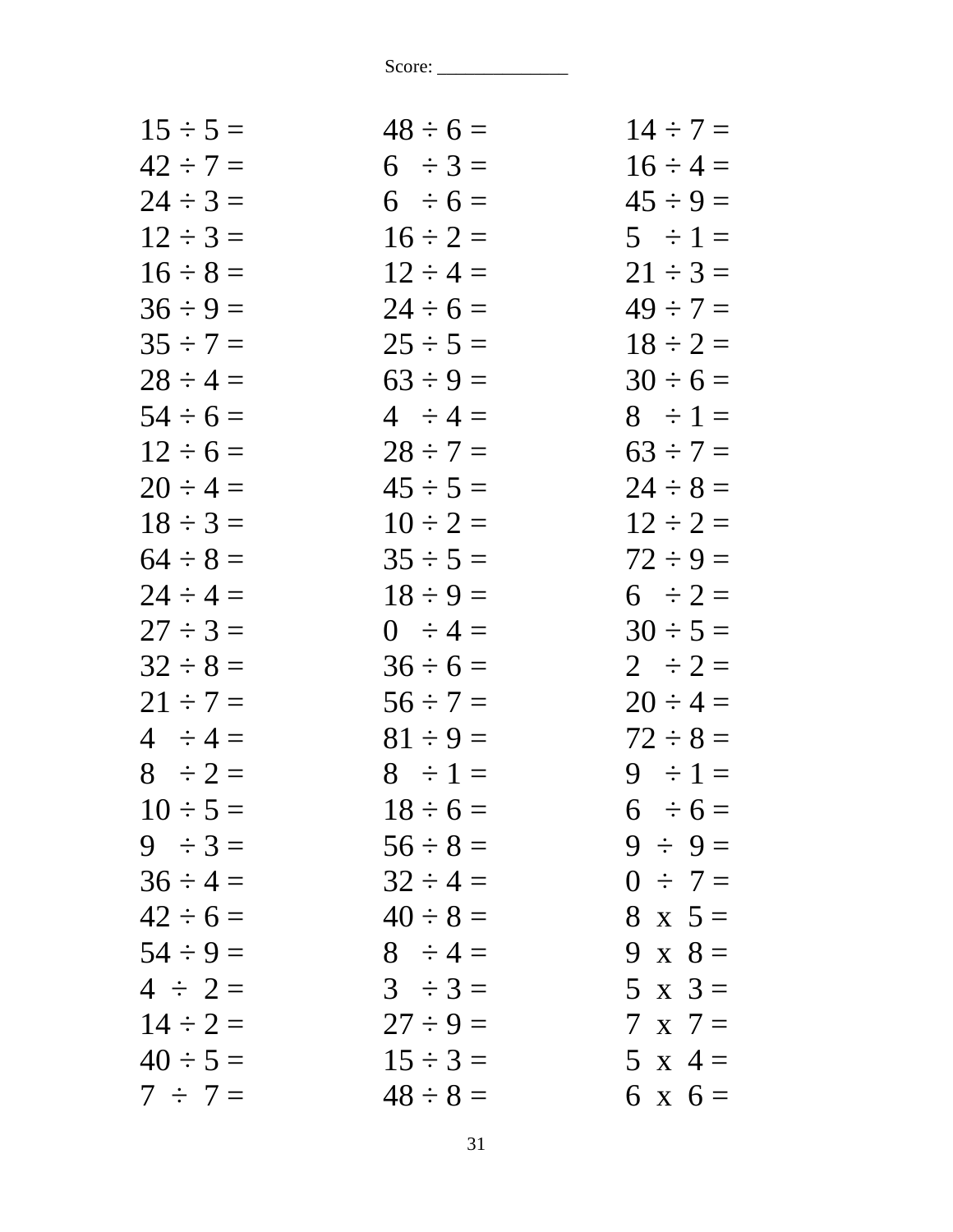| $15 \div 5 =$ | $48 \div 6 =$ | $14 \div 7 =$  |
|---------------|---------------|----------------|
| $42 \div 7 =$ | $6 \div 3 =$  | $16 \div 4 =$  |
| $24 \div 3 =$ | $6 \div 6 =$  | $45 \div 9 =$  |
| $12 \div 3 =$ | $16 \div 2 =$ | $5 \div 1 =$   |
| $16 \div 8 =$ | $12 \div 4 =$ | $21 \div 3 =$  |
| $36 \div 9 =$ | $24 \div 6 =$ | $49 \div 7 =$  |
| $35 \div 7 =$ | $25 \div 5 =$ | $18 \div 2 =$  |
| $28 \div 4 =$ | $63 \div 9 =$ | $30 \div 6 =$  |
| $54 \div 6 =$ | $4 \div 4 =$  | $8 \div 1 =$   |
| $12 \div 6 =$ | $28 \div 7 =$ | $63 \div 7 =$  |
| $20 \div 4 =$ | $45 \div 5 =$ | $24 \div 8 =$  |
| $18 \div 3 =$ | $10 \div 2 =$ | $12 \div 2 =$  |
| $64 \div 8 =$ | $35 \div 5 =$ | $72 \div 9 =$  |
| $24 \div 4 =$ | $18 \div 9 =$ | $6 \div 2 =$   |
| $27 \div 3 =$ | $0 \div 4 =$  | $30 \div 5 =$  |
| $32 \div 8 =$ | $36 \div 6 =$ | $2 \div 2 =$   |
| $21 \div 7 =$ | $56 \div 7 =$ | $20 \div 4 =$  |
| $4 \div 4 =$  | $81 \div 9 =$ | $72 \div 8 =$  |
| $8 \div 2 =$  | $8 \div 1 =$  | $9 \div 1 =$   |
| $10 \div 5 =$ | $18 \div 6 =$ | $6 \div 6 =$   |
| $9 \div 3 =$  | $56 \div 8 =$ | $9 \div 9 =$   |
| $36 \div 4 =$ | $32 \div 4 =$ | $0 \div 7 =$   |
| $42 \div 6 =$ | $40 \div 8 =$ | 6 x $5 =$      |
| $54 \div 9 =$ | $8 \div 4 =$  | 9 x $8 =$      |
| $4 \div 2 =$  | $3 \div 3 =$  | $8 \times 3 =$ |
| $14 \div 2 =$ | $27 \div 9 =$ | $3 \times 7 =$ |
| $40 \div 5 =$ | $15 \div 3 =$ | 6 x 4 =        |
| $7 \div 7 =$  | $48 \div 8 =$ | $5 \times 6 =$ |
|               |               |                |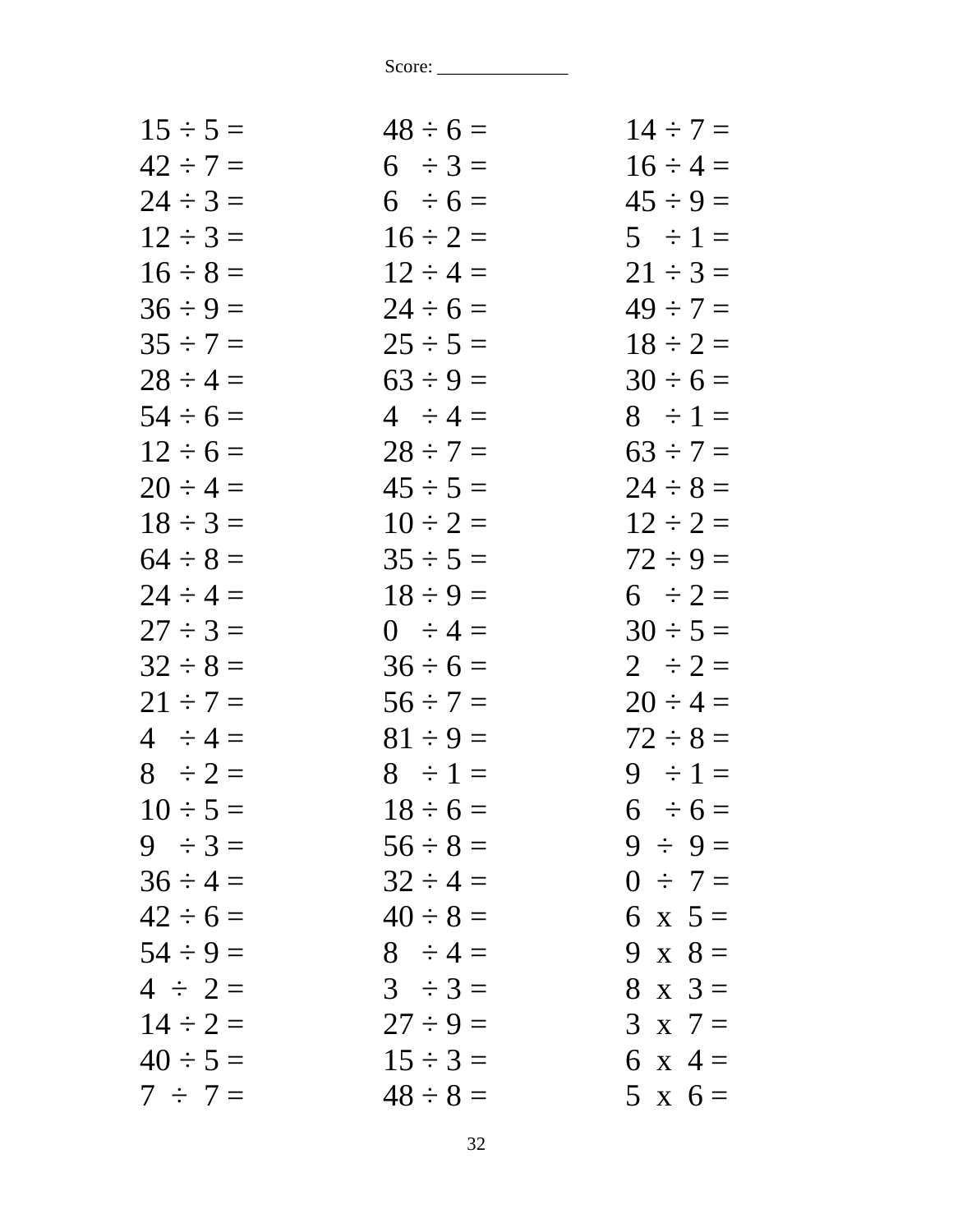| $15 \div 5 =$ | $48 \div 6 =$ | $14 \div 7 =$  |
|---------------|---------------|----------------|
| $42 \div 7 =$ | $6 \div 3 =$  | $16 \div 4 =$  |
| $24 \div 3 =$ | $6 \div 6 =$  | $45 \div 9 =$  |
| $12 \div 3 =$ | $16 \div 2 =$ | $5 \div 1 =$   |
| $16 \div 8 =$ | $12 \div 4 =$ | $21 \div 3 =$  |
| $36 \div 9 =$ | $24 \div 6 =$ | $49 \div 7 =$  |
| $35 \div 7 =$ | $25 \div 5 =$ | $18 \div 2 =$  |
| $28 \div 4 =$ | $63 \div 9 =$ | $30 \div 6 =$  |
| $54 \div 6 =$ | $4 \div 4 =$  | $8 \div 1 =$   |
| $12 \div 6 =$ | $28 \div 7 =$ | $63 \div 7 =$  |
| $20 \div 4 =$ | $45 \div 5 =$ | $24 \div 8 =$  |
| $18 \div 3 =$ | $10 \div 2 =$ | $12 \div 2 =$  |
| $64 \div 8 =$ | $35 \div 5 =$ | $72 \div 9 =$  |
| $24 \div 4 =$ | $18 \div 9 =$ | $6 \div 2 =$   |
| $27 \div 3 =$ | $0 \div 4 =$  | $30 \div 5 =$  |
| $32 \div 8 =$ | $36 \div 6 =$ | $2 \div 2 =$   |
| $21 \div 7 =$ | $56 \div 7 =$ | $20 \div 4 =$  |
| $4 \div 4 =$  | $81 \div 9 =$ | $72 \div 8 =$  |
| $8 \div 2 =$  | $8 \div 1 =$  | $9 \div 1 =$   |
| $10 \div 5 =$ | $18 \div 6 =$ | $6 \div 6 =$   |
| $9 \div 3 =$  | $56 \div 8 =$ | $9 \div 9 =$   |
| $36 \div 4 =$ | $32 \div 4 =$ | $0 \div 7 =$   |
| $42 \div 6 =$ | $40 \div 8 =$ | $9 \times 5 =$ |
| $54 \div 9 =$ | $8 \div 4 =$  | $4 \times 8 =$ |
| $4 \div 2 =$  | $3 \div 3 =$  | 6 x $3 =$      |
| $14 \div 2 =$ | $27 \div 9 =$ | $3 \times 7 =$ |
| $40 \div 5 =$ | $15 \div 3 =$ | $8 \times 4 =$ |
| $7 \div 7 =$  | $48 \div 8 =$ | $6 \times 6 =$ |
|               |               |                |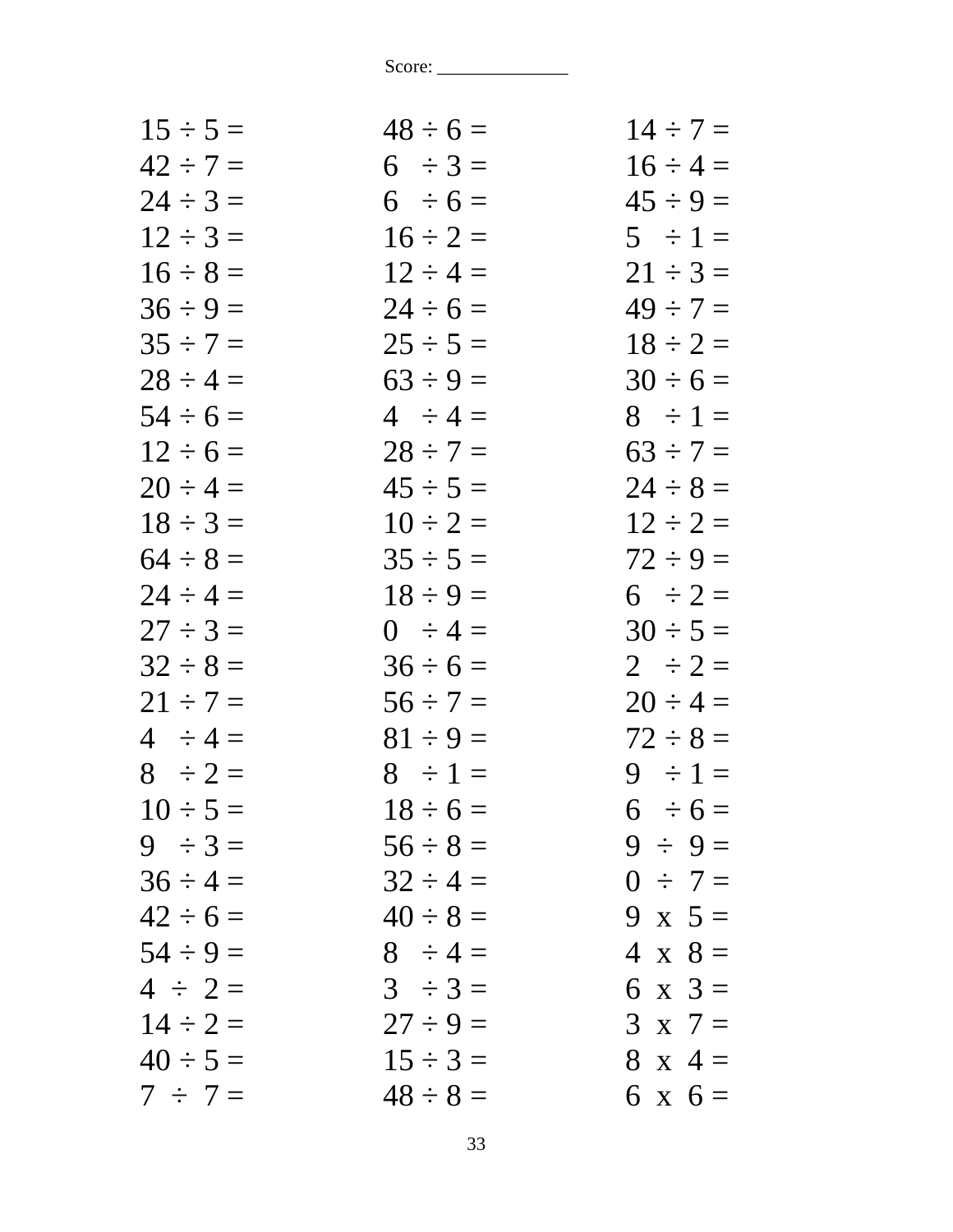| $15 \div 5 =$ | $48 \div 6 =$ | $14 \div 7 =$  |
|---------------|---------------|----------------|
| $42 \div 7 =$ | $6 \div 3 =$  | $16 \div 4 =$  |
| $24 \div 3 =$ | $6 \div 6 =$  | $45 \div 9 =$  |
| $12 \div 3 =$ | $16 \div 2 =$ | $5 \div 1 =$   |
| $16 \div 8 =$ | $12 \div 4 =$ | $21 \div 3 =$  |
| $36 \div 9 =$ | $24 \div 6 =$ | $49 \div 7 =$  |
| $35 \div 7 =$ | $25 \div 5 =$ | $18 \div 2 =$  |
| $28 \div 4 =$ | $63 \div 9 =$ | $30 \div 6 =$  |
| $54 \div 6 =$ | $4 \div 4 =$  | $8 \div 1 =$   |
| $12 \div 6 =$ | $28 \div 7 =$ | $63 \div 7 =$  |
| $20 \div 4 =$ | $45 \div 5 =$ | $24 \div 8 =$  |
| $18 \div 3 =$ | $10 \div 2 =$ | $12 \div 2 =$  |
| $64 \div 8 =$ | $35 \div 5 =$ | $72 \div 9 =$  |
| $24 \div 4 =$ | $18 \div 9 =$ | $6 \div 2 =$   |
| $27 \div 3 =$ | $0 \div 4 =$  | $30 \div 5 =$  |
| $32 \div 8 =$ | $36 \div 6 =$ | $2 \div 2 =$   |
| $21 \div 7 =$ | $56 \div 7 =$ | $20 \div 4 =$  |
| $4 \div 4 =$  | $81 \div 9 =$ | $72 \div 8 =$  |
| $8 \div 2 =$  | $8 \div 1 =$  | $9 \div 1 =$   |
| $10 \div 5 =$ | $18 \div 6 =$ | $6 \div 6 =$   |
| $9 \div 3 =$  | $56 \div 8 =$ | $9 \div 9 =$   |
| $36 \div 4 =$ | $32 \div 4 =$ | $0 \div 7 =$   |
| $42 \div 6 =$ | $40 \div 8 =$ | 6 x $5 =$      |
| $54 \div 9 =$ | $8 \div 4 =$  | $7 \times 8 =$ |
| $4 \div 2 =$  | $3 \div 3 =$  | $9 \times 3 =$ |
| $14 \div 2 =$ | $27 \div 9 =$ | $3 \times 7 =$ |
| $40 \div 5 =$ | $15 \div 3 =$ | 5 x 4 =        |
| $7 \div 7 =$  | $48 \div 8 =$ | $4 \times 6 =$ |
|               |               |                |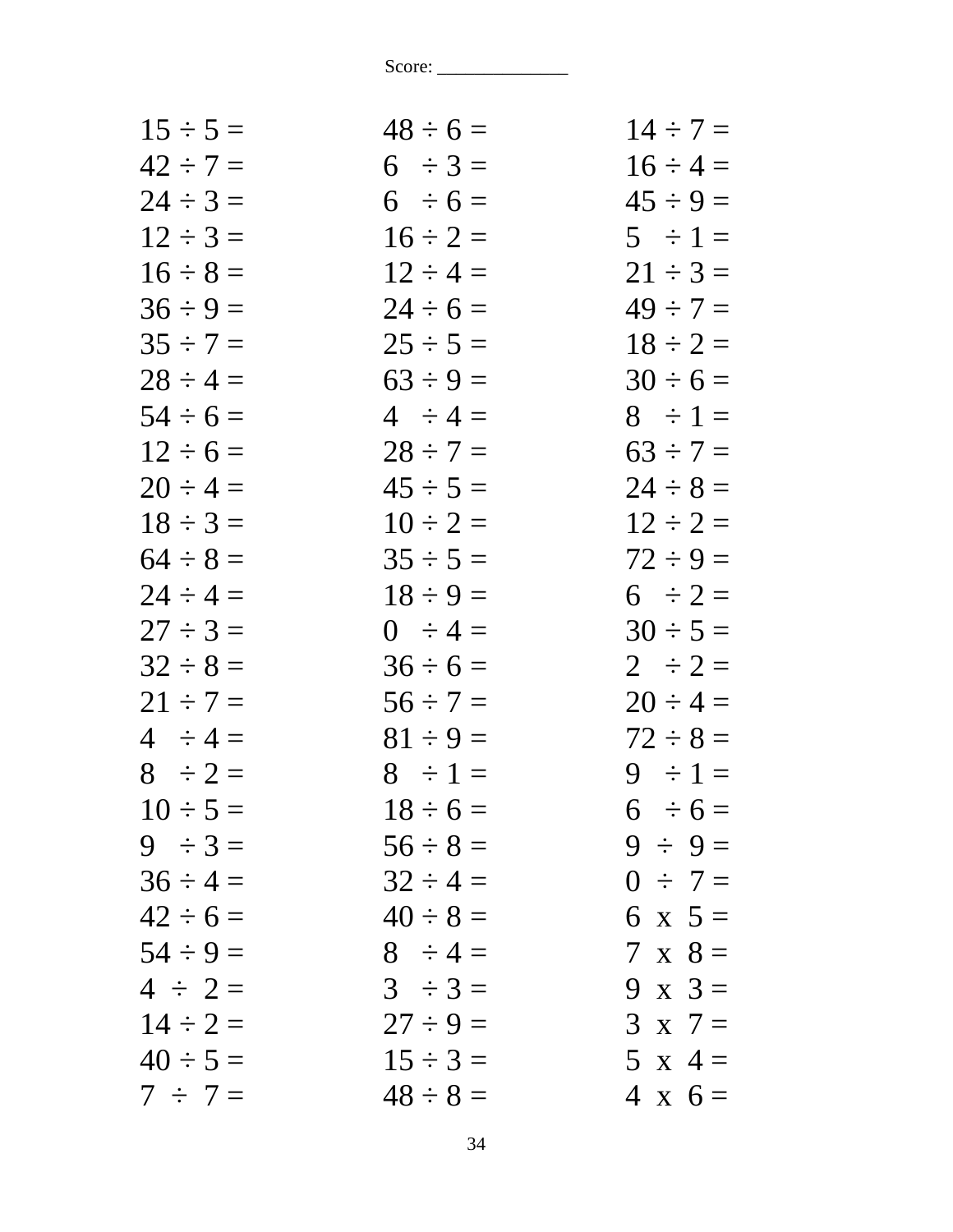| $15 \div 5 =$ | $48 \div 6 =$ | $14 \div 7 =$  |
|---------------|---------------|----------------|
| $42 \div 7 =$ | $6 \div 3 =$  | $16 \div 4 =$  |
| $24 \div 3 =$ | $6 \div 6 =$  | $45 \div 9 =$  |
| $12 \div 3 =$ | $16 \div 2 =$ | $5 \div 1 =$   |
| $16 \div 8 =$ | $12 \div 4 =$ | $21 \div 3 =$  |
| $36 \div 9 =$ | $24 \div 6 =$ | $49 \div 7 =$  |
| $35 \div 7 =$ | $25 \div 5 =$ | $18 \div 2 =$  |
| $28 \div 4 =$ | $63 \div 9 =$ | $30 \div 6 =$  |
| $54 \div 6 =$ | $4 \div 4 =$  | $8 \div 1 =$   |
| $12 \div 6 =$ | $28 \div 7 =$ | $63 \div 7 =$  |
| $20 \div 4 =$ | $45 \div 5 =$ | $24 \div 8 =$  |
| $18 \div 3 =$ | $10 \div 2 =$ | $12 \div 2 =$  |
| $64 \div 8 =$ | $35 \div 5 =$ | $72 \div 9 =$  |
| $24 \div 4 =$ | $18 \div 9 =$ | $6 \div 2 =$   |
| $27 \div 3 =$ | $0 \div 4 =$  | $30 \div 5 =$  |
| $32 \div 8 =$ | $36 \div 6 =$ | $2 \div 2 =$   |
| $21 \div 7 =$ | $56 \div 7 =$ | $20 \div 4 =$  |
| $4 \div 4 =$  | $81 \div 9 =$ | $72 \div 8 =$  |
| $8 \div 2 =$  | $8 \div 1 =$  | $9 \div 1 =$   |
| $10 \div 5 =$ | $18 \div 6 =$ | $6 \div 6 =$   |
| $9 \div 3 =$  | $56 \div 8 =$ | $9 \div 9 =$   |
| $36 \div 4 =$ | $32 \div 4 =$ | $0 \div 7 =$   |
| $42 \div 6 =$ | $40 \div 8 =$ | $3 \times 5 =$ |
| $54 \div 9 =$ | $8 \div 4 =$  | $5 \times 8 =$ |
| $4 \div 2 =$  | $3 \div 3 =$  | $2 \times 3 =$ |
| $14 \div 2 =$ | $27 \div 9 =$ | $7 \times 7 =$ |
| $40 \div 5 =$ | $15 \div 3 =$ | 5 x 4 =        |
| $7 \div 7 =$  | $48 \div 8 =$ | $8 \times 6 =$ |
|               |               |                |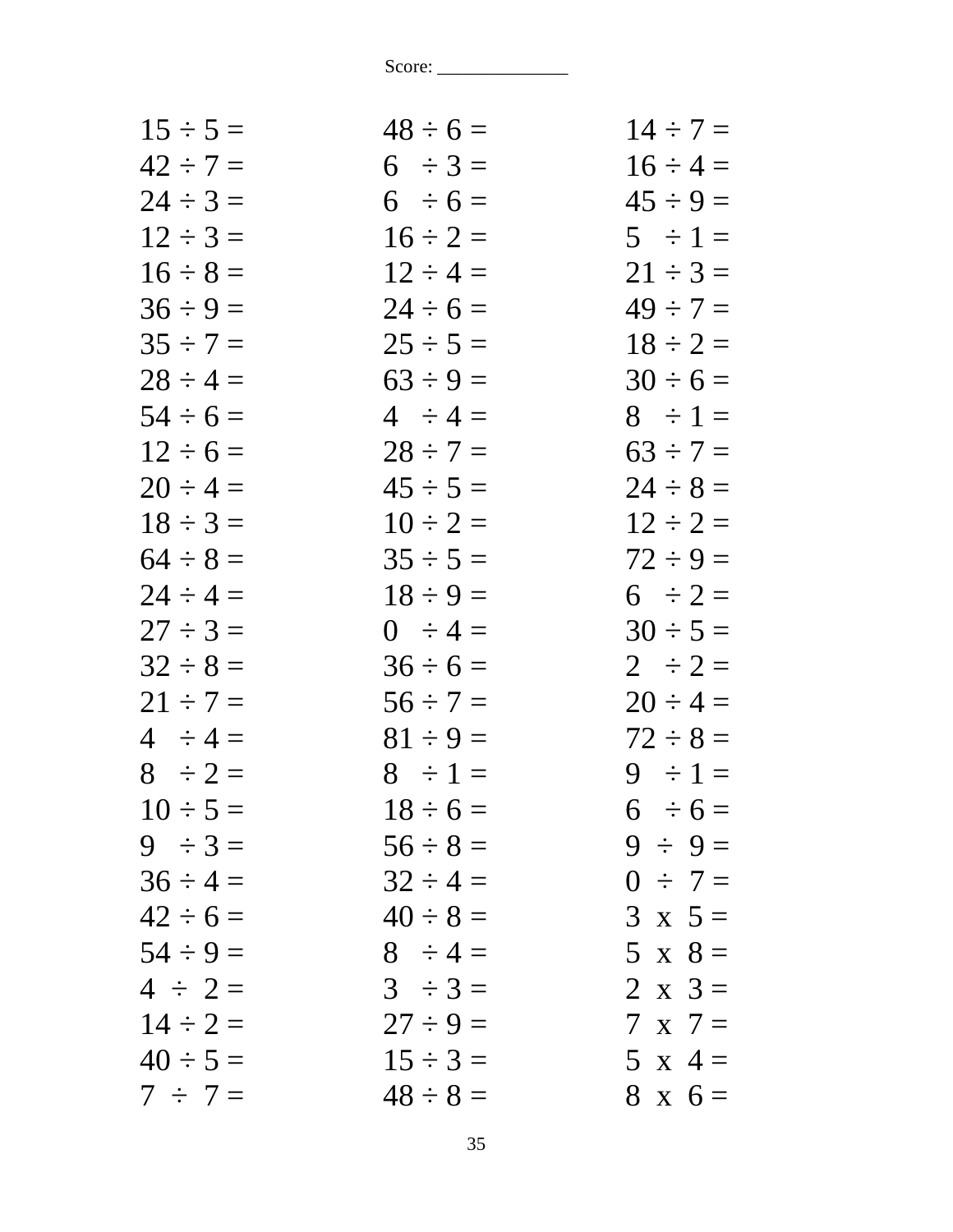| $15 \div 5 =$ | $48 \div 6 =$ | $14 \div 7 =$  |
|---------------|---------------|----------------|
| $42 \div 7 =$ | $6 \div 3 =$  | $16 \div 4 =$  |
| $24 \div 3 =$ | $6 \div 6 =$  | $45 \div 9 =$  |
| $12 \div 3 =$ | $16 \div 2 =$ | $5 \div 1 =$   |
| $16 \div 8 =$ | $12 \div 4 =$ | $21 \div 3 =$  |
| $36 \div 9 =$ | $24 \div 6 =$ | $49 \div 7 =$  |
| $35 \div 7 =$ | $25 \div 5 =$ | $18 \div 2 =$  |
| $28 \div 4 =$ | $63 \div 9 =$ | $30 \div 6 =$  |
| $54 \div 6 =$ | $4 \div 4 =$  | $8 \div 1 =$   |
| $12 \div 6 =$ | $28 \div 7 =$ | $63 \div 7 =$  |
| $20 \div 4 =$ | $45 \div 5 =$ | $24 \div 8 =$  |
| $18 \div 3 =$ | $10 \div 2 =$ | $12 \div 2 =$  |
| $64 \div 8 =$ | $35 \div 5 =$ | $72 \div 9 =$  |
| $24 \div 4 =$ | $18 \div 9 =$ | $6 \div 2 =$   |
| $27 \div 3 =$ | $0 \div 4 =$  | $30 \div 5 =$  |
| $32 \div 8 =$ | $36 \div 6 =$ | $2 \div 2 =$   |
| $21 \div 7 =$ | $56 \div 7 =$ | $20 \div 4 =$  |
| $4 \div 4 =$  | $81 \div 9 =$ | $72 \div 8 =$  |
| $8 \div 2 =$  | $8 \div 1 =$  | $9 \div 1 =$   |
| $10 \div 5 =$ | $18 \div 6 =$ | $6 \div 6 =$   |
| $9 \div 3 =$  | $56 \div 8 =$ | $9 \div 9 =$   |
| $36 \div 4 =$ | $32 \div 4 =$ | $0 \div 7 =$   |
| $42 \div 6 =$ | $40 \div 8 =$ | $7 \times 5 =$ |
| $54 \div 9 =$ | $8 \div 4 =$  | $4 \times 8 =$ |
| $4 \div 2 =$  | $3 \div 3 =$  | 6 x $3 =$      |
| $14 \div 2 =$ | $27 \div 9 =$ | $3 \times 7 =$ |
| $40 \div 5 =$ | $15 \div 3 =$ | 9 x 4 =        |
| $7 \div 7 =$  | $48 \div 8 =$ | 2 x $6=$       |
|               |               |                |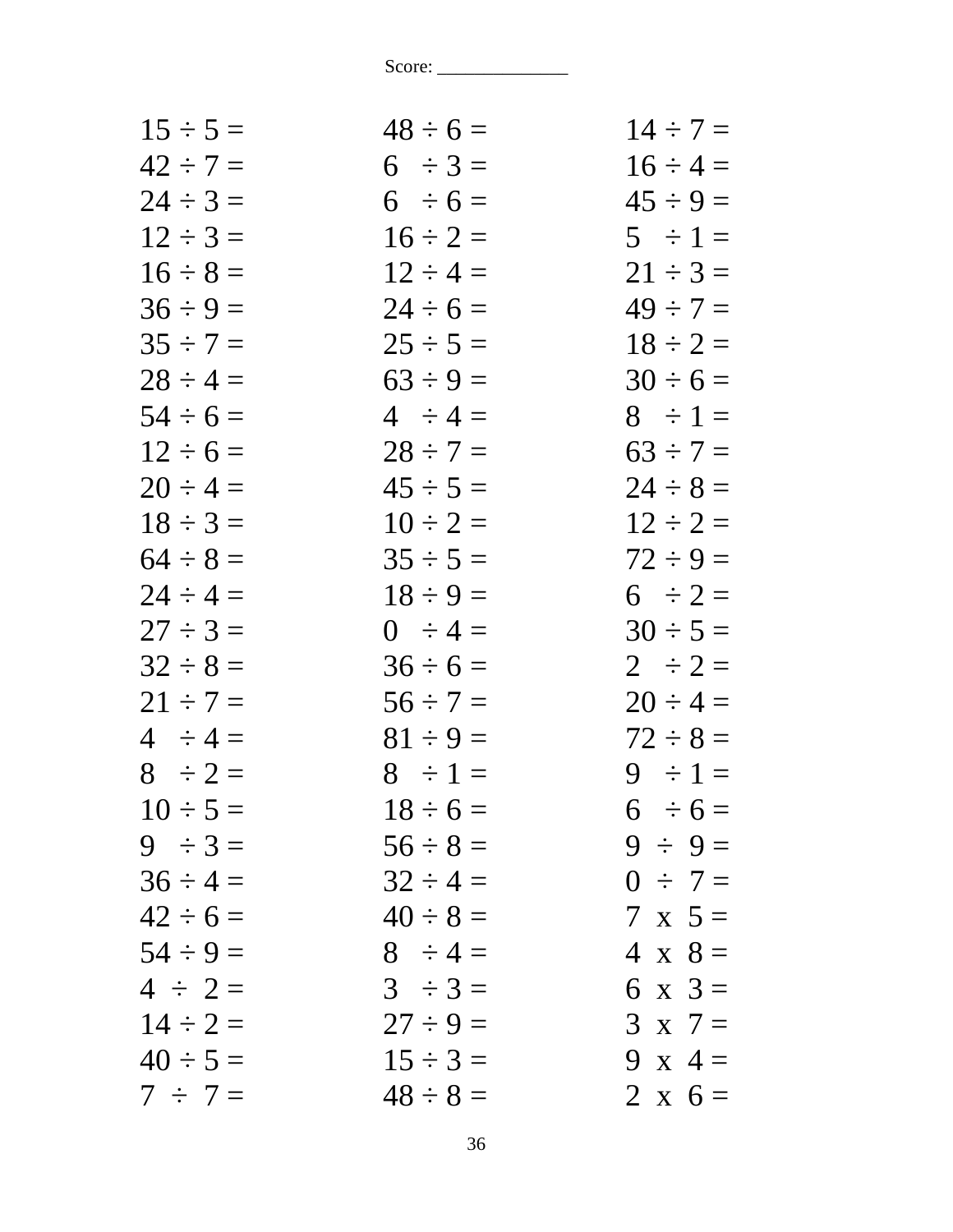| $15 \div 5 =$ | $48 \div 6 =$ | $14 \div 7 =$  |
|---------------|---------------|----------------|
| $42 \div 7 =$ | $6 \div 3 =$  | $16 \div 4 =$  |
| $24 \div 3 =$ | $6 \div 6 =$  | $45 \div 9 =$  |
| $12 \div 3 =$ | $16 \div 2 =$ | $5 \div 1 =$   |
| $16 \div 8 =$ | $12 \div 4 =$ | $21 \div 3 =$  |
| $36 \div 9 =$ | $24 \div 6 =$ | $49 \div 7 =$  |
| $35 \div 7 =$ | $25 \div 5 =$ | $18 \div 2 =$  |
| $28 \div 4 =$ | $63 \div 9 =$ | $30 \div 6 =$  |
| $54 \div 6 =$ | $4 \div 4 =$  | $8 \div 1 =$   |
| $12 \div 6 =$ | $28 \div 7 =$ | $63 \div 7 =$  |
| $20 \div 4 =$ | $45 \div 5 =$ | $24 \div 8 =$  |
| $18 \div 3 =$ | $10 \div 2 =$ | $12 \div 2 =$  |
| $64 \div 8 =$ | $35 \div 5 =$ | $72 \div 9 =$  |
| $24 \div 4 =$ | $18 \div 9 =$ | $6 \div 2 =$   |
| $27 \div 3 =$ | $0 \div 4 =$  | $30 \div 5 =$  |
| $32 \div 8 =$ | $36 \div 6 =$ | $2 \div 2 =$   |
| $21 \div 7 =$ | $56 \div 7 =$ | $20 \div 4 =$  |
| $4 \div 4 =$  | $81 \div 9 =$ | $72 \div 8 =$  |
| $8 \div 2 =$  | $8 \div 1 =$  | $9 \div 1 =$   |
| $10 \div 5 =$ | $18 \div 6 =$ | $6 \div 6 =$   |
| $9 \div 3 =$  | $56 \div 8 =$ | $9 \div 9 =$   |
| $36 \div 4 =$ | $32 \div 4 =$ | $0 \div 7 =$   |
| $42 \div 6 =$ | $40 \div 8 =$ | 2 x $5 =$      |
| $54 \div 9 =$ | $8 \div 4 =$  | $3 \times 8 =$ |
| $4 \div 2 =$  | $3 \div 3 =$  | $8 \times 3 =$ |
| $14 \div 2 =$ | $27 \div 9 =$ | $5 \times 7 =$ |
| $40 \div 5 =$ | $15 \div 3 =$ | $7 \times 4 =$ |
| $7 \div 7 =$  | $48 \div 8 =$ | $8 \times 6 =$ |
|               |               |                |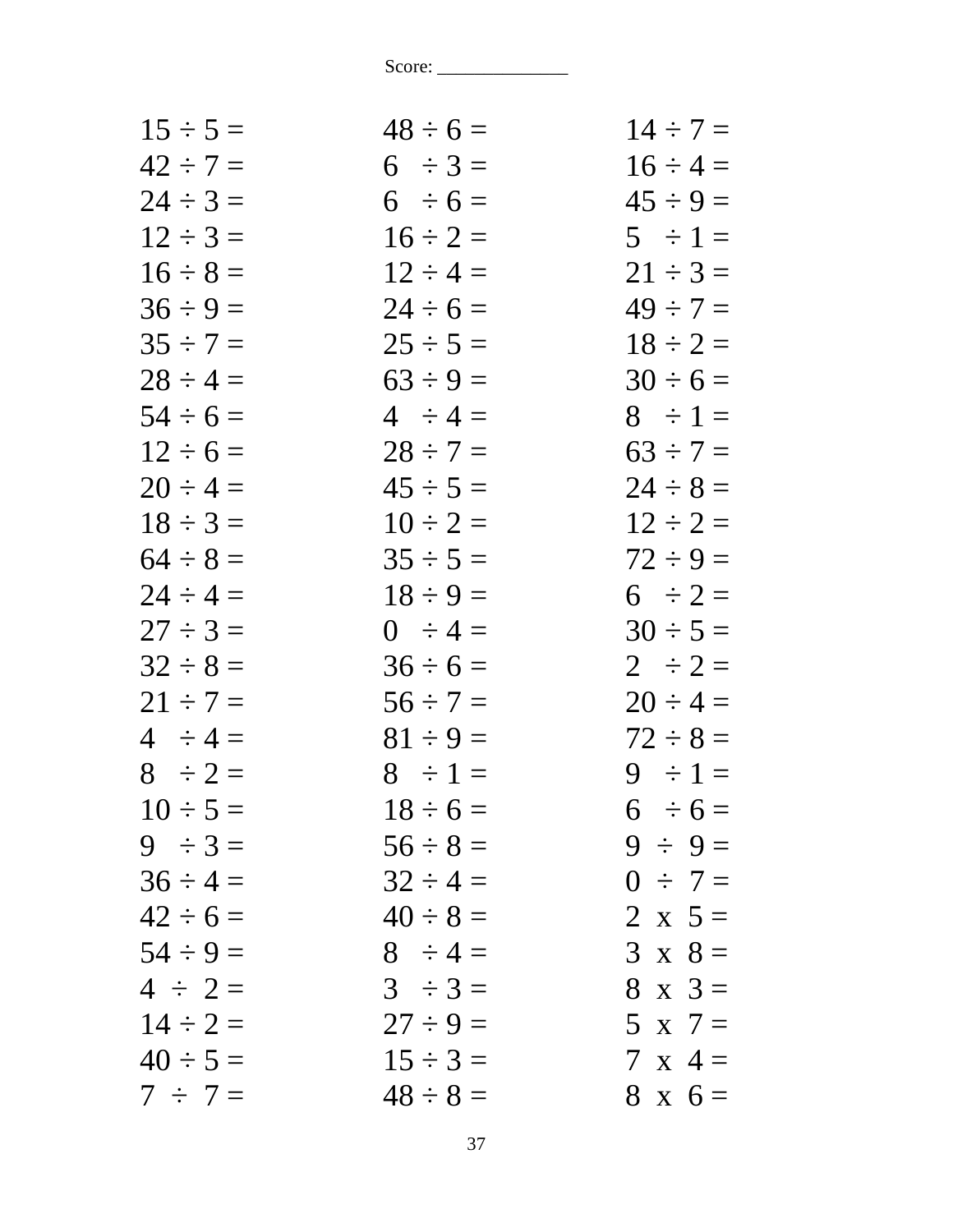| $15 \div 5 =$ | $48 \div 6 =$ | $14 \div 7 =$  |
|---------------|---------------|----------------|
| $42 \div 7 =$ | $6 \div 3 =$  | $16 \div 4 =$  |
| $24 \div 3 =$ | $6 \div 6 =$  | $45 \div 9 =$  |
| $12 \div 3 =$ | $16 \div 2 =$ | $5 \div 1 =$   |
| $16 \div 8 =$ | $12 \div 4 =$ | $21 \div 3 =$  |
| $36 \div 9 =$ | $24 \div 6 =$ | $49 \div 7 =$  |
| $35 \div 7 =$ | $25 \div 5 =$ | $18 \div 2 =$  |
| $28 \div 4 =$ | $63 \div 9 =$ | $30 \div 6 =$  |
| $54 \div 6 =$ | $4 \div 4 =$  | $8 \div 1 =$   |
| $12 \div 6 =$ | $28 \div 7 =$ | $63 \div 7 =$  |
| $20 \div 4 =$ | $45 \div 5 =$ | $24 \div 8 =$  |
| $18 \div 3 =$ | $10 \div 2 =$ | $12 \div 2 =$  |
| $64 \div 8 =$ | $35 \div 5 =$ | $72 \div 9 =$  |
| $24 \div 4 =$ | $18 \div 9 =$ | $6 \div 2 =$   |
| $27 \div 3 =$ | $0 \div 4 =$  | $30 \div 5 =$  |
| $32 \div 8 =$ | $36 \div 6 =$ | $2 \div 2 =$   |
| $21 \div 7 =$ | $56 \div 7 =$ | $20 \div 4 =$  |
| $4 \div 4 =$  | $81 \div 9 =$ | $72 \div 8 =$  |
| $8 \div 2 =$  | $8 \div 1 =$  | $9 \div 1 =$   |
| $10 \div 5 =$ | $18 \div 6 =$ | $6 \div 6 =$   |
| $9 \div 3 =$  | $56 \div 8 =$ | $9 \div 9 =$   |
| $36 \div 4 =$ | $32 \div 4 =$ | $0 \div 7 =$   |
| $42 \div 6 =$ | $40 \div 8 =$ | 9 x $5 =$      |
| $54 \div 9 =$ | $8 \div 4 =$  | $5 \times 8 =$ |
| $4 \div 2 =$  | $3 \div 3 =$  | $3 \times 3 =$ |
| $14 \div 2 =$ | $27 \div 9 =$ | $8 \times 7 =$ |
| $40 \div 5 =$ | $15 \div 3 =$ | 5 x 4 =        |
| $7 \div 7 =$  | $48 \div 8 =$ | 9 x $6=$       |
|               |               |                |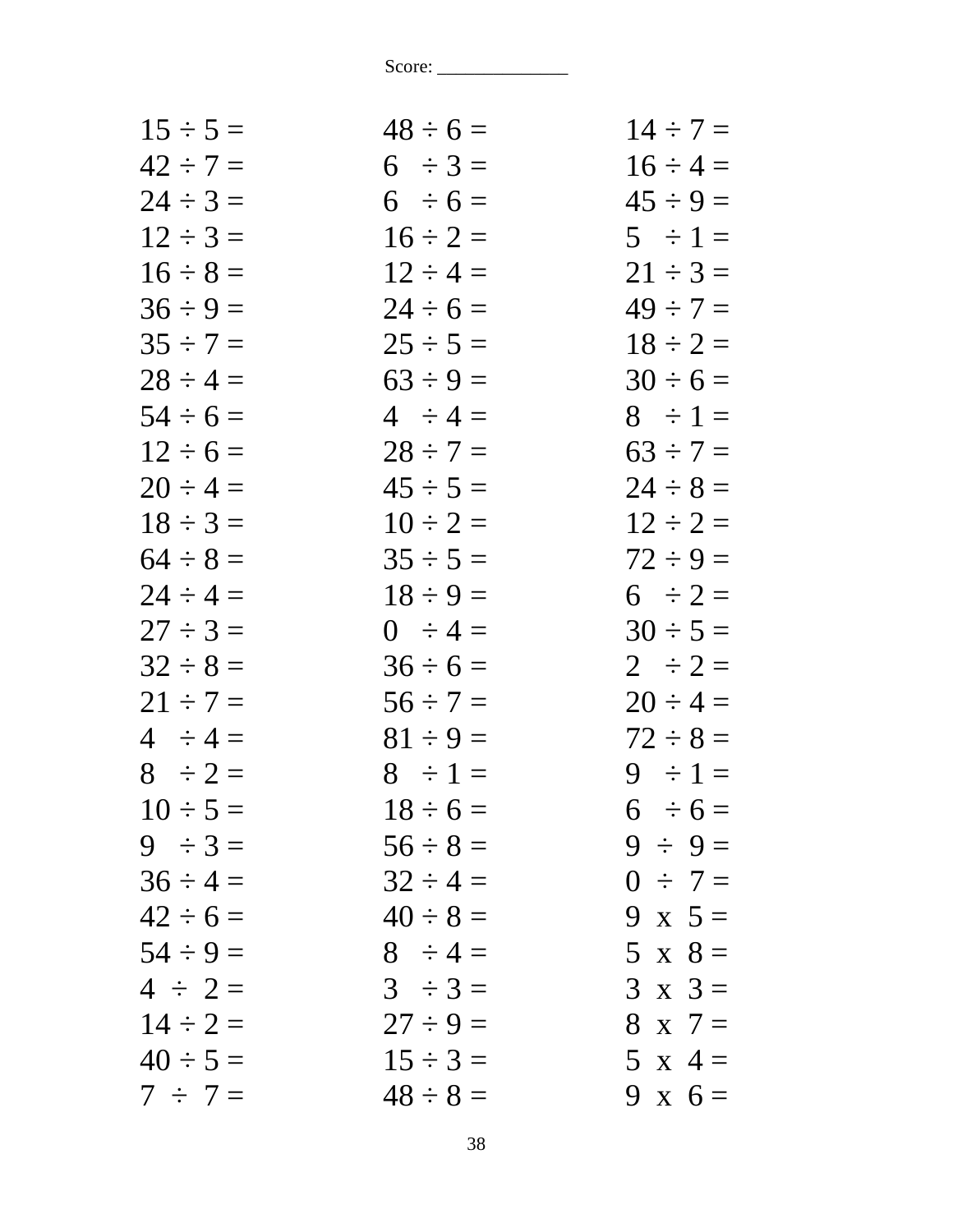| $15 \div 5 =$ | $48 \div 6 =$ | $14 \div 7 =$  |
|---------------|---------------|----------------|
| $42 \div 7 =$ | $6 \div 3 =$  | $16 \div 4 =$  |
| $24 \div 3 =$ | $6 \div 6 =$  | $45 \div 9 =$  |
| $12 \div 3 =$ | $16 \div 2 =$ | $5 \div 1 =$   |
| $16 \div 8 =$ | $12 \div 4 =$ | $21 \div 3 =$  |
| $36 \div 9 =$ | $24 \div 6 =$ | $49 \div 7 =$  |
| $35 \div 7 =$ | $25 \div 5 =$ | $18 \div 2 =$  |
| $28 \div 4 =$ | $63 \div 9 =$ | $30 \div 6 =$  |
| $54 \div 6 =$ | $4 \div 4 =$  | $8 \div 1 =$   |
| $12 \div 6 =$ | $28 \div 7 =$ | $63 \div 7 =$  |
| $20 \div 4 =$ | $45 \div 5 =$ | $24 \div 8 =$  |
| $18 \div 3 =$ | $10 \div 2 =$ | $12 \div 2 =$  |
| $64 \div 8 =$ | $35 \div 5 =$ | $72 \div 9 =$  |
| $24 \div 4 =$ | $18 \div 9 =$ | $6 \div 2 =$   |
| $27 \div 3 =$ | $0 \div 4 =$  | $30 \div 5 =$  |
| $32 \div 8 =$ | $36 \div 6 =$ | $2 \div 2 =$   |
| $21 \div 7 =$ | $56 \div 7 =$ | $20 \div 4 =$  |
| $4 \div 4 =$  | $81 \div 9 =$ | $72 \div 8 =$  |
| $8 \div 2 =$  | $8 \div 1 =$  | $9 \div 1 =$   |
| $10 \div 5 =$ | $18 \div 6 =$ | $6 \div 6 =$   |
| $9 \div 3 =$  | $56 \div 8 =$ | $9 \div 9 =$   |
| $36 \div 4 =$ | $32 \div 4 =$ | $0 \div 7 =$   |
| $42 \div 6 =$ | $40 \div 8 =$ | 6 x $5 =$      |
| $54 \div 9 =$ | $8 \div 4 =$  | $8 \times 8 =$ |
| $4 \div 2 =$  | $3 \div 3 =$  | $3 \times 3 =$ |
| $14 \div 2 =$ | $27 \div 9 =$ | $8 \times 7 =$ |
| $40 \div 5 =$ | $15 \div 3 =$ | 9 x 4 =        |
| $7 \div 7 =$  | $48 \div 8 =$ | 2 x $6 =$      |
|               |               |                |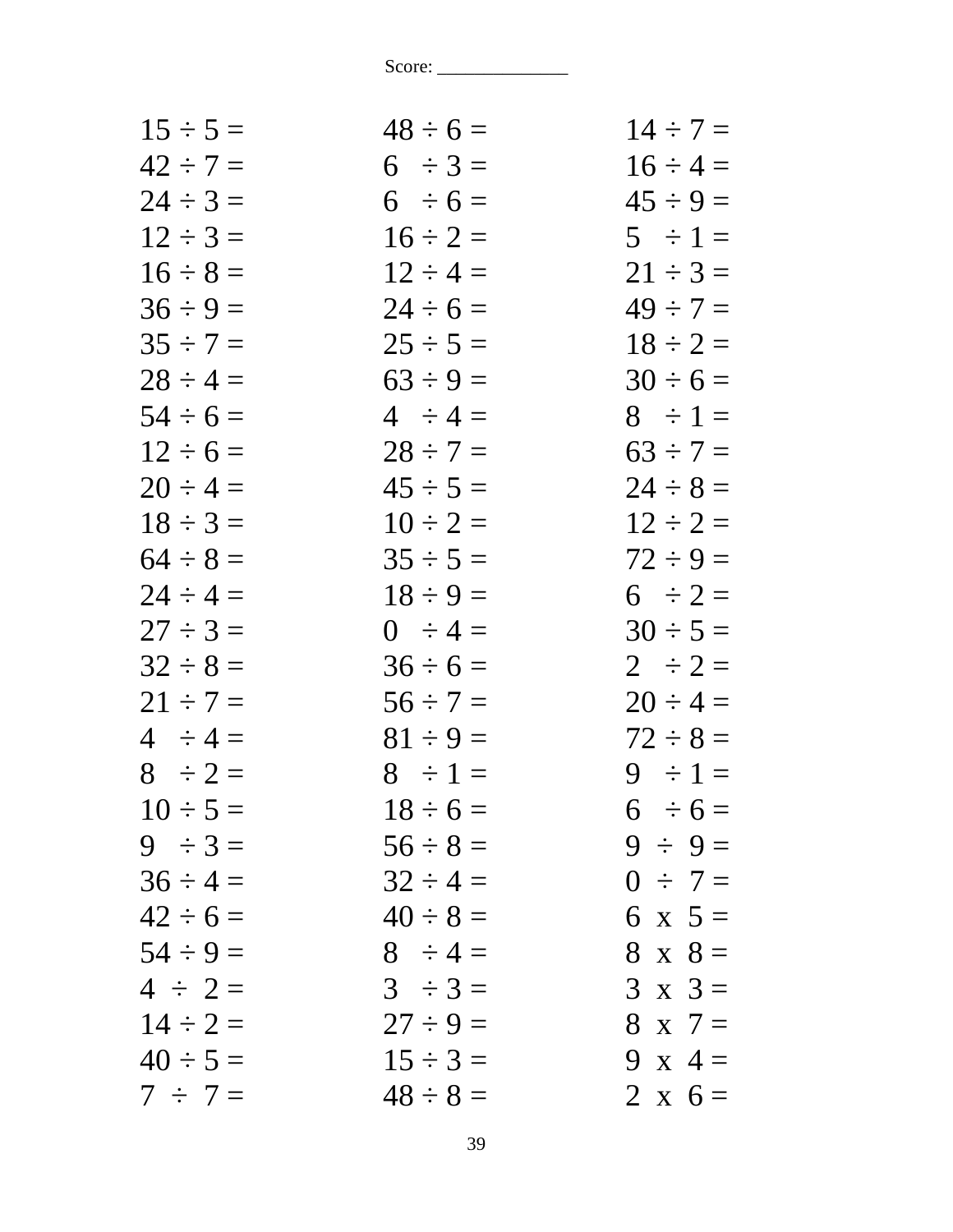| $48 \div 6 =$ | $14 \div 7 =$  |
|---------------|----------------|
| $6 \div 3 =$  | $16 \div 4 =$  |
| $6 \div 6 =$  | $45 \div 9 =$  |
| $16 \div 2 =$ | $5 \div 1 =$   |
| $12 \div 4 =$ | $21 \div 3 =$  |
| $24 \div 6 =$ | $49 \div 7 =$  |
| $25 \div 5 =$ | $18 \div 2 =$  |
| $63 \div 9 =$ | $30 \div 6 =$  |
| $4 \div 4 =$  | $8 \div 1 =$   |
| $28 \div 7 =$ | $63 \div 7 =$  |
| $45 \div 5 =$ | $24 \div 8 =$  |
| $10 \div 2 =$ | $12 \div 2 =$  |
| $35 \div 5 =$ | $72 \div 9 =$  |
| $18 \div 9 =$ | $6 \div 2 =$   |
| $0 \div 4 =$  | $30 \div 5 =$  |
| $36 \div 6 =$ | $2 \div 2 =$   |
| $56 \div 7 =$ | $20 \div 4 =$  |
| $81 \div 9 =$ | $72 \div 8 =$  |
| $8 \div 1 =$  | $9 \div 1 =$   |
| $18 \div 6 =$ | $6 \div 6 =$   |
| $56 \div 8 =$ | $9 \div 9 =$   |
| $32 \div 4 =$ | $0 \div 7 =$   |
| $40 \div 8 =$ | $4 \times 5 =$ |
| $8 \div 4 =$  | 6 x $8 =$      |
| $3 \div 3 =$  | $7 \times 3 =$ |
| $27 \div 9 =$ | $8 \times 7 =$ |
| $15 \div 3 =$ | 2 x 4 =        |
| $48 \div 8 =$ | $3 \times 6 =$ |
|               |                |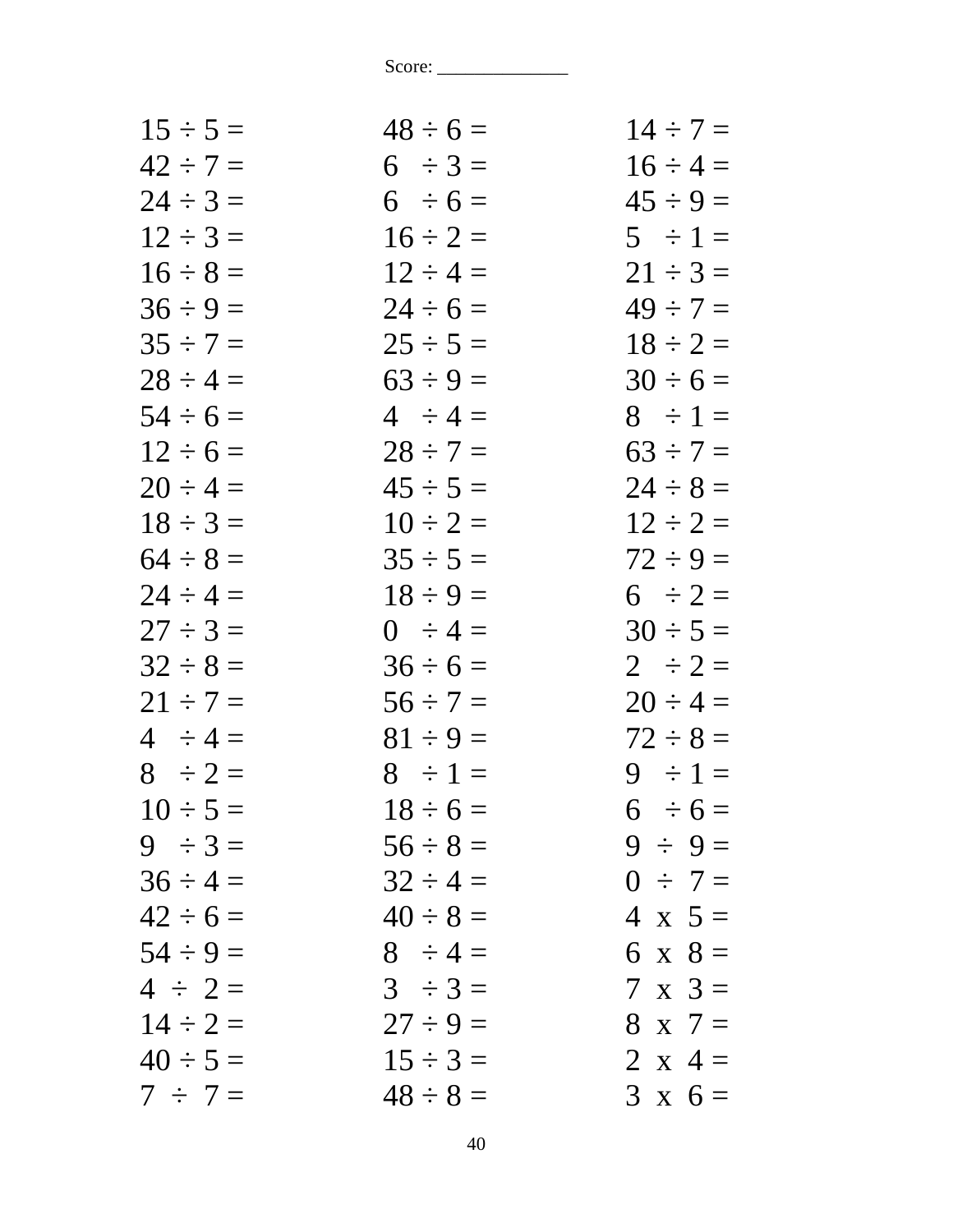| $15 \div 5 =$ | $48 \div 6 =$ | $14 \div 7 =$  |
|---------------|---------------|----------------|
| $42 \div 7 =$ | $6 \div 3 =$  | $16 \div 4 =$  |
| $24 \div 3 =$ | $6 \div 6 =$  | $45 \div 9 =$  |
| $12 \div 3 =$ | $16 \div 2 =$ | $5 \div 1 =$   |
| $16 \div 8 =$ | $12 \div 4 =$ | $21 \div 3 =$  |
| $36 \div 9 =$ | $24 \div 6 =$ | $49 \div 7 =$  |
| $35 \div 7 =$ | $25 \div 5 =$ | $18 \div 2 =$  |
| $28 \div 4 =$ | $63 \div 9 =$ | $30 \div 6 =$  |
| $54 \div 6 =$ | $4 \div 4 =$  | $8 \div 1 =$   |
| $12 \div 6 =$ | $28 \div 7 =$ | $63 \div 7 =$  |
| $20 \div 4 =$ | $45 \div 5 =$ | $24 \div 8 =$  |
| $18 \div 3 =$ | $10 \div 2 =$ | $12 \div 2 =$  |
| $64 \div 8 =$ | $35 \div 5 =$ | $72 \div 9 =$  |
| $24 \div 4 =$ | $18 \div 9 =$ | $6 \div 2 =$   |
| $27 \div 3 =$ | $0 \div 4 =$  | $30 \div 5 =$  |
| $32 \div 8 =$ | $36 \div 6 =$ | $2 \div 2 =$   |
| $21 \div 7 =$ | $56 \div 7 =$ | $20 \div 4 =$  |
| $4 \div 4 =$  | $81 \div 9 =$ | $72 \div 8 =$  |
| $8 \div 2 =$  | $8 \div 1 =$  | $9 \div 1 =$   |
| $10 \div 5 =$ | $18 \div 6 =$ | $6 \div 6 =$   |
| $9 \div 3 =$  | $56 \div 8 =$ | $9 \div 9 =$   |
| $36 \div 4 =$ | $32 \div 4 =$ | $0 \div 7 =$   |
| $42 \div 6 =$ | $40 \div 8 =$ | $8 \times 4 =$ |
| $54 \div 9 =$ | $8 \div 4 =$  | $5 \times 6 =$ |
| $4 \div 2 =$  | $3 \div 3 =$  | $7 \times 7 =$ |
| $14 \div 2 =$ | $27 \div 9 =$ | 9 x $4=$       |
| $40 \div 5 =$ | $15 \div 3 =$ | $5 \times 9=$  |
| $7 \div 7 =$  | $48 \div 8 =$ | $3 \times 9 =$ |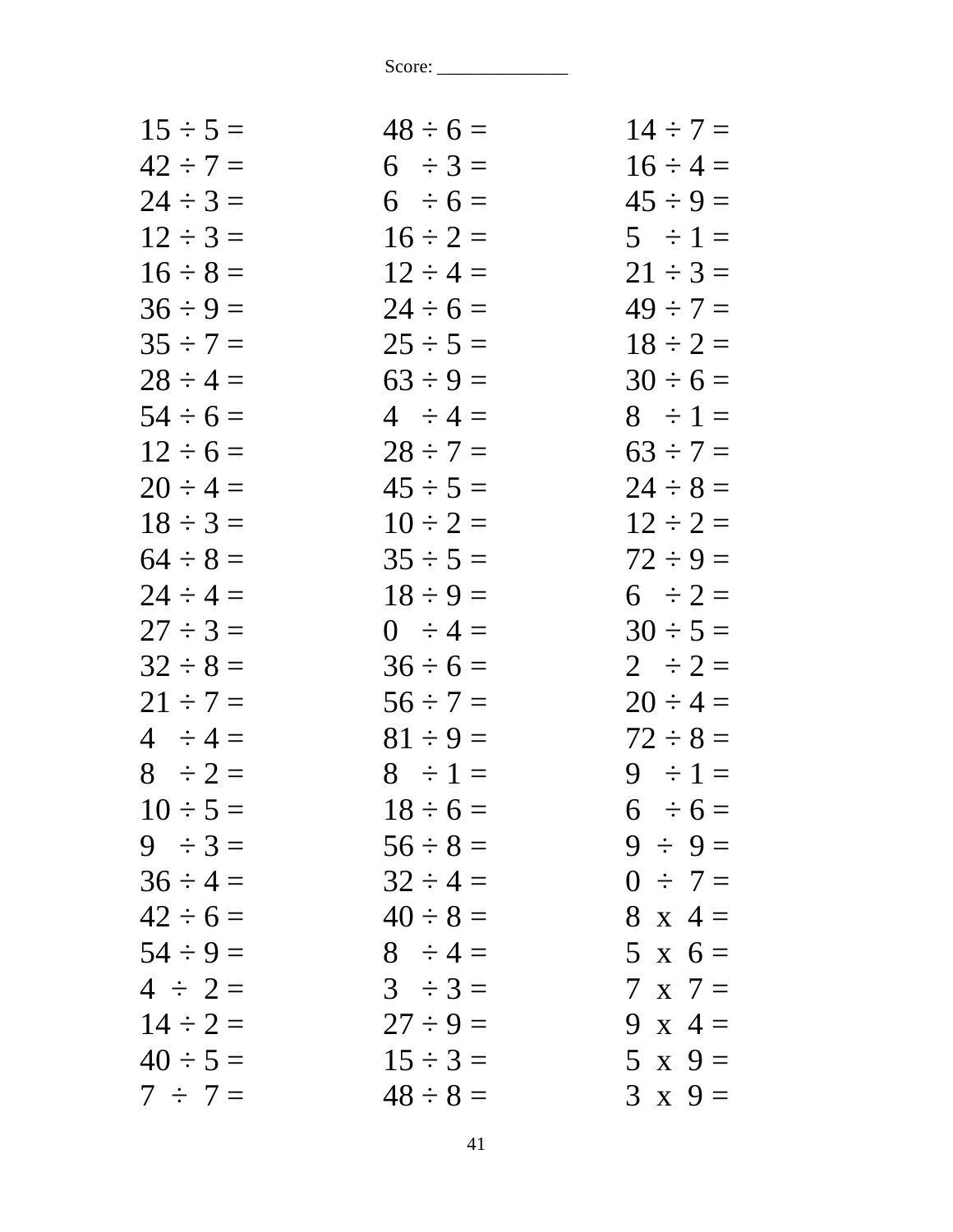| $15 \div 5 =$ | $48 \div 6 =$ | $14 \div 7 =$  |
|---------------|---------------|----------------|
| $42 \div 7 =$ | $6 \div 3 =$  | $16 \div 4 =$  |
| $24 \div 3 =$ | $6 \div 6 =$  | $45 \div 9 =$  |
| $12 \div 3 =$ | $16 \div 2 =$ | $5 \div 1 =$   |
| $16 \div 8 =$ | $12 \div 4 =$ | $21 \div 3 =$  |
| $36 \div 9 =$ | $24 \div 6 =$ | $49 \div 7 =$  |
| $35 \div 7 =$ | $25 \div 5 =$ | $18 \div 2 =$  |
| $28 \div 4 =$ | $63 \div 9 =$ | $30 \div 6 =$  |
| $54 \div 6 =$ | $4 \div 4 =$  | $8 \div 1 =$   |
| $12 \div 6 =$ | $28 \div 7 =$ | $63 \div 7 =$  |
| $20 \div 4 =$ | $45 \div 5 =$ | $24 \div 8 =$  |
| $18 \div 3 =$ | $10 \div 2 =$ | $12 \div 2 =$  |
| $64 \div 8 =$ | $35 \div 5 =$ | $72 \div 9 =$  |
| $24 \div 4 =$ | $18 \div 9 =$ | $6 \div 2 =$   |
| $27 \div 3 =$ | $0 \div 4 =$  | $30 \div 5 =$  |
| $32 \div 8 =$ | $36 \div 6 =$ | $2 \div 2 =$   |
| $21 \div 7 =$ | $56 \div 7 =$ | $20 \div 4 =$  |
| $4 \div 4 =$  | $81 \div 9 =$ | $72 \div 8 =$  |
| $8 \div 2 =$  | $8 \div 1 =$  | $9 \div 1 =$   |
| $10 \div 5 =$ | $18 \div 6 =$ | $6 \div 6 =$   |
| $9 \div 3 =$  | $56 \div 8 =$ | $9 \div 9 =$   |
| $36 \div 4 =$ | $32 \div 4 =$ | $0 \div 7 =$   |
| $42 \div 6 =$ | $40 \div 8 =$ | $8 \times 7 =$ |
| $54 \div 9 =$ | $8 \div 4 =$  | $5 \times 3=$  |
| $4 \div 2 =$  | $3 \div 3 =$  | $7 \times 9 =$ |
| $14 \div 2 =$ | $27 \div 9 =$ | $9 \times 3 =$ |
| $40 \div 5 =$ | $15 \div 3 =$ | $5 \times 8 =$ |
| $7 \div 7 =$  | $48 \div 8 =$ | $3 \times 7 =$ |
|               |               |                |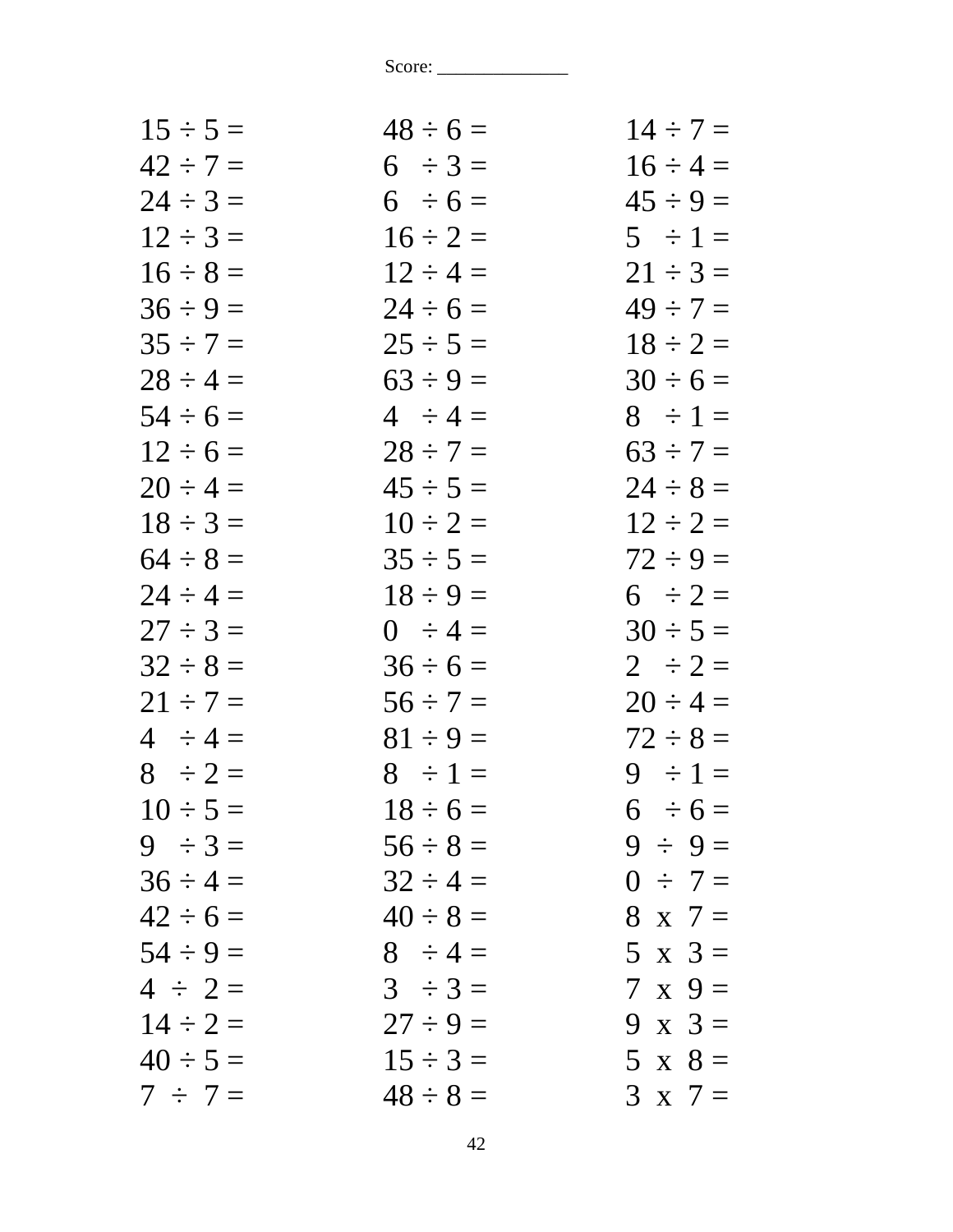| $15 \div 5 =$ | $48 \div 6 =$ | $14 \div 7 =$  |
|---------------|---------------|----------------|
| $42 \div 7 =$ | $6 \div 3 =$  | $16 \div 4 =$  |
| $24 \div 3 =$ | $6 \div 6 =$  | $45 \div 9 =$  |
| $12 \div 3 =$ | $16 \div 2 =$ | $5 \div 1 =$   |
| $16 \div 8 =$ | $12 \div 4 =$ | $21 \div 3 =$  |
| $36 \div 9 =$ | $24 \div 6 =$ | $49 \div 7 =$  |
| $35 \div 7 =$ | $25 \div 5 =$ | $18 \div 2 =$  |
| $28 \div 4 =$ | $63 \div 9 =$ | $30 \div 6 =$  |
| $54 \div 6 =$ | $4 \div 4 =$  | $8 \div 1 =$   |
| $12 \div 6 =$ | $28 \div 7 =$ | $63 \div 7 =$  |
| $20 \div 4 =$ | $45 \div 5 =$ | $24 \div 8 =$  |
| $18 \div 3 =$ | $10 \div 2 =$ | $12 \div 2 =$  |
| $64 \div 8 =$ | $35 \div 5 =$ | $72 \div 9 =$  |
| $24 \div 4 =$ | $18 \div 9 =$ | $6 \div 2 =$   |
| $27 \div 3 =$ | $0 \div 4 =$  | $30 \div 5 =$  |
| $32 \div 8 =$ | $36 \div 6 =$ | $2 \div 2 =$   |
| $21 \div 7 =$ | $56 \div 7 =$ | $20 \div 4 =$  |
| $4 \div 4 =$  | $81 \div 9 =$ | $72 \div 8 =$  |
| $8 \div 2 =$  | $8 \div 1 =$  | $9 \div 1 =$   |
| $10 \div 5 =$ | $18 \div 6 =$ | $6 \div 6 =$   |
| $9 \div 3 =$  | $56 \div 8 =$ | $9 \div 9 =$   |
| $36 \div 4 =$ | $32 \div 4 =$ | $0 \div 7 =$   |
| $42 \div 6 =$ | $40 \div 8 =$ | $8 \times 6 =$ |
| $54 \div 9 =$ | $8 \div 4 =$  | $5 \times 3 =$ |
| $4 \div 2 =$  | $3 \div 3 =$  | $7 \times 5 =$ |
| $14 \div 2 =$ | $27 \div 9 =$ | 9 x $8 =$      |
| $40 \div 5 =$ | $15 \div 3 =$ | $5 \times 7 =$ |
| $7 \div 7 =$  | $48 \div 8 =$ | $3 \times 6 =$ |
|               |               |                |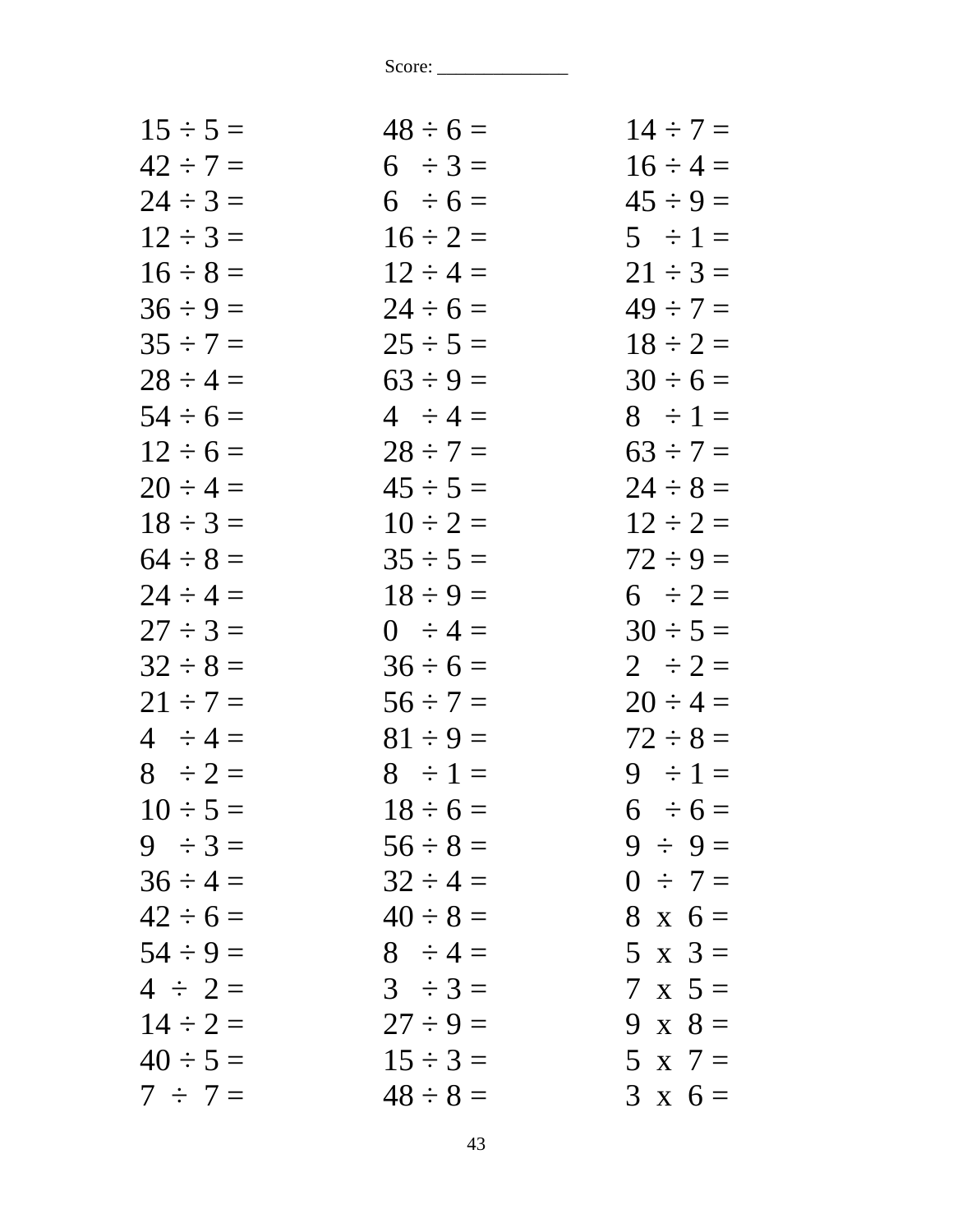| $48 \div 6 =$ | $14 \div 7 =$  |
|---------------|----------------|
| $6 \div 3 =$  | $16 \div 4 =$  |
| $6 \div 6 =$  | $45 \div 9 =$  |
| $16 \div 2 =$ | $5 \div 1 =$   |
| $12 \div 4 =$ | $21 \div 3 =$  |
| $24 \div 6 =$ | $49 \div 7 =$  |
| $25 \div 5 =$ | $18 \div 2 =$  |
| $63 \div 9 =$ | $30 \div 6 =$  |
| $4 \div 4 =$  | $8 \div 1 =$   |
| $28 \div 7 =$ | $63 \div 7 =$  |
| $45 \div 5 =$ | $24 \div 8 =$  |
| $10 \div 2 =$ | $12 \div 2 =$  |
| $35 \div 5 =$ | $72 \div 9 =$  |
| $18 \div 9 =$ | $6 \div 2 =$   |
| $0 \div 4 =$  | $30 \div 5 =$  |
| $36 \div 6 =$ | $2 \div 2 =$   |
| $56 \div 7 =$ | $20 \div 4 =$  |
| $81 \div 9 =$ | $72 \div 8 =$  |
| $8 \div 1 =$  | $9 \div 1 =$   |
| $18 \div 6 =$ | $6 \div 6 =$   |
| $56 \div 8 =$ | $9 \div 9 =$   |
| $32 \div 4 =$ | $0 \div 7 =$   |
| $40 \div 8 =$ | $8 \times 8 =$ |
| $8 \div 4 =$  | $5 \times 6 =$ |
| $3 \div 3 =$  | $7 \times 4 =$ |
| $27 \div 9 =$ | 9 x $7=$       |
| $15 \div 3 =$ | $5 \times 4 =$ |
| $48 \div 8 =$ | $3 \times 2 =$ |
|               |                |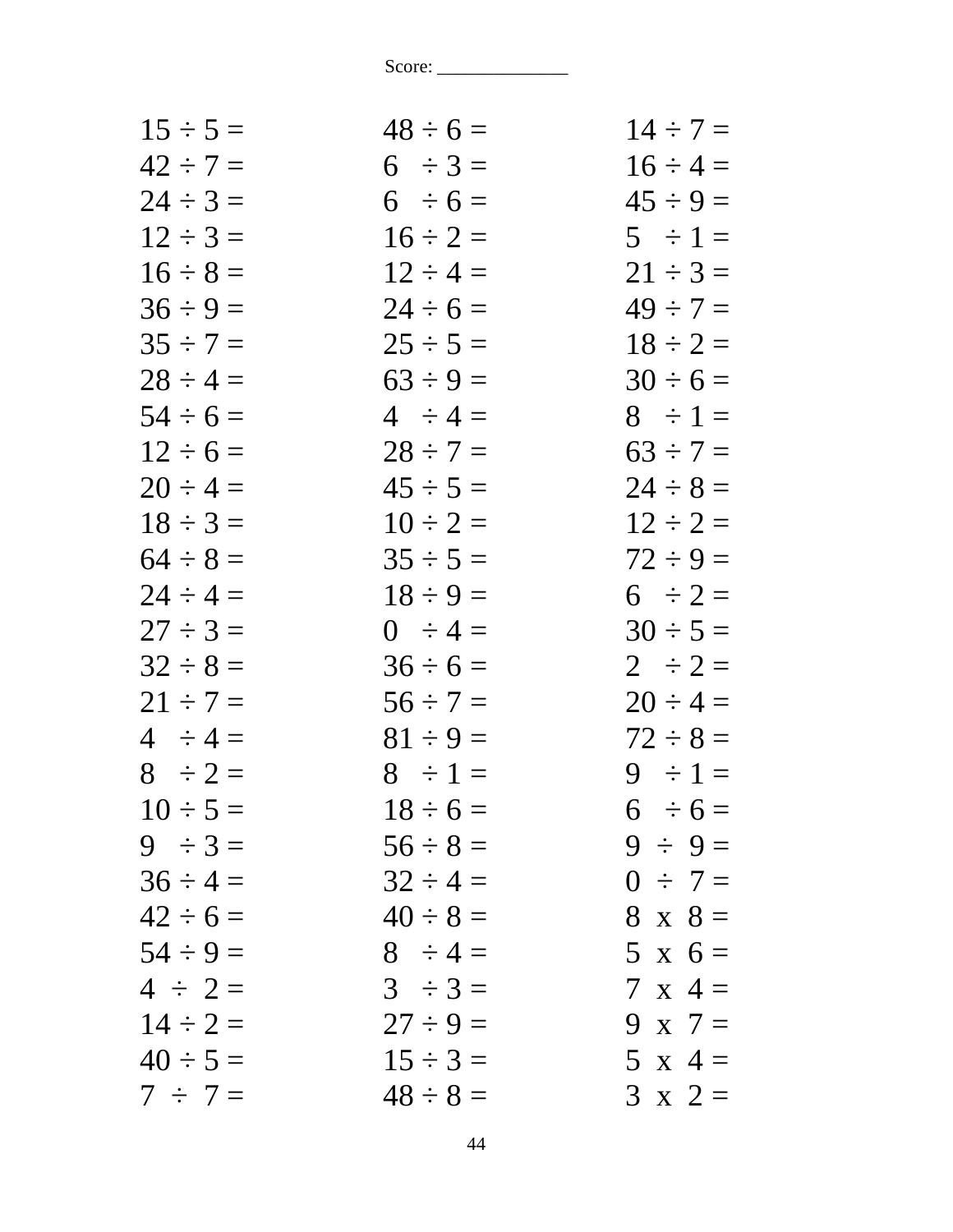| $15 \div 5 =$ | $48 \div 6 =$ | $14 \div 7 =$  |
|---------------|---------------|----------------|
| $42 \div 7 =$ | $6 \div 3 =$  | $16 \div 4 =$  |
| $24 \div 3 =$ | $6 \div 6 =$  | $45 \div 9 =$  |
| $12 \div 3 =$ | $16 \div 2 =$ | $5 \div 1 =$   |
| $16 \div 8 =$ | $12 \div 4 =$ | $21 \div 3 =$  |
| $36 \div 9 =$ | $24 \div 6 =$ | $49 \div 7 =$  |
| $35 \div 7 =$ | $25 \div 5 =$ | $18 \div 2 =$  |
| $28 \div 4 =$ | $63 \div 9 =$ | $30 \div 6 =$  |
| $54 \div 6 =$ | $4 \div 4 =$  | $8 \div 1 =$   |
| $12 \div 6 =$ | $28 \div 7 =$ | $63 \div 7 =$  |
| $20 \div 4 =$ | $45 \div 5 =$ | $24 \div 8 =$  |
| $18 \div 3 =$ | $10 \div 2 =$ | $12 \div 2 =$  |
| $64 \div 8 =$ | $35 \div 5 =$ | $72 \div 9 =$  |
| $24 \div 4 =$ | $18 \div 9 =$ | $6 \div 2 =$   |
| $27 \div 3 =$ | $0 \div 4 =$  | $30 \div 5 =$  |
| $32 \div 8 =$ | $36 \div 6 =$ | $2 \div 2 =$   |
| $21 \div 7 =$ | $56 \div 7 =$ | $20 \div 4 =$  |
| $4 \div 4 =$  | $81 \div 9 =$ | $72 \div 8 =$  |
| $8 \div 2 =$  | $8 \div 1 =$  | $9 \div 1 =$   |
| $10 \div 5 =$ | $18 \div 6 =$ | $6 \div 6 =$   |
| $9 \div 3 =$  | $56 \div 8 =$ | $9 \div 9 =$   |
| $36 \div 4 =$ | $32 \div 4 =$ | $0 \div 7 =$   |
| $42 \div 6 =$ | $40 \div 8 =$ | $8 \times 4 =$ |
| $54 \div 9 =$ | $8 \div 4 =$  | $5 \times 5 =$ |
| $4 \div 2 =$  | $3 \div 3 =$  | $7 \times 9 =$ |
| $14 \div 2 =$ | $27 \div 9 =$ | 9 x $6=$       |
| $40 \div 5 =$ | $15 \div 3 =$ | $5 \times 3 =$ |
| $7 \div 7 =$  | $48 \div 8 =$ | $3 \times 8 =$ |
|               |               |                |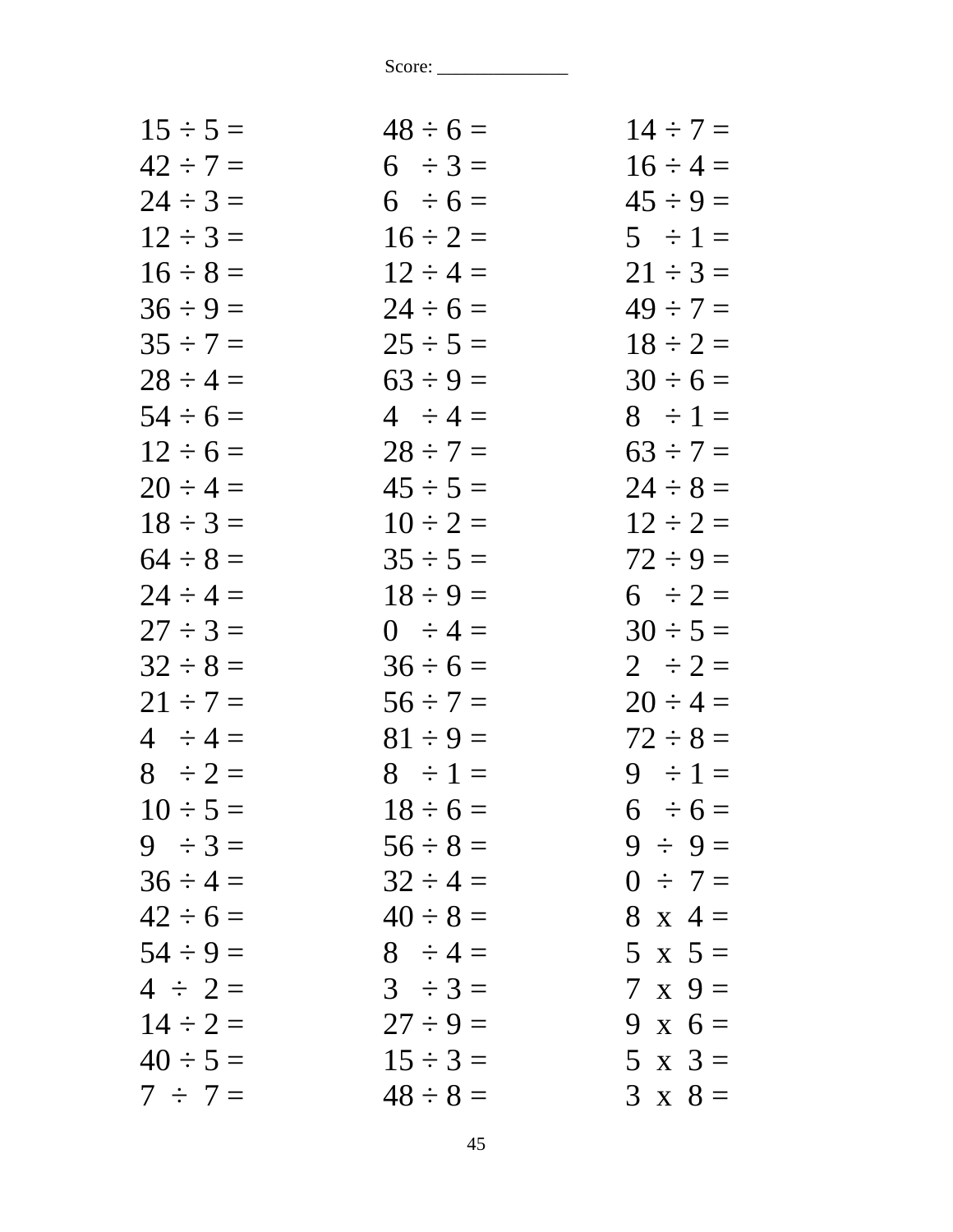| $15 \div 5 =$ | $48 \div 6 =$ | $14 \div 7 =$  |
|---------------|---------------|----------------|
| $42 \div 7 =$ | $6 \div 3 =$  | $16 \div 4 =$  |
| $24 \div 3 =$ | $6 \div 6 =$  | $45 \div 9 =$  |
| $12 \div 3 =$ | $16 \div 2 =$ | $5 \div 1 =$   |
| $16 \div 8 =$ | $12 \div 4 =$ | $21 \div 3 =$  |
| $36 \div 9 =$ | $24 \div 6 =$ | $49 \div 7 =$  |
| $35 \div 7 =$ | $25 \div 5 =$ | $18 \div 2 =$  |
| $28 \div 4 =$ | $63 \div 9 =$ | $30 \div 6 =$  |
| $54 \div 6 =$ | $4 \div 4 =$  | $8 \div 1 =$   |
| $12 \div 6 =$ | $28 \div 7 =$ | $63 \div 7 =$  |
| $20 \div 4 =$ | $45 \div 5 =$ | $24 \div 8 =$  |
| $18 \div 3 =$ | $10 \div 2 =$ | $12 \div 2 =$  |
| $64 \div 8 =$ | $35 \div 5 =$ | $72 \div 9 =$  |
| $24 \div 4 =$ | $18 \div 9 =$ | $6 \div 2 =$   |
| $27 \div 3 =$ | $0 \div 4 =$  | $30 \div 5 =$  |
| $32 \div 8 =$ | $36 \div 6 =$ | $2 \div 2 =$   |
| $21 \div 7 =$ | $56 \div 7 =$ | $20 \div 4 =$  |
| $4 \div 4 =$  | $81 \div 9 =$ | $72 \div 8 =$  |
| $8 \div 2 =$  | $8 \div 1 =$  | $9 \div 1 =$   |
| $10 \div 5 =$ | $18 \div 6 =$ | $6 \div 6 =$   |
| $9 \div 3 =$  | $56 \div 8 =$ | $9 \div 9 =$   |
| $36 \div 4 =$ | $32 \div 4 =$ | $0 \div 7 =$   |
| $42 \div 6 =$ | $40 \div 8 =$ | $8 \times 4 =$ |
| $54 \div 9 =$ | $8 \div 4 =$  | $5 \times 8 =$ |
| $4 \div 2 =$  | $3 \div 3 =$  | $7 \times 7 =$ |
| $14 \div 2 =$ | $27 \div 9 =$ | $9 \times 3 =$ |
| $40 \div 5 =$ | $15 \div 3 =$ | $5 \times 6 =$ |
| $7 \div 7 =$  | $48 \div 8 =$ | $3 \times 9 =$ |
|               |               |                |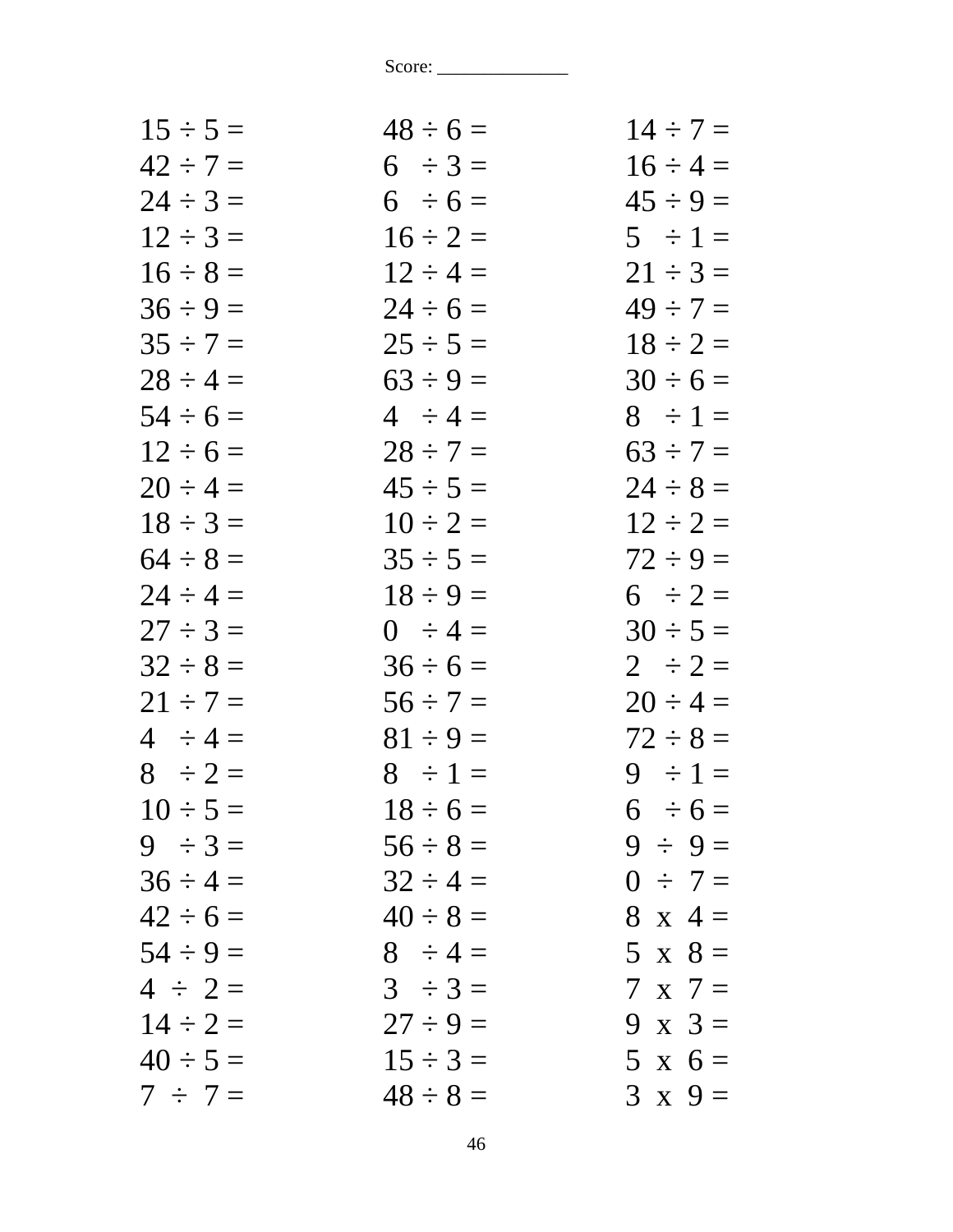| $15 \div 5 =$ | $48 \div 6 =$ | $14 \div 7 =$  |
|---------------|---------------|----------------|
| $42 \div 7 =$ | $6 \div 3 =$  | $16 \div 4 =$  |
| $24 \div 3 =$ | $6 \div 6 =$  | $45 \div 9 =$  |
| $12 \div 3 =$ | $16 \div 2 =$ | $5 \div 1 =$   |
| $16 \div 8 =$ | $12 \div 4 =$ | $21 \div 3 =$  |
| $36 \div 9 =$ | $24 \div 6 =$ | $49 \div 7 =$  |
| $35 \div 7 =$ | $25 \div 5 =$ | $18 \div 2 =$  |
| $28 \div 4 =$ | $63 \div 9 =$ | $30 \div 6 =$  |
| $54 \div 6 =$ | $4 \div 4 =$  | $8 \div 1 =$   |
| $12 \div 6 =$ | $28 \div 7 =$ | $63 \div 7 =$  |
| $20 \div 4 =$ | $45 \div 5 =$ | $24 \div 8 =$  |
| $18 \div 3 =$ | $10 \div 2 =$ | $12 \div 2 =$  |
| $64 \div 8 =$ | $35 \div 5 =$ | $72 \div 9 =$  |
| $24 \div 4 =$ | $18 \div 9 =$ | $6 \div 2 =$   |
| $27 \div 3 =$ | $0 \div 4 =$  | $30 \div 5 =$  |
| $32 \div 8 =$ | $36 \div 6 =$ | $2 \div 2 =$   |
| $21 \div 7 =$ | $56 \div 7 =$ | $20 \div 4 =$  |
| $4 \div 4 =$  | $81 \div 9 =$ | $72 \div 8 =$  |
| $8 \div 2 =$  | $8 \div 1 =$  | $9 \div 1 =$   |
| $10 \div 5 =$ | $18 \div 6 =$ | $6 \div 6 =$   |
| $9 \div 3 =$  | $56 \div 8 =$ | $9 \div 9 =$   |
| $36 \div 4 =$ | $32 \div 4 =$ | $0 \div 7 =$   |
| $42 \div 6 =$ | $40 \div 8 =$ | $8 \times 7 =$ |
| $54 \div 9 =$ | $8 \div 4 =$  | $5 \times 3 =$ |
| $4 \div 2 =$  | $3 \div 3 =$  | $7 \times 4 =$ |
| $14 \div 2 =$ | $27 \div 9 =$ | 9 x $5=$       |
| $40 \div 5 =$ | $15 \div 3 =$ | $5 \times 6 =$ |
| $7 \div 7 =$  | $48 \div 8 =$ | $3 \times 8 =$ |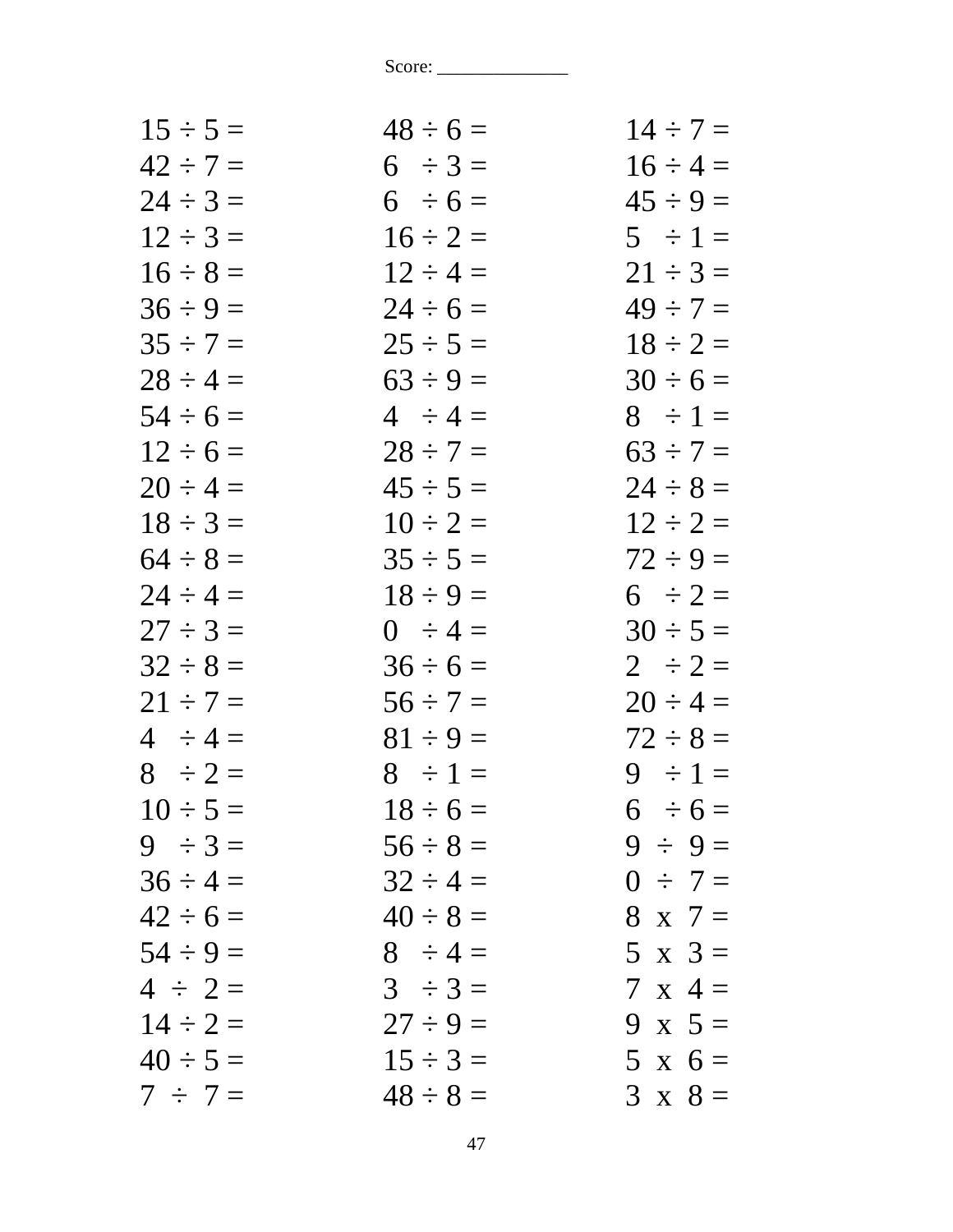| $15 \div 5 =$ | $48 \div 6 =$ | $14 \div 7 =$  |
|---------------|---------------|----------------|
| $42 \div 7 =$ | $6 \div 3 =$  | $16 \div 4 =$  |
| $24 \div 3 =$ | $6 \div 6 =$  | $45 \div 9 =$  |
| $12 \div 3 =$ | $16 \div 2 =$ | $5 \div 1 =$   |
| $16 \div 8 =$ | $12 \div 4 =$ | $21 \div 3 =$  |
| $36 \div 9 =$ | $24 \div 6 =$ | $49 \div 7 =$  |
| $35 \div 7 =$ | $25 \div 5 =$ | $18 \div 2 =$  |
| $28 \div 4 =$ | $63 \div 9 =$ | $30 \div 6 =$  |
| $54 \div 6 =$ | $4 \div 4 =$  | $8 \div 1 =$   |
| $12 \div 6 =$ | $28 \div 7 =$ | $63 \div 7 =$  |
| $20 \div 4 =$ | $45 \div 5 =$ | $24 \div 8 =$  |
| $18 \div 3 =$ | $10 \div 2 =$ | $12 \div 2 =$  |
| $64 \div 8 =$ | $35 \div 5 =$ | $72 \div 9 =$  |
| $24 \div 4 =$ | $18 \div 9 =$ | $6 \div 2 =$   |
| $27 \div 3 =$ | $0 \div 4 =$  | $30 \div 5 =$  |
| $32 \div 8 =$ | $36 \div 6 =$ | $2 \div 2 =$   |
| $21 \div 7 =$ | $56 \div 7 =$ | $20 \div 4 =$  |
| $4 \div 4 =$  | $81 \div 9 =$ | $72 \div 8 =$  |
| $8 \div 2 =$  | $8 \div 1 =$  | $9 \div 1 =$   |
| $10 \div 5 =$ | $18 \div 6 =$ | $6 \div 6 =$   |
| $9 \div 3 =$  | $56 \div 8 =$ | $9 \div 9 =$   |
| $36 \div 4 =$ | $32 \div 4 =$ | $0 \div 7 =$   |
| $42 \div 6 =$ | $40 \div 8 =$ | $8 \times 9 =$ |
| $54 \div 9 =$ | $8 \div 4 =$  | $5 \times 8 =$ |
| $4 \div 2 =$  | $3 \div 3 =$  | $7 \times 6 =$ |
| $14 \div 2 =$ | $27 \div 9 =$ | 9 x $7=$       |
| $40 \div 5 =$ | $15 \div 3 =$ | $5 \times 4 =$ |
| $7 \div 7 =$  | $48 \div 8 =$ | $3 \times 2 =$ |
|               |               |                |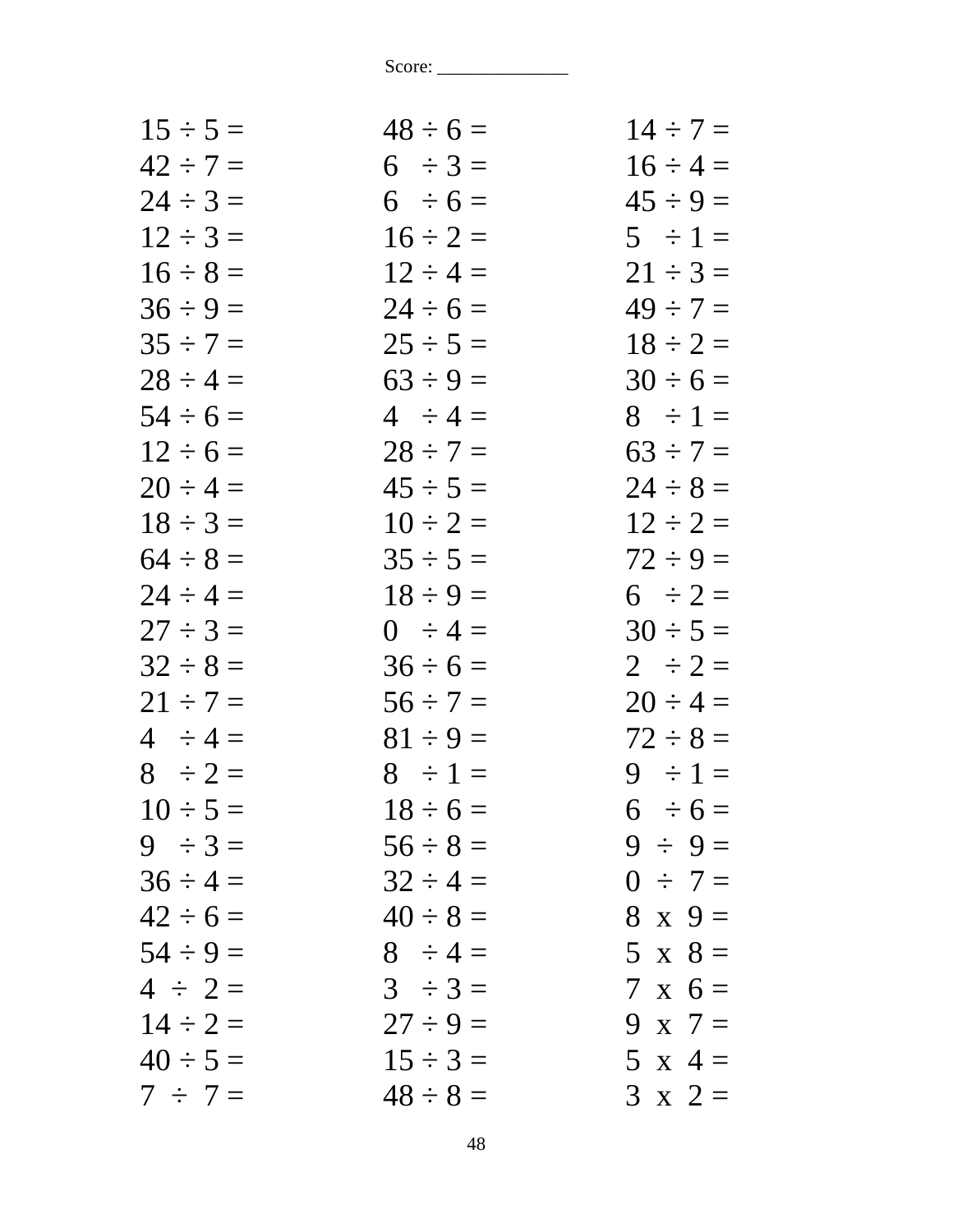| $15 \div 5 =$ | $48 \div 6 =$ | $14 \div 7 =$  |
|---------------|---------------|----------------|
| $42 \div 7 =$ | $6 \div 3 =$  | $16 \div 4 =$  |
| $24 \div 3 =$ | $6 \div 6 =$  | $45 \div 9 =$  |
| $12 \div 3 =$ | $16 \div 2 =$ | $5 \div 1 =$   |
| $16 \div 8 =$ | $12 \div 4 =$ | $21 \div 3 =$  |
| $36 \div 9 =$ | $24 \div 6 =$ | $49 \div 7 =$  |
| $35 \div 7 =$ | $25 \div 5 =$ | $18 \div 2 =$  |
| $28 \div 4 =$ | $63 \div 9 =$ | $30 \div 6 =$  |
| $54 \div 6 =$ | $4 \div 4 =$  | $8 \div 1 =$   |
| $12 \div 6 =$ | $28 \div 7 =$ | $63 \div 7 =$  |
| $20 \div 4 =$ | $45 \div 5 =$ | $24 \div 8 =$  |
| $18 \div 3 =$ | $10 \div 2 =$ | $12 \div 2 =$  |
| $64 \div 8 =$ | $35 \div 5 =$ | $72 \div 9 =$  |
| $24 \div 4 =$ | $18 \div 9 =$ | $6 \div 2 =$   |
| $27 \div 3 =$ | $0 \div 4 =$  | $30 \div 5 =$  |
| $32 \div 8 =$ | $36 \div 6 =$ | $2 \div 2 =$   |
| $21 \div 7 =$ | $56 \div 7 =$ | $20 \div 4 =$  |
| $4 \div 4 =$  | $81 \div 9 =$ | $72 \div 8 =$  |
| $8 \div 2 =$  | $8 \div 1 =$  | $9 \div 1 =$   |
| $10 \div 5 =$ | $18 \div 6 =$ | $6 \div 6 =$   |
| $9 \div 3 =$  | $56 \div 8 =$ | $9 \div 9 =$   |
| $36 \div 4 =$ | $32 \div 4 =$ | $0 \div 7 =$   |
| $42 \div 6 =$ | $40 \div 8 =$ | $8 \times 4 =$ |
| $54 \div 9 =$ | $8 \div 4 =$  | $5 \times 2 =$ |
| $4 \div 2 =$  | $3 \div 3 =$  | $7 \times 8 =$ |
| $14 \div 2 =$ | $27 \div 9 =$ | 9 x $9=$       |
| $40 \div 5 =$ | $15 \div 3 =$ | $5 \times 4 =$ |
| $7 \div 7 =$  | $48 \div 8 =$ | $3 \times 3 =$ |
|               |               |                |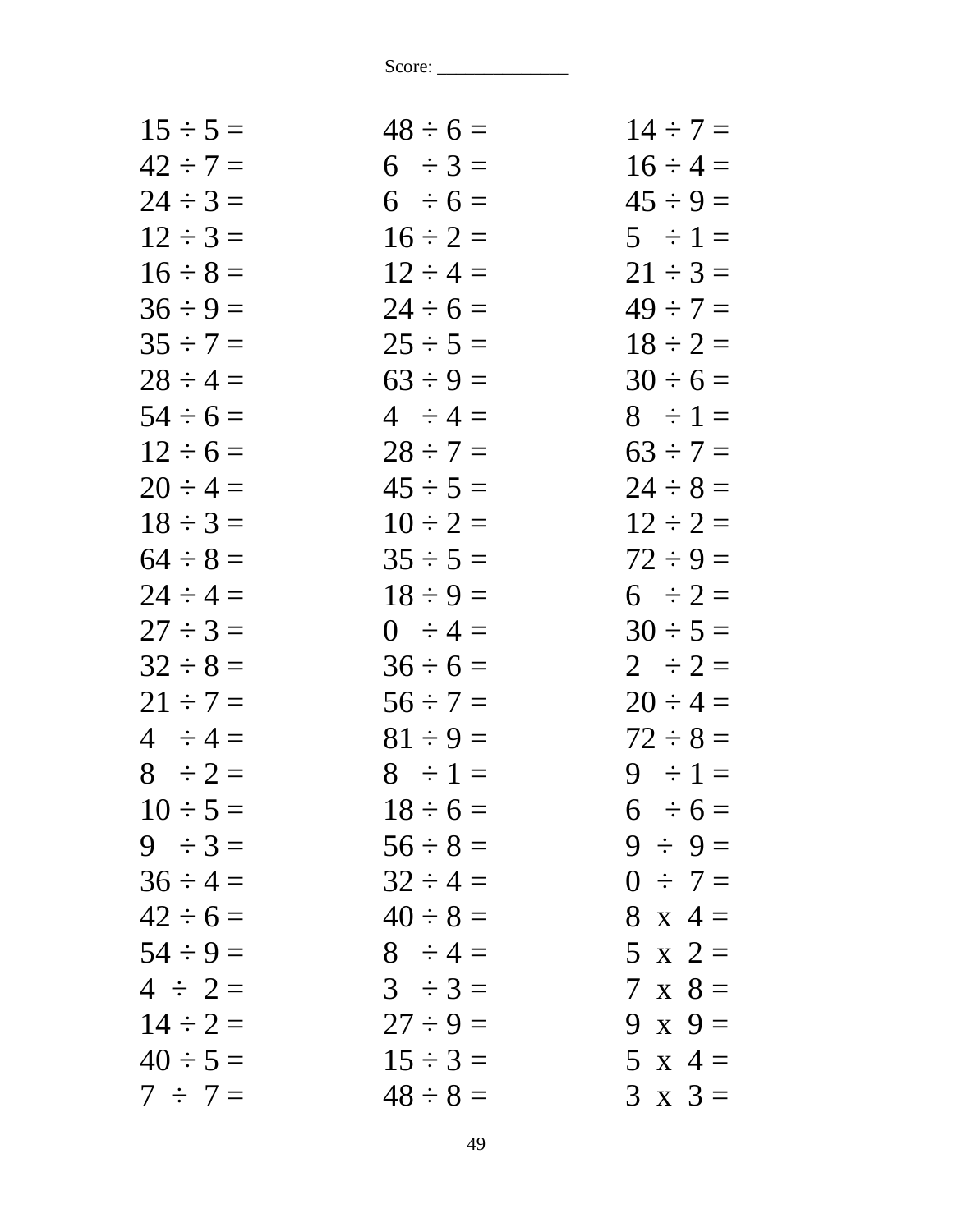| $15 \div 5 =$ | $48 \div 6 =$ | $14 \div 7 =$  |
|---------------|---------------|----------------|
| $42 \div 7 =$ | $6 \div 3 =$  | $16 \div 4 =$  |
| $24 \div 3 =$ | $6 \div 6 =$  | $45 \div 9 =$  |
| $12 \div 3 =$ | $16 \div 2 =$ | $5 \div 1 =$   |
| $16 \div 8 =$ | $12 \div 4 =$ | $21 \div 3 =$  |
| $36 \div 9 =$ | $24 \div 6 =$ | $49 \div 7 =$  |
| $35 \div 7 =$ | $25 \div 5 =$ | $18 \div 2 =$  |
| $28 \div 4 =$ | $63 \div 9 =$ | $30 \div 6 =$  |
| $54 \div 6 =$ | $4 \div 4 =$  | $8 \div 1 =$   |
| $12 \div 6 =$ | $28 \div 7 =$ | $63 \div 7 =$  |
| $20 \div 4 =$ | $45 \div 5 =$ | $24 \div 8 =$  |
| $18 \div 3 =$ | $10 \div 2 =$ | $12 \div 2 =$  |
| $64 \div 8 =$ | $35 \div 5 =$ | $72 \div 9 =$  |
| $24 \div 4 =$ | $18 \div 9 =$ | $6 \div 2 =$   |
| $27 \div 3 =$ | $0 \div 4 =$  | $30 \div 5 =$  |
| $32 \div 8 =$ | $36 \div 6 =$ | $2 \div 2 =$   |
| $21 \div 7 =$ | $56 \div 7 =$ | $20 \div 4 =$  |
| $4 \div 4 =$  | $81 \div 9 =$ | $72 \div 8 =$  |
| $8 \div 2 =$  | $8 \div 1 =$  | $9 \div 1 =$   |
| $10 \div 5 =$ | $18 \div 6 =$ | $6 \div 6 =$   |
| $9 \div 3 =$  | $56 \div 8 =$ | $9 \div 9 =$   |
| $36 \div 4 =$ | $32 \div 4 =$ | $0 \div 7 =$   |
| $42 \div 6 =$ | $40 \div 8 =$ | 9 x $6=$       |
| $54 \div 9 =$ | $8 \div 4 =$  | $7 \times 3 =$ |
| $4 \div 2 =$  | $3 \div 3 =$  | 6 x 4 =        |
| $14 \div 2 =$ | $27 \div 9 =$ | $3 \times 2 =$ |
| $40 \div 5 =$ | $15 \div 3 =$ | $7 \times 7 =$ |
| $7 \div 7 =$  | $48 \div 8 =$ | $5 \times 5 =$ |
|               |               |                |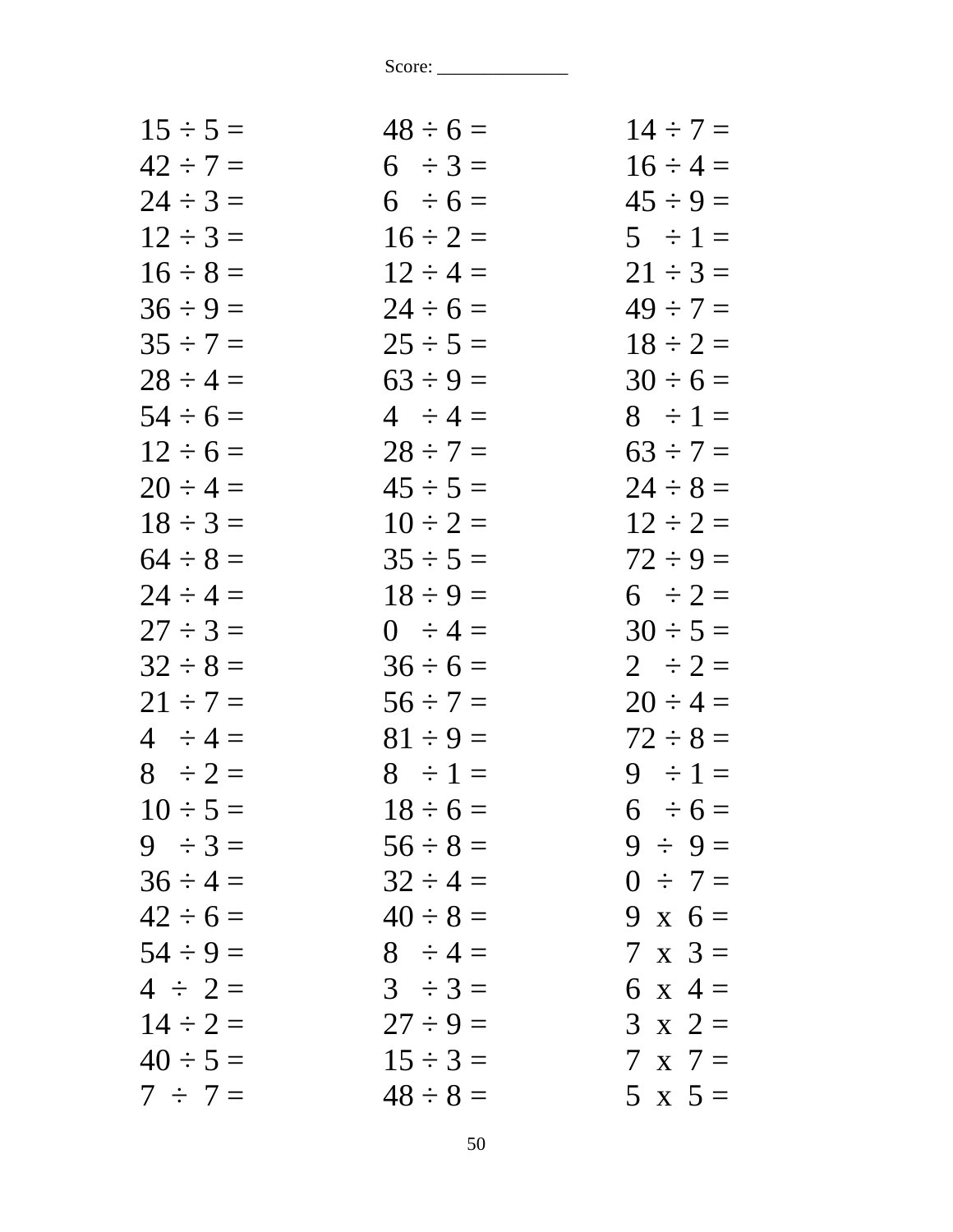| $15 \div 5 =$ | $48 \div 6 =$ | $14 \div 7 =$  |
|---------------|---------------|----------------|
| $42 \div 7 =$ | $6 \div 3 =$  | $16 \div 4 =$  |
| $24 \div 3 =$ | $6 \div 6 =$  | $45 \div 9 =$  |
| $12 \div 3 =$ | $16 \div 2 =$ | $5 \div 1 =$   |
| $16 \div 8 =$ | $12 \div 4 =$ | $21 \div 3 =$  |
| $36 \div 9 =$ | $24 \div 6 =$ | $49 \div 7 =$  |
| $35 \div 7 =$ | $25 \div 5 =$ | $18 \div 2 =$  |
| $28 \div 4 =$ | $63 \div 9 =$ | $30 \div 6 =$  |
| $54 \div 6 =$ | $4 \div 4 =$  | $8 \div 1 =$   |
| $12 \div 6 =$ | $28 \div 7 =$ | $63 \div 7 =$  |
| $20 \div 4 =$ | $45 \div 5 =$ | $24 \div 8 =$  |
| $18 \div 3 =$ | $10 \div 2 =$ | $12 \div 2 =$  |
| $64 \div 8 =$ | $35 \div 5 =$ | $72 \div 9 =$  |
| $24 \div 4 =$ | $18 \div 9 =$ | $6 \div 2 =$   |
| $27 \div 3 =$ | $0 \div 4 =$  | $30 \div 5 =$  |
| $32 \div 8 =$ | $36 \div 6 =$ | $2 \div 2 =$   |
| $21 \div 7 =$ | $56 \div 7 =$ | $20 \div 4 =$  |
| $4 \div 4 =$  | $81 \div 9 =$ | $72 \div 8 =$  |
| $8 \div 2 =$  | $8 \div 1 =$  | $9 \div 1 =$   |
| $10 \div 5 =$ | $18 \div 6 =$ | $6 \div 6 =$   |
| $9 \div 3 =$  | $56 \div 8 =$ | $9 \div 9 =$   |
| $36 \div 4 =$ | $32 \div 4 =$ | $0 \div 7 =$   |
| $42 \div 6 =$ | $40 \div 8 =$ | $5 \times 6 =$ |
| $54 \div 9 =$ | $8 \div 4 =$  | $8 \times 3 =$ |
| $4 \div 2 =$  | $3 \div 3 =$  | 9 x 4 =        |
| $14 \div 2 =$ | $27 \div 9 =$ | $8 \times 2 =$ |
| $40 \div 5 =$ | $15 \div 3 =$ | 6 x 7 $=$      |
| $7 \div 7 =$  | $48 \div 8 =$ | $8 \times 5 =$ |
|               |               |                |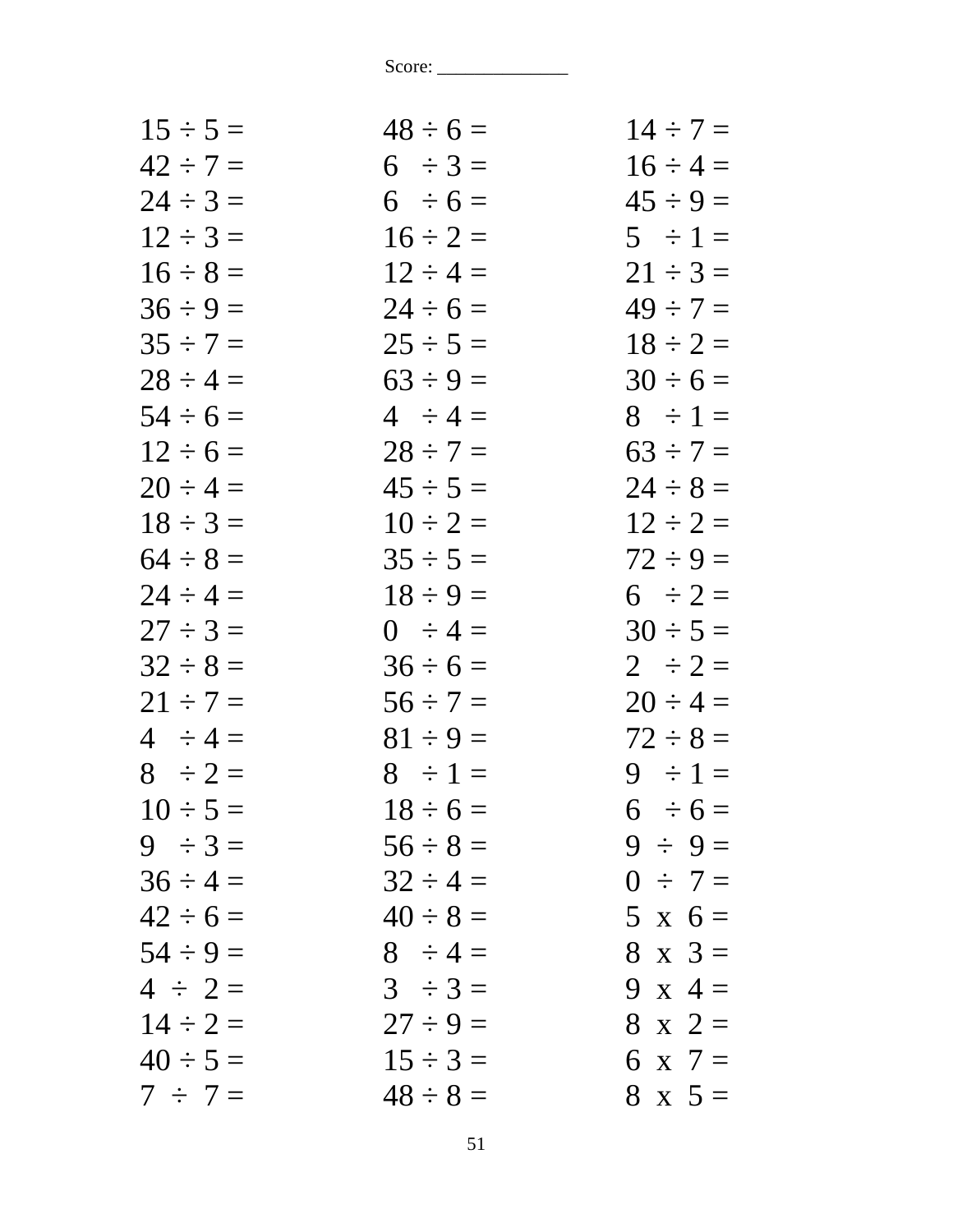| $15 \div 5 =$ | $48 \div 6 =$ | $14 \div 7 =$  |
|---------------|---------------|----------------|
| $42 \div 7 =$ | $6 \div 3 =$  | $16 \div 4 =$  |
| $24 \div 3 =$ | $6 \div 6 =$  | $45 \div 9 =$  |
| $12 \div 3 =$ | $16 \div 2 =$ | $5 \div 1 =$   |
| $16 \div 8 =$ | $12 \div 4 =$ | $21 \div 3 =$  |
| $36 \div 9 =$ | $24 \div 6 =$ | $49 \div 7 =$  |
| $35 \div 7 =$ | $25 \div 5 =$ | $18 \div 2 =$  |
| $28 \div 4 =$ | $63 \div 9 =$ | $30 \div 6 =$  |
| $54 \div 6 =$ | $4 \div 4 =$  | $8 \div 1 =$   |
| $12 \div 6 =$ | $28 \div 7 =$ | $63 \div 7 =$  |
| $20 \div 4 =$ | $45 \div 5 =$ | $24 \div 8 =$  |
| $18 \div 3 =$ | $10 \div 2 =$ | $12 \div 2 =$  |
| $64 \div 8 =$ | $35 \div 5 =$ | $72 \div 9 =$  |
| $24 \div 4 =$ | $18 \div 9 =$ | $6 \div 2 =$   |
| $27 \div 3 =$ | $0 \div 4 =$  | $30 \div 5 =$  |
| $32 \div 8 =$ | $36 \div 6 =$ | $2 \div 2 =$   |
| $21 \div 7 =$ | $56 \div 7 =$ | $20 \div 4 =$  |
| $4 \div 4 =$  | $81 \div 9 =$ | $72 \div 8 =$  |
| $8 \div 2 =$  | $8 \div 1 =$  | $9 \div 1 =$   |
| $10 \div 5 =$ | $18 \div 6 =$ | $6 \div 6 =$   |
| $9 \div 3 =$  | $56 \div 8 =$ | $9 \div 9 =$   |
| $36 \div 4 =$ | $32 \div 4 =$ | $0 \div 7 =$   |
| $42 \div 6 =$ | $40 \div 8 =$ | $7 \times 6 =$ |
| $54 \div 9 =$ | $8 \div 4 =$  | $5 \times 3=$  |
| $4 \div 2 =$  | $3 \div 3 =$  | 9 x 4 =        |
| $14 \div 2 =$ | $27 \div 9 =$ | $8 \times 2 =$ |
| $40 \div 5 =$ | $15 \div 3 =$ | $8 \times 7 =$ |
| $7 \div 7 =$  | $48 \div 8 =$ | $7 \times 5 =$ |
|               |               |                |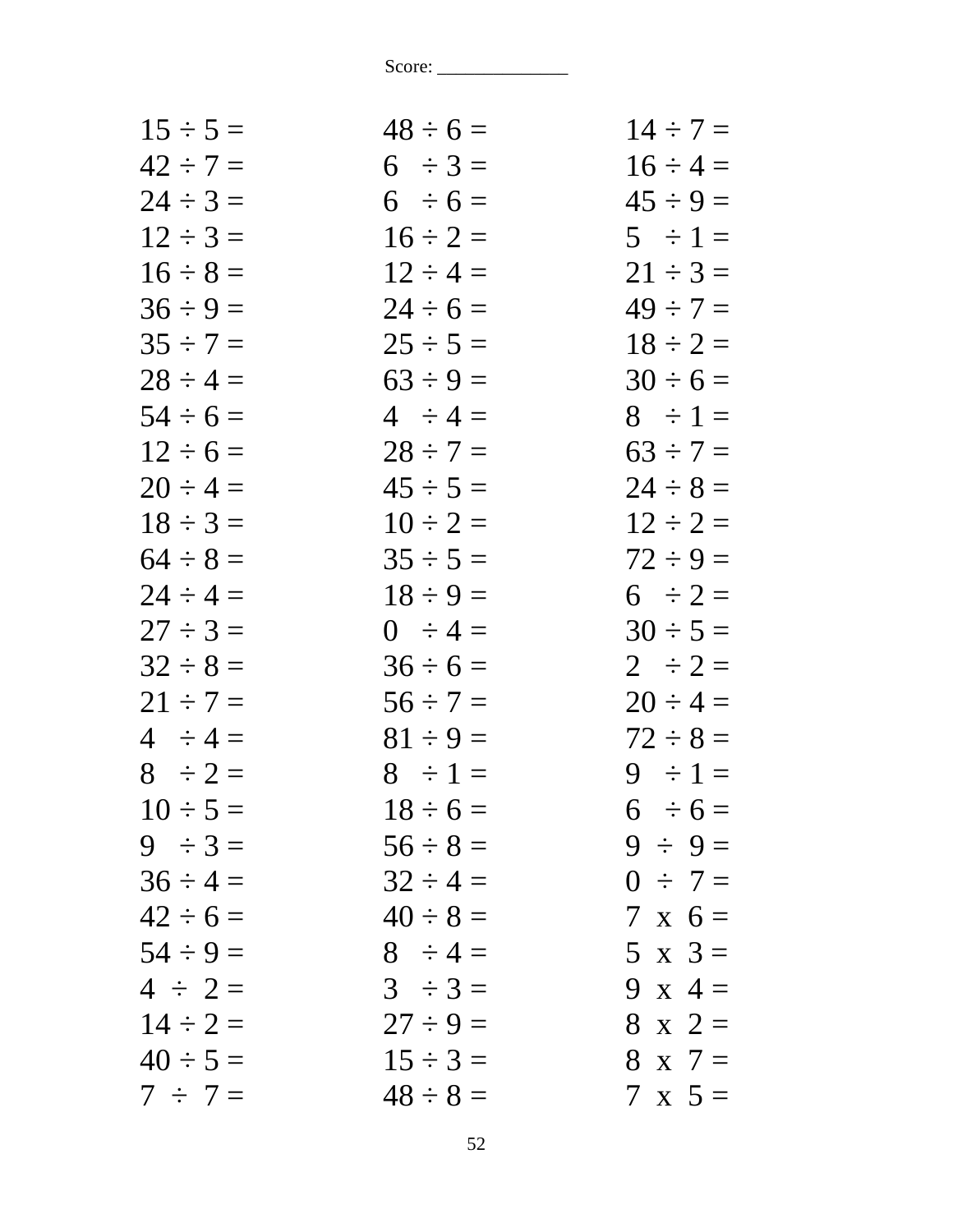| $15 \div 5 =$ | $48 \div 6 =$ | $14 \div 7 =$  |
|---------------|---------------|----------------|
| $42 \div 7 =$ | $6 \div 3 =$  | $16 \div 4 =$  |
| $24 \div 3 =$ | $6 \div 6 =$  | $45 \div 9 =$  |
| $12 \div 3 =$ | $16 \div 2 =$ | $5 \div 1 =$   |
| $16 \div 8 =$ | $12 \div 4 =$ | $21 \div 3 =$  |
| $36 \div 9 =$ | $24 \div 6 =$ | $49 \div 7 =$  |
| $35 \div 7 =$ | $25 \div 5 =$ | $18 \div 2 =$  |
| $28 \div 4 =$ | $63 \div 9 =$ | $30 \div 6 =$  |
| $54 \div 6 =$ | $4 \div 4 =$  | $8 \div 1 =$   |
| $12 \div 6 =$ | $28 \div 7 =$ | $63 \div 7 =$  |
| $20 \div 4 =$ | $45 \div 5 =$ | $24 \div 8 =$  |
| $18 \div 3 =$ | $10 \div 2 =$ | $12 \div 2 =$  |
| $64 \div 8 =$ | $35 \div 5 =$ | $72 \div 9 =$  |
| $24 \div 4 =$ | $18 \div 9 =$ | $6 \div 2 =$   |
| $27 \div 3 =$ | $0 \div 4 =$  | $30 \div 5 =$  |
| $32 \div 8 =$ | $36 \div 6 =$ | $2 \div 2 =$   |
| $21 \div 7 =$ | $56 \div 7 =$ | $20 \div 4 =$  |
| $4 \div 4 =$  | $81 \div 9 =$ | $72 \div 8 =$  |
| $8 \div 2 =$  | $8 \div 1 =$  | $9 \div 1 =$   |
| $10 \div 5 =$ | $18 \div 6 =$ | $6 \div 6 =$   |
| $9 \div 3 =$  | $56 \div 8 =$ | $9 \div 9 =$   |
| $36 \div 4 =$ | $32 \div 4 =$ | $0 \div 7 =$   |
| $42 \div 6 =$ | $40 \div 8 =$ | $4 \times 6 =$ |
| $54 \div 9 =$ | $8 \div 4 =$  | 2 x $3=$       |
| $4 \div 2 =$  | $3 \div 3 =$  | 5 x 4 =        |
| $14 \div 2 =$ | $27 \div 9 =$ | 6 x 2 $=$      |
| $40 \div 5 =$ | $15 \div 3 =$ | 2 x $7=$       |
| $7 \div 7 =$  | $48 \div 8 =$ | $8 \times 5 =$ |
|               |               |                |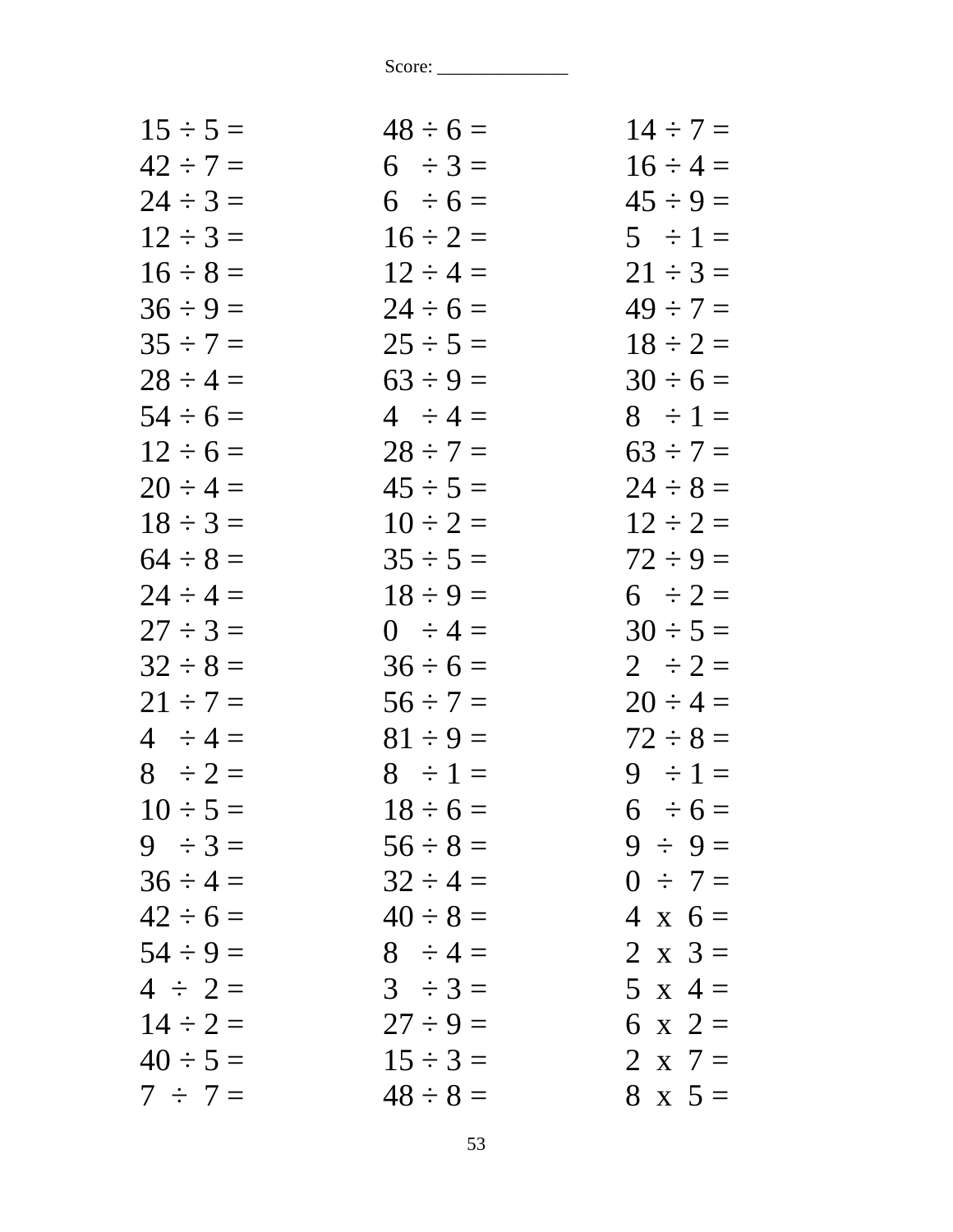| $48 \div 6 =$ | $14 \div 7 =$  |
|---------------|----------------|
| $6 \div 3 =$  | $16 \div 4 =$  |
| $6 \div 6 =$  | $45 \div 9 =$  |
| $16 \div 2 =$ | $5 \div 1 =$   |
| $12 \div 4 =$ | $21 \div 3 =$  |
| $24 \div 6 =$ | $49 \div 7 =$  |
| $25 \div 5 =$ | $18 \div 2 =$  |
| $63 \div 9 =$ | $30 \div 6 =$  |
| $4 \div 4 =$  | $8 \div 1 =$   |
| $28 \div 7 =$ | $63 \div 7 =$  |
| $45 \div 5 =$ | $24 \div 8 =$  |
| $10 \div 2 =$ | $12 \div 2 =$  |
| $35 \div 5 =$ | $72 \div 9 =$  |
| $18 \div 9 =$ | $6 \div 2 =$   |
| $0 \div 4 =$  | $30 \div 5 =$  |
| $36 \div 6 =$ | $2 \div 2 =$   |
| $56 \div 7 =$ | $20 \div 4 =$  |
| $81 \div 9 =$ | $72 \div 8 =$  |
| $8 \div 1 =$  | $9 \div 1 =$   |
| $18 \div 6 =$ | $6 \div 6 =$   |
| $56 \div 8 =$ | $9 \div 9 =$   |
| $32 \div 4 =$ | $0 \div 7 =$   |
| $40 \div 8 =$ | $7 \times 6 =$ |
| $8 \div 4 =$  | $7 \times 3 =$ |
| $3 \div 3 =$  | 9 x 4 =        |
| $27 \div 9 =$ | $4 \times 2 =$ |
| $15 \div 3 =$ | $3 \times 7 =$ |
| $48 \div 8 =$ | 9 x $5 =$      |
|               |                |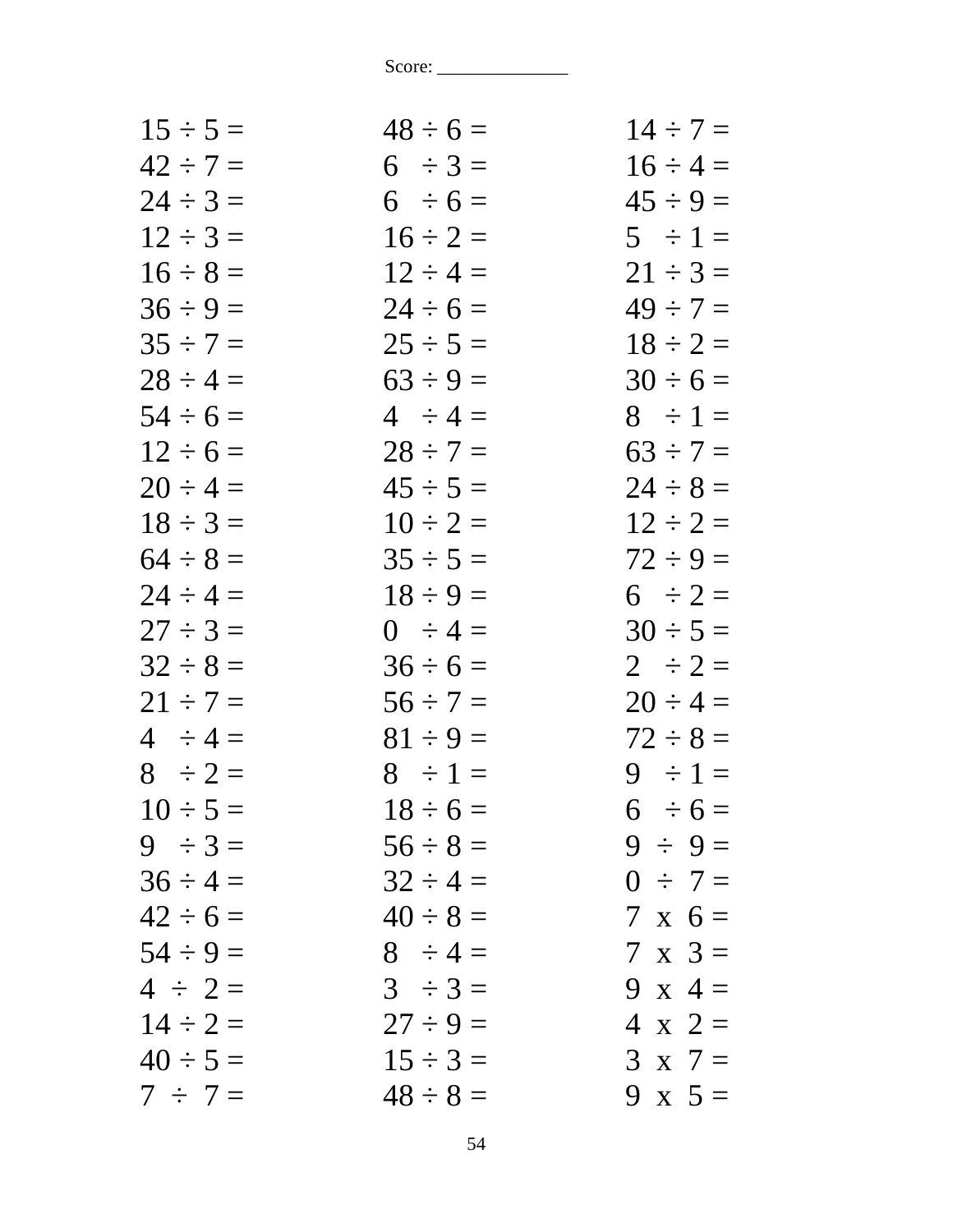| $15 \div 5 =$ | $48 \div 6 =$ | $14 \div 7 =$  |
|---------------|---------------|----------------|
| $42 \div 7 =$ | $6 \div 3 =$  | $16 \div 4 =$  |
| $24 \div 3 =$ | $6 \div 6 =$  | $45 \div 9 =$  |
| $12 \div 3 =$ | $16 \div 2 =$ | $5 \div 1 =$   |
| $16 \div 8 =$ | $12 \div 4 =$ | $21 \div 3 =$  |
| $36 \div 9 =$ | $24 \div 6 =$ | $49 \div 7 =$  |
| $35 \div 7 =$ | $25 \div 5 =$ | $18 \div 2 =$  |
| $28 \div 4 =$ | $63 \div 9 =$ | $30 \div 6 =$  |
| $54 \div 6 =$ | $4 \div 4 =$  | $8 \div 1 =$   |
| $12 \div 6 =$ | $28 \div 7 =$ | $63 \div 7 =$  |
| $20 \div 4 =$ | $45 \div 5 =$ | $24 \div 8 =$  |
| $18 \div 3 =$ | $10 \div 2 =$ | $12 \div 2 =$  |
| $64 \div 8 =$ | $35 \div 5 =$ | $72 \div 9 =$  |
| $24 \div 4 =$ | $18 \div 9 =$ | $6 \div 2 =$   |
| $27 \div 3 =$ | $0 \div 4 =$  | $30 \div 5 =$  |
| $32 \div 8 =$ | $36 \div 6 =$ | $2 \div 2 =$   |
| $21 \div 7 =$ | $56 \div 7 =$ | $20 \div 4 =$  |
| $4 \div 4 =$  | $81 \div 9 =$ | $72 \div 8 =$  |
| $8 \div 2 =$  | $8 \div 1 =$  | $9 \div 1 =$   |
| $10 \div 5 =$ | $18 \div 6 =$ | $6 \div 6 =$   |
| $9 \div 3 =$  | $56 \div 8 =$ | $9 \div 9 =$   |
| $36 \div 4 =$ | $32 \div 4 =$ | $0 \div 7 =$   |
| $42 \div 6 =$ | $40 \div 8 =$ | $8 \times 6 =$ |
| $54 \div 9 =$ | $8 \div 4 =$  | 9 x $3=$       |
| $4 \div 2 =$  | $3 \div 3 =$  | 5 x 4 =        |
| $14 \div 2 =$ | $27 \div 9 =$ | $8 \times 2 =$ |
| $40 \div 5 =$ | $15 \div 3 =$ | $4 \times 7 =$ |
| $7 \div 7 =$  | $48 \div 8 =$ | 2 x $5 =$      |
|               |               |                |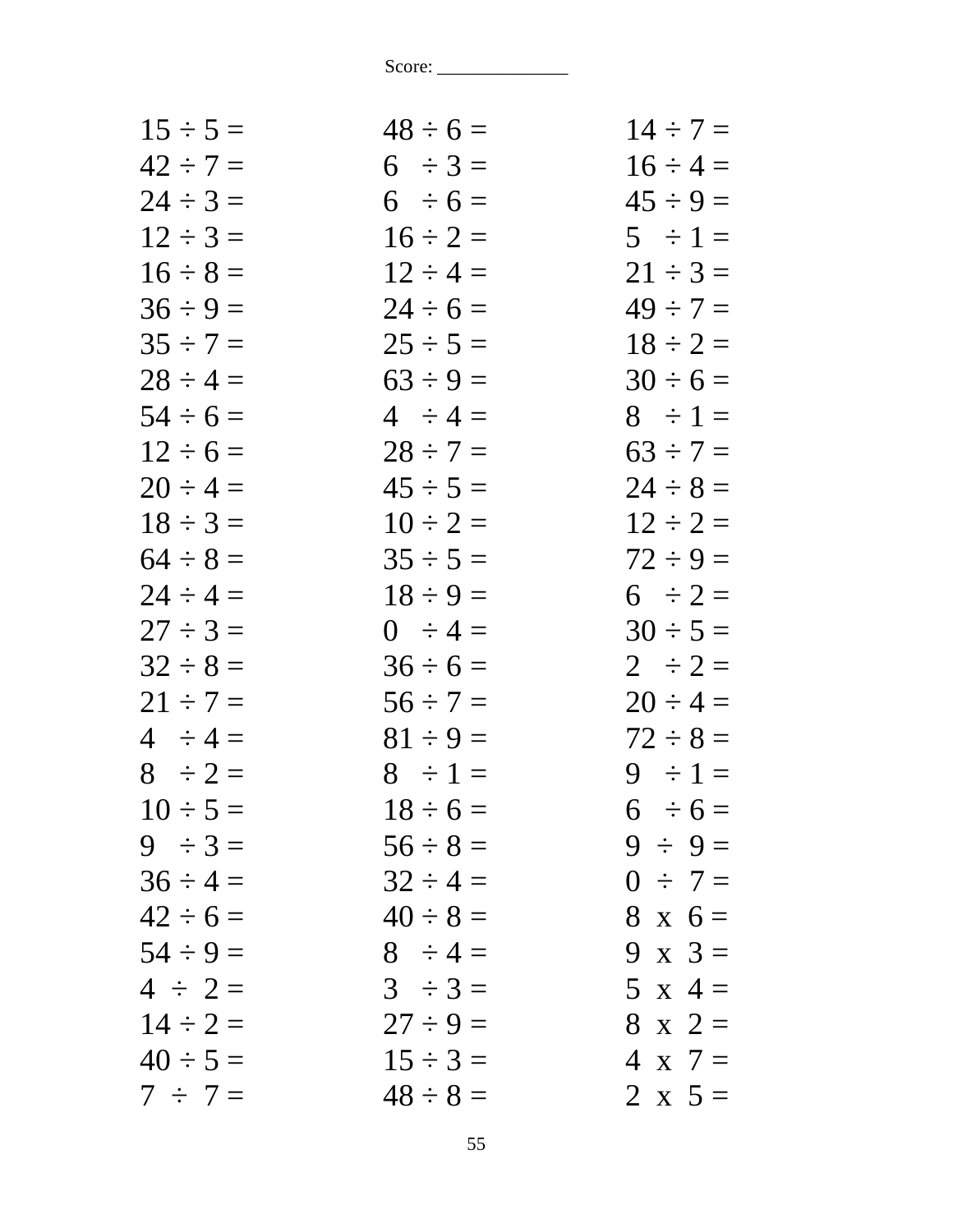| $15 \div 5 =$ | $48 \div 6 =$ | $14 \div 7 =$  |
|---------------|---------------|----------------|
| $42 \div 7 =$ | $6 \div 3 =$  | $16 \div 4 =$  |
| $24 \div 3 =$ | $6 \div 6 =$  | $45 \div 9 =$  |
| $12 \div 3 =$ | $16 \div 2 =$ | $5 \div 1 =$   |
| $16 \div 8 =$ | $12 \div 4 =$ | $21 \div 3 =$  |
| $36 \div 9 =$ | $24 \div 6 =$ | $49 \div 7 =$  |
| $35 \div 7 =$ | $25 \div 5 =$ | $18 \div 2 =$  |
| $28 \div 4 =$ | $63 \div 9 =$ | $30 \div 6 =$  |
| $54 \div 6 =$ | $4 \div 4 =$  | $8 \div 1 =$   |
| $12 \div 6 =$ | $28 \div 7 =$ | $63 \div 7 =$  |
| $20 \div 4 =$ | $45 \div 5 =$ | $24 \div 8 =$  |
| $18 \div 3 =$ | $10 \div 2 =$ | $12 \div 2 =$  |
| $64 \div 8 =$ | $35 \div 5 =$ | $72 \div 9 =$  |
| $24 \div 4 =$ | $18 \div 9 =$ | $6 \div 2 =$   |
| $27 \div 3 =$ | $0 \div 4 =$  | $30 \div 5 =$  |
| $32 \div 8 =$ | $36 \div 6 =$ | $2 \div 2 =$   |
| $21 \div 7 =$ | $56 \div 7 =$ | $20 \div 4 =$  |
| $4 \div 4 =$  | $81 \div 9 =$ | $72 \div 8 =$  |
| $8 \div 2 =$  | $8 \div 1 =$  | $9 \div 1 =$   |
| $10 \div 5 =$ | $18 \div 6 =$ | $6 \div 6 =$   |
| $9 \div 3 =$  | $56 \div 8 =$ | $9 \div 9 =$   |
| $36 \div 4 =$ | $32 \div 4 =$ | $0 \div 7 =$   |
| $42 \div 6 =$ | $40 \div 8 =$ | $7 \times 6 =$ |
| $54 \div 9 =$ | $8 \div 4 =$  | 6 x $3 =$      |
| $4 \div 2 =$  | $3 \div 3 =$  | $4 \times 4 =$ |
| $14 \div 2 =$ | $27 \div 9 =$ | $8 \times 2 =$ |
| $40 \div 5 =$ | $15 \div 3 =$ | 9 x $7=$       |
| $7 \div 7 =$  | $48 \div 8 =$ | $5 \times 5 =$ |
|               |               |                |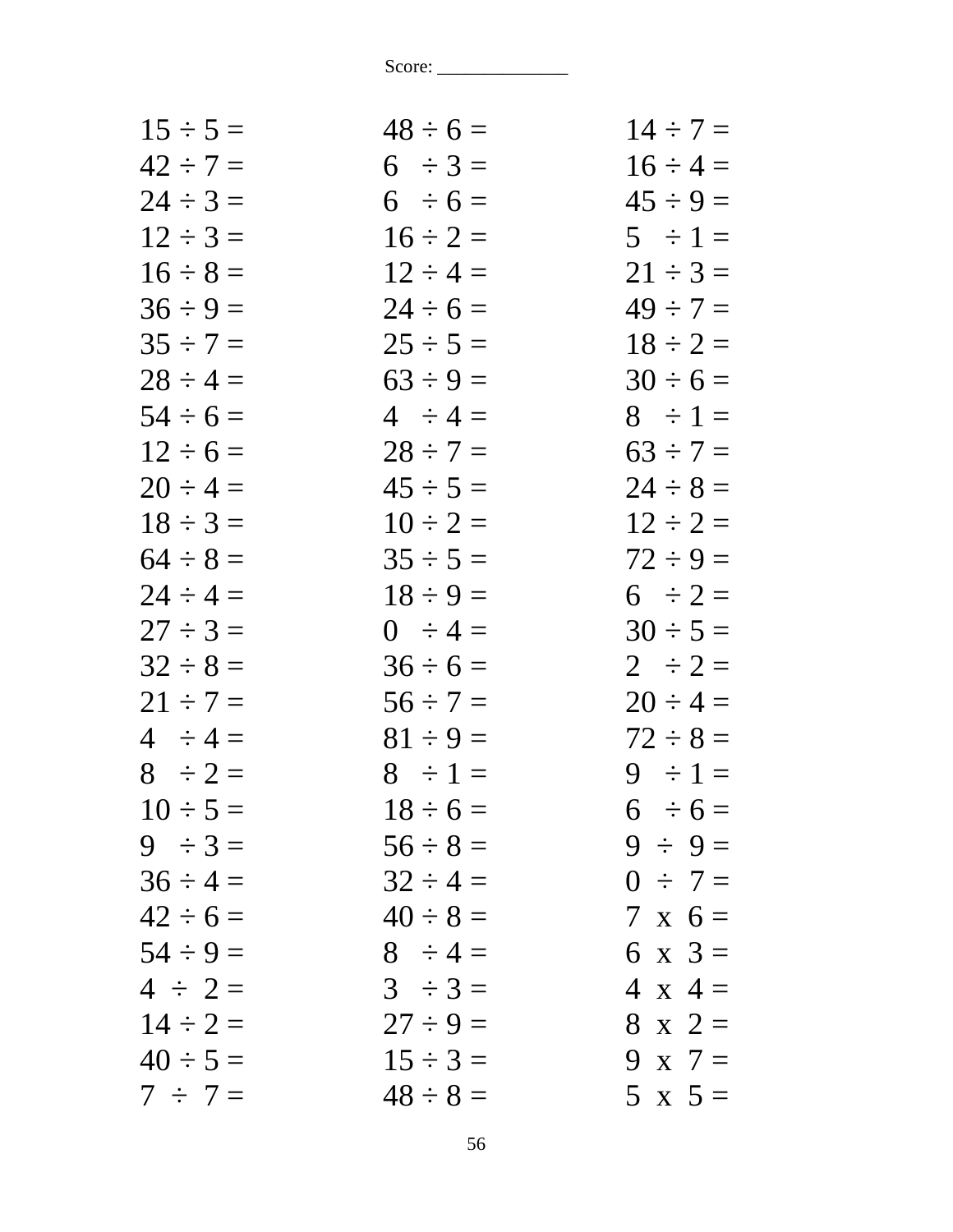| $15 \div 5 =$ | $48 \div 6 =$ | $14 \div 7 =$  |
|---------------|---------------|----------------|
| $42 \div 7 =$ | $6 \div 3 =$  | $16 \div 4 =$  |
| $24 \div 3 =$ | $6 \div 6 =$  | $45 \div 9 =$  |
| $12 \div 3 =$ | $16 \div 2 =$ | $5 \div 1 =$   |
| $16 \div 8 =$ | $12 \div 4 =$ | $21 \div 3 =$  |
| $36 \div 9 =$ | $24 \div 6 =$ | $49 \div 7 =$  |
| $35 \div 7 =$ | $25 \div 5 =$ | $18 \div 2 =$  |
| $28 \div 4 =$ | $63 \div 9 =$ | $30 \div 6 =$  |
| $54 \div 6 =$ | $4 \div 4 =$  | $8 \div 1 =$   |
| $12 \div 6 =$ | $28 \div 7 =$ | $63 \div 7 =$  |
| $20 \div 4 =$ | $45 \div 5 =$ | $24 \div 8 =$  |
| $18 \div 3 =$ | $10 \div 2 =$ | $12 \div 2 =$  |
| $64 \div 8 =$ | $35 \div 5 =$ | $72 \div 9 =$  |
| $24 \div 4 =$ | $18 \div 9 =$ | $6 \div 2 =$   |
| $27 \div 3 =$ | $0 \div 4 =$  | $30 \div 5 =$  |
| $32 \div 8 =$ | $36 \div 6 =$ | $2 \div 2 =$   |
| $21 \div 7 =$ | $56 \div 7 =$ | $20 \div 4 =$  |
| $4 \div 4 =$  | $81 \div 9 =$ | $72 \div 8 =$  |
| $8 \div 2 =$  | $8 \div 1 =$  | $9 \div 1 =$   |
| $10 \div 5 =$ | $18 \div 6 =$ | $6 \div 6 =$   |
| $9 \div 3 =$  | $56 \div 8 =$ | $9 \div 9 =$   |
| $36 \div 4 =$ | $32 \div 4 =$ | $0 \div 7 =$   |
| $42 \div 6 =$ | $40 \div 8 =$ | $4 \times 6 =$ |
| $54 \div 9 =$ | $8 \div 4 =$  | 6 x $3 =$      |
| $4 \div 2 =$  | $3 \div 3 =$  | $8 \times 4 =$ |
| $14 \div 2 =$ | $27 \div 9 =$ | 6 x 2 $=$      |
| $40 \div 5 =$ | $15 \div 3 =$ | $8 \times 7 =$ |
| $7 \div 7 =$  | $48 \div 8 =$ | 9 x $5 =$      |
|               |               |                |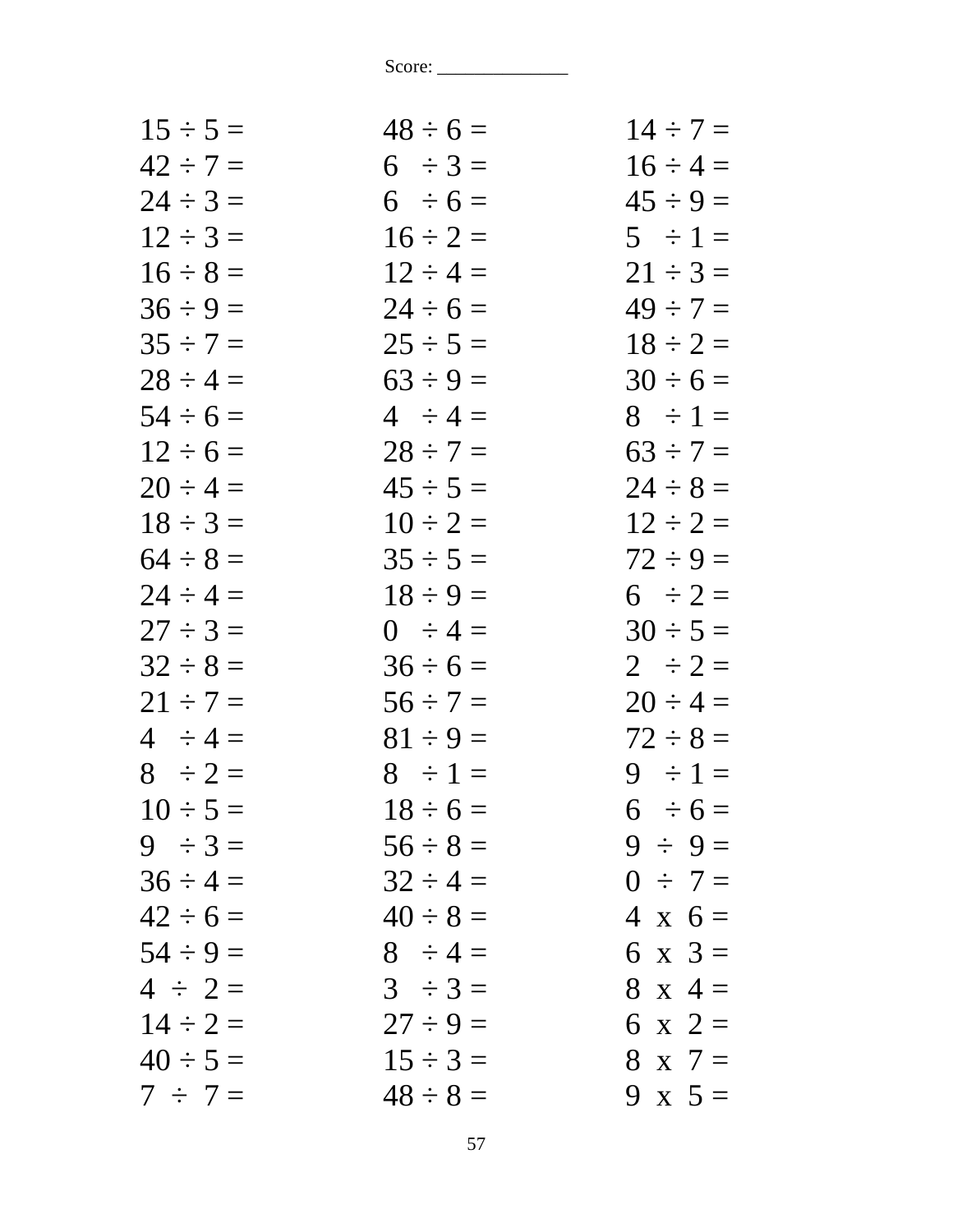| $15 \div 5 =$ | $48 \div 6 =$ | $14 \div 7 =$  |
|---------------|---------------|----------------|
| $42 \div 7 =$ | $6 \div 3 =$  | $16 \div 4 =$  |
| $24 \div 3 =$ | $6 \div 6 =$  | $45 \div 9 =$  |
| $12 \div 3 =$ | $16 \div 2 =$ | $5 \div 1 =$   |
| $16 \div 8 =$ | $12 \div 4 =$ | $21 \div 3 =$  |
| $36 \div 9 =$ | $24 \div 6 =$ | $49 \div 7 =$  |
| $35 \div 7 =$ | $25 \div 5 =$ | $18 \div 2 =$  |
| $28 \div 4 =$ | $63 \div 9 =$ | $30 \div 6 =$  |
| $54 \div 6 =$ | $4 \div 4 =$  | $8 \div 1 =$   |
| $12 \div 6 =$ | $28 \div 7 =$ | $63 \div 7 =$  |
| $20 \div 4 =$ | $45 \div 5 =$ | $24 \div 8 =$  |
| $18 \div 3 =$ | $10 \div 2 =$ | $12 \div 2 =$  |
| $64 \div 8 =$ | $35 \div 5 =$ | $72 \div 9 =$  |
| $24 \div 4 =$ | $18 \div 9 =$ | $6 \div 2 =$   |
| $27 \div 3 =$ | $0 \div 4 =$  | $30 \div 5 =$  |
| $32 \div 8 =$ | $36 \div 6 =$ | $2 \div 2 =$   |
| $21 \div 7 =$ | $56 \div 7 =$ | $20 \div 4 =$  |
| $4 \div 4 =$  | $81 \div 9 =$ | $72 \div 8 =$  |
| $8 \div 2 =$  | $8 \div 1 =$  | $9 \div 1 =$   |
| $10 \div 5 =$ | $18 \div 6 =$ | $6 \div 6 =$   |
| $9 \div 3 =$  | $56 \div 8 =$ | $9 \div 9 =$   |
| $36 \div 4 =$ | $32 \div 4 =$ | $0 \div 7 =$   |
| $42 \div 6 =$ | $40 \div 8 =$ | $7 \times 6 =$ |
| $54 \div 9 =$ | $8 \div 4 =$  | $3 \times 3 =$ |
| $4 \div 2 =$  | $3 \div 3 =$  | $8 \times 4 =$ |
| $14 \div 2 =$ | $27 \div 9 =$ | 6 x 2 =        |
| $40 \div 5 =$ | $15 \div 3 =$ | $3 \times 7 =$ |
| $7 \div 7 =$  | $48 \div 8 =$ | $3 \times 5 =$ |
|               |               |                |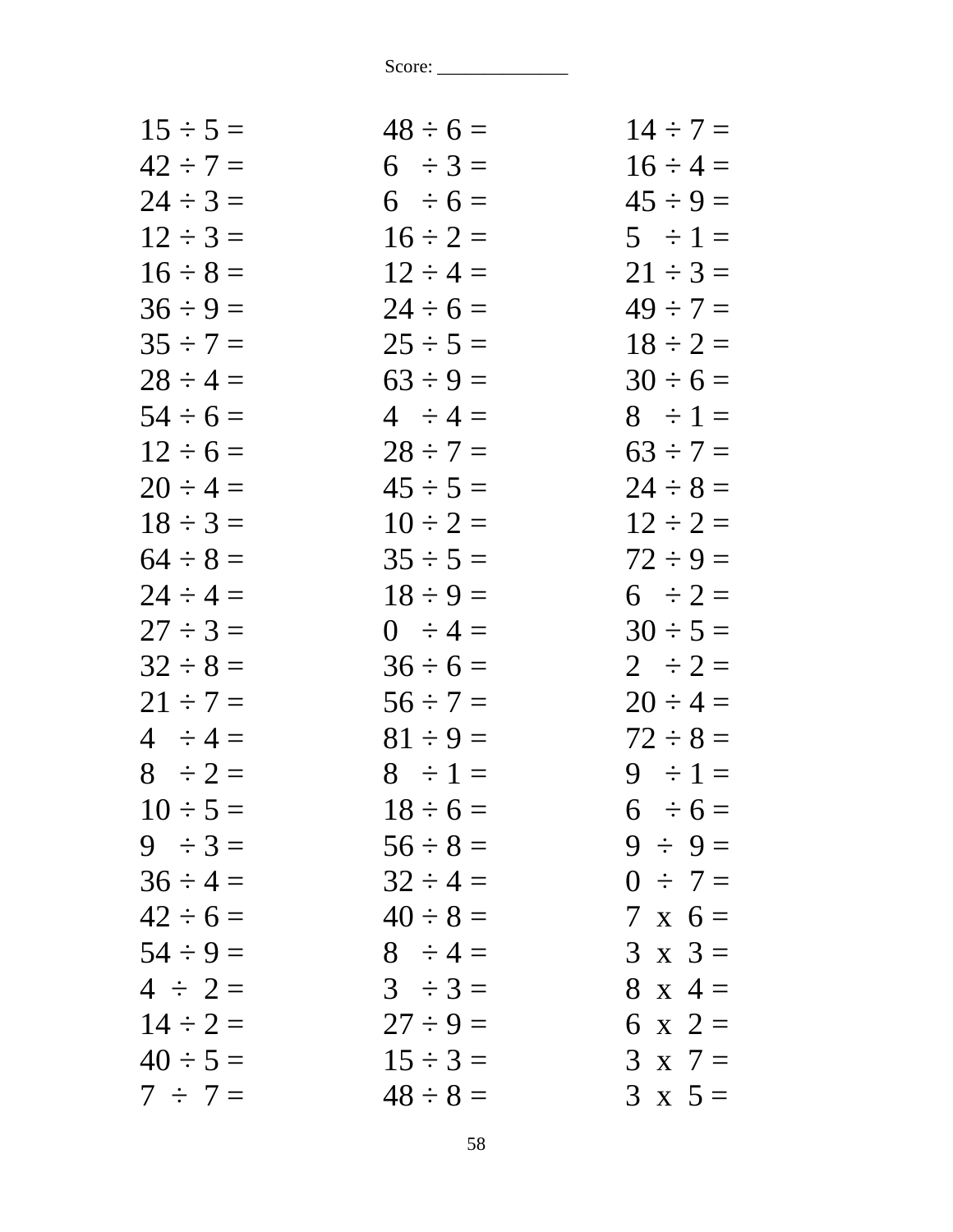| $15 \div 5 =$ | $48 \div 6 =$ | $14 \div 7 =$  |
|---------------|---------------|----------------|
| $42 \div 7 =$ | $6 \div 3 =$  | $16 \div 4 =$  |
| $24 \div 3 =$ | $6 \div 6 =$  | $45 \div 9 =$  |
| $12 \div 3 =$ | $16 \div 2 =$ | $5 \div 1 =$   |
| $16 \div 8 =$ | $12 \div 4 =$ | $21 \div 3 =$  |
| $36 \div 9 =$ | $24 \div 6 =$ | $49 \div 7 =$  |
| $35 \div 7 =$ | $25 \div 5 =$ | $18 \div 2 =$  |
| $28 \div 4 =$ | $63 \div 9 =$ | $30 \div 6 =$  |
| $54 \div 6 =$ | $4 \div 4 =$  | $8 \div 1 =$   |
| $12 \div 6 =$ | $28 \div 7 =$ | $63 \div 7 =$  |
| $20 \div 4 =$ | $45 \div 5 =$ | $24 \div 8 =$  |
| $18 \div 3 =$ | $10 \div 2 =$ | $12 \div 2 =$  |
| $64 \div 8 =$ | $35 \div 5 =$ | $72 \div 9 =$  |
| $24 \div 4 =$ | $18 \div 9 =$ | $6 \div 2 =$   |
| $27 \div 3 =$ | $0 \div 4 =$  | $30 \div 5 =$  |
| $32 \div 8 =$ | $36 \div 6 =$ | $2 \div 2 =$   |
| $21 \div 7 =$ | $56 \div 7 =$ | $20 \div 4 =$  |
| $4 \div 4 =$  | $81 \div 9 =$ | $72 \div 8 =$  |
| $8 \div 2 =$  | $8 \div 1 =$  | $9 \div 1 =$   |
| $10 \div 5 =$ | $18 \div 6 =$ | $6 \div 6 =$   |
| $9 \div 3 =$  | $56 \div 8 =$ | $9 \div 9 =$   |
| $36 \div 4 =$ | $32 \div 4 =$ | $0 \div 7 =$   |
| $42 \div 6 =$ | $40 \div 8 =$ | 9 x $6 =$      |
| $54 \div 9 =$ | $8 \div 4 =$  | 2 x $3 =$      |
| $4 \div 2 =$  | $3 \div 3 =$  | 6 x 4 =        |
| $14 \div 2 =$ | $27 \div 9 =$ | $7 \times 2 =$ |
| $40 \div 5 =$ | $15 \div 3 =$ | $5 \times 7 =$ |
| $7 \div 7 =$  | $48 \div 8 =$ | $8 \times 5 =$ |
|               |               |                |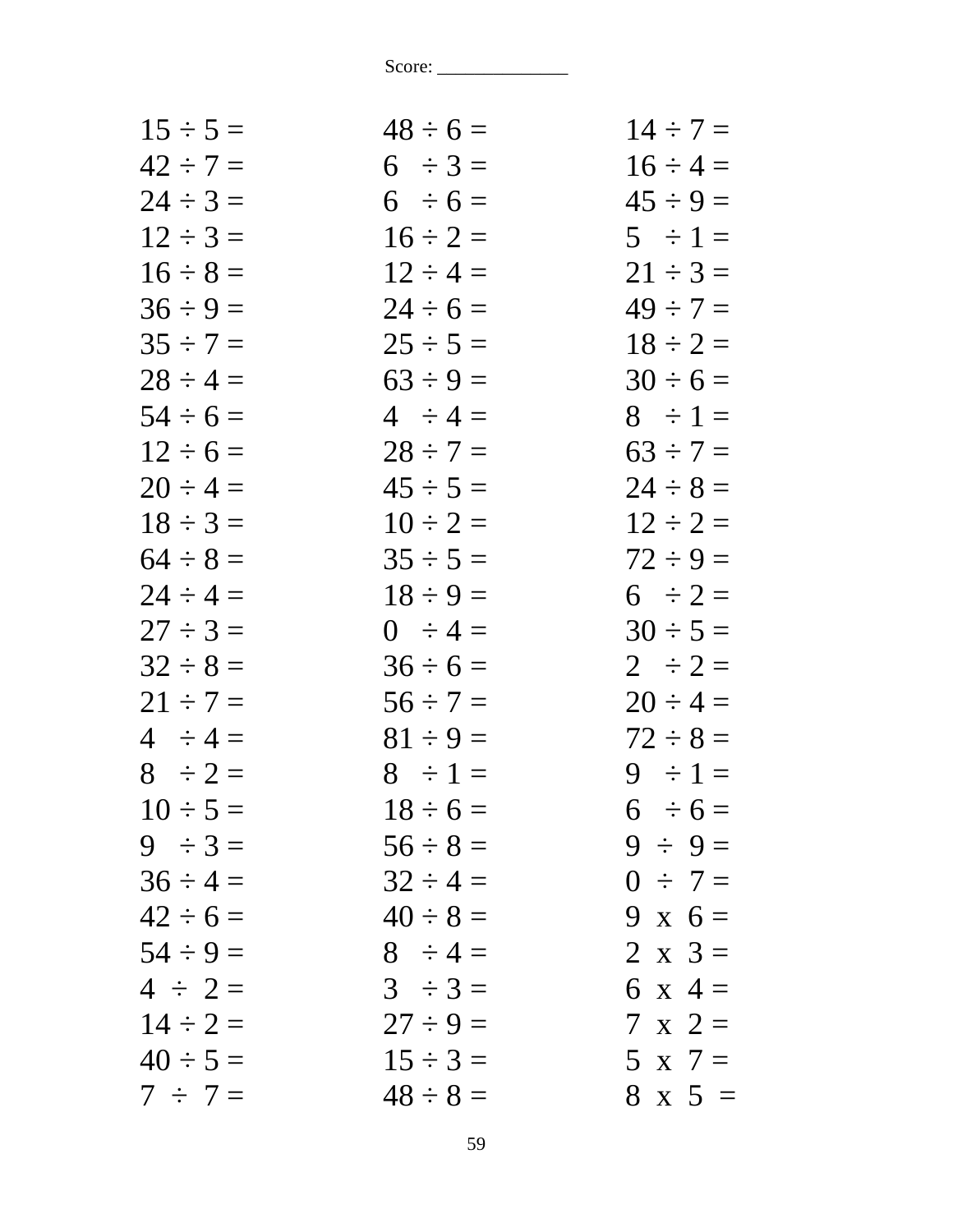| $15 \div 5 = 3$ | $48 \div 6 = 8$ | $14 \div 7 = 2$ |
|-----------------|-----------------|-----------------|
| $42 \div 7 = 6$ | $6 \div 3 = 2$  | $16 \div 4 = 4$ |
| $24 \div 3 = 8$ | $6 \div 6 = 1$  | $45 \div 9 = 5$ |
| $12 \div 3 = 4$ | $16 \div 2 = 8$ | $5 \div 1 = 5$  |
| $16 \div 8 = 2$ | $12 \div 4 = 3$ | $21 \div 3 = 7$ |
| $36 \div 9 = 4$ | $24 \div 6 = 4$ | $49 \div 7 = 7$ |
| $35 \div 7 = 5$ | $25 \div 5 = 5$ | $18 \div 2 = 9$ |
| $28 \div 4 = 7$ | $63 \div 9 = 7$ | $30 \div 6 = 5$ |
| $54 \div 6 = 9$ | $4 \div 4 = 1$  | $8 \div 1 = 8$  |
| $12 \div 6 = 2$ | $28 \div 7 = 4$ | $63 \div 7 = 9$ |
| $20 \div 4 = 5$ | $45 \div 5 = 9$ | $24 \div 8 = 3$ |
| $18 \div 3 = 6$ | $10 \div 2 = 5$ | $12 \div 2 = 6$ |
| $64 \div 8 = 8$ | $35 \div 5 = 7$ | $72 \div 9 = 8$ |
| $24 \div 4 = 6$ | $18 \div 9 = 2$ | 6 $\div 2 = 3$  |
| $27 \div 3 = 9$ | $0 \div 4 = 0$  | $30 \div 5 = 6$ |
| $32 \div 8 = 4$ | $36 \div 6 = 6$ | $2 \div 2 = 1$  |
| $21 \div 7 = 3$ | $56 \div 7 = 8$ | $20 \div 4 = 5$ |
| $4 \div 4 = 1$  | $81 \div 9 = 9$ | $72 \div 8 = 9$ |
| $8 \div 2 = 4$  | $8 \div 1 = 8$  | $9 \div 1 = 9$  |
| $10 \div 5 = 2$ | $18 \div 6 = 3$ | $6 \div 6 = 1$  |
| $9 \div 3 = 3$  | $56 \div 8 = 7$ | $9 \div 9 = 1$  |
| $36 \div 4 = 9$ | $32 \div 4 = 8$ | $0 \div 7 = 0$  |
| $42 \div 6 = 7$ | $40 \div 8 = 5$ |                 |
| $54 \div 9 = 6$ | $8 \div 4 = 2$  |                 |
| $4 \div 2 = 2$  | $3 \div 3 = 1$  |                 |
| $14 \div 2 = 7$ | $27 \div 9 = 3$ |                 |
| $40 \div 5 = 8$ | $15 \div 3 = 5$ |                 |
| $7 \div 7 = 1$  | $48 \div 8 = 6$ |                 |